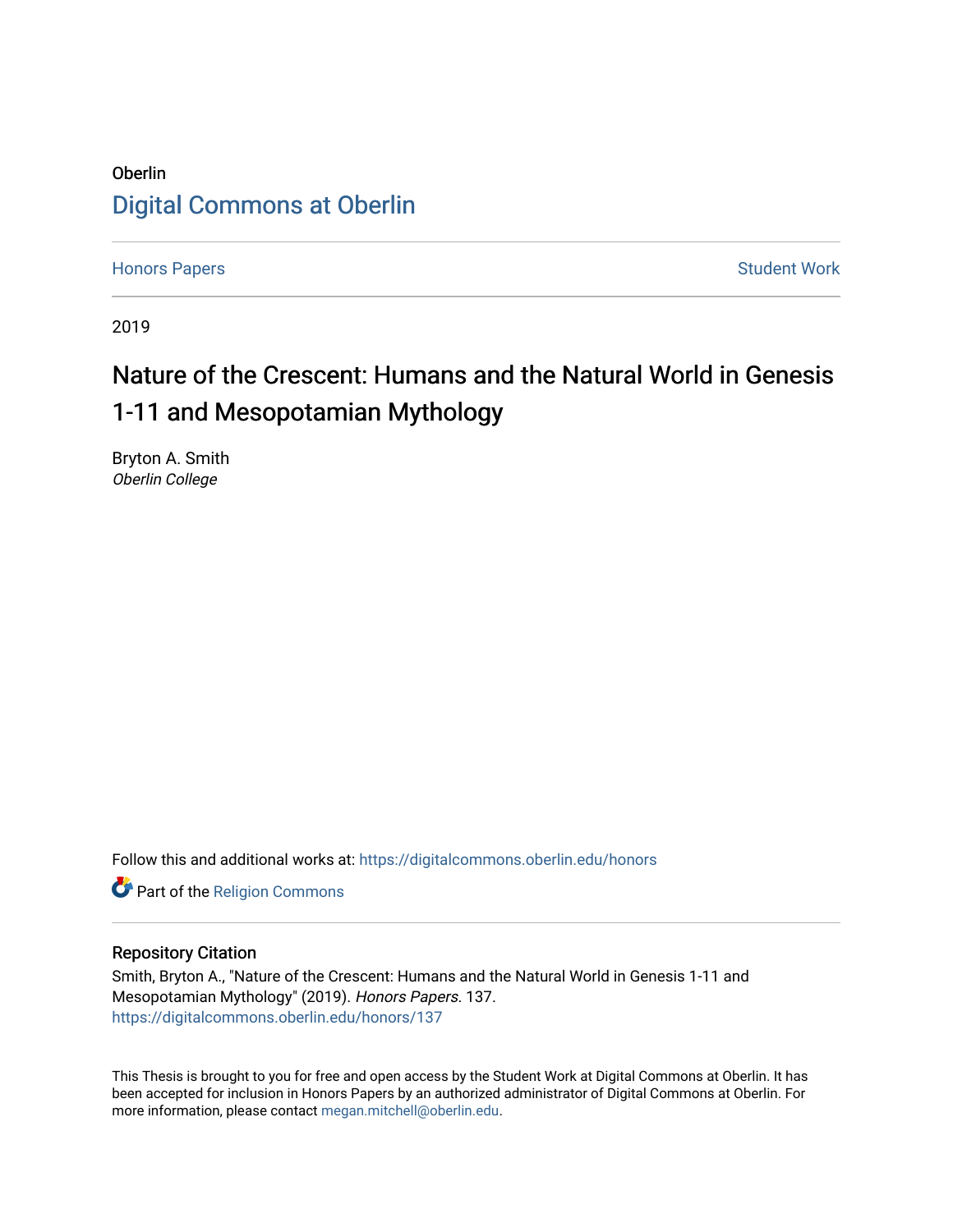### Nature of the Crescent: Humans and the Natural World in Genesis 1-11 and Mesopotamian Mythology Bryton A. Smith

Capstone Essay Professor Cynthia Chapman Department of Religion, Oberlin College April 10, 2019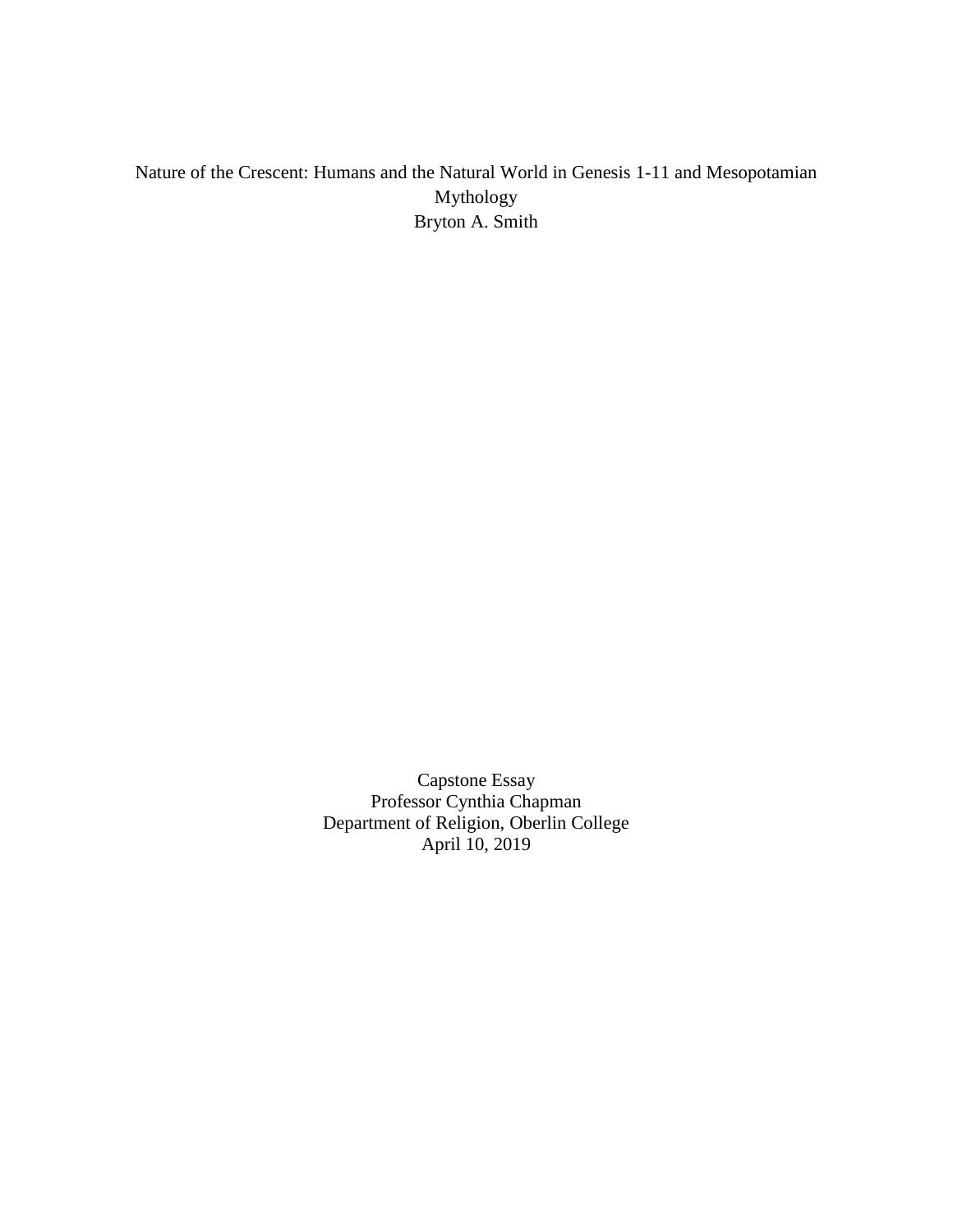#### **Abstract**

This capstone thesis examines the human-nature relationship in the Genesis primeval history (Gen. 1-11) and compares it to the human-nature relationship in the Mesopotamian *Enuma Elish*, *Atrahasis*, and *Epic of Gilgamesh* myths. Despite common threads running in the two sources of mythology, I argue that Genesis is the only text that portrays humans in a religiously and royally authoritative position that includes responsibility for nature. To clarify, modern Jewish or Christian thought on Genesis in relation to the environment is not the focus of this study. Instead, this study examines Gen. 1-11 in the context of the ancient Near East, millennia before modern anthropogenic environmental issues existed. The primary sources in each section are incorporated by first focusing on the biblical episode in question and then considering the episode in relation to the Mesopotamian myths. This comparative approach reveals that although Gen. 1-11 has strong Mesopotamian parallels, it fundamentally differs from its Mesopotamian counterparts because it gives humans a degree of environmental responsibility.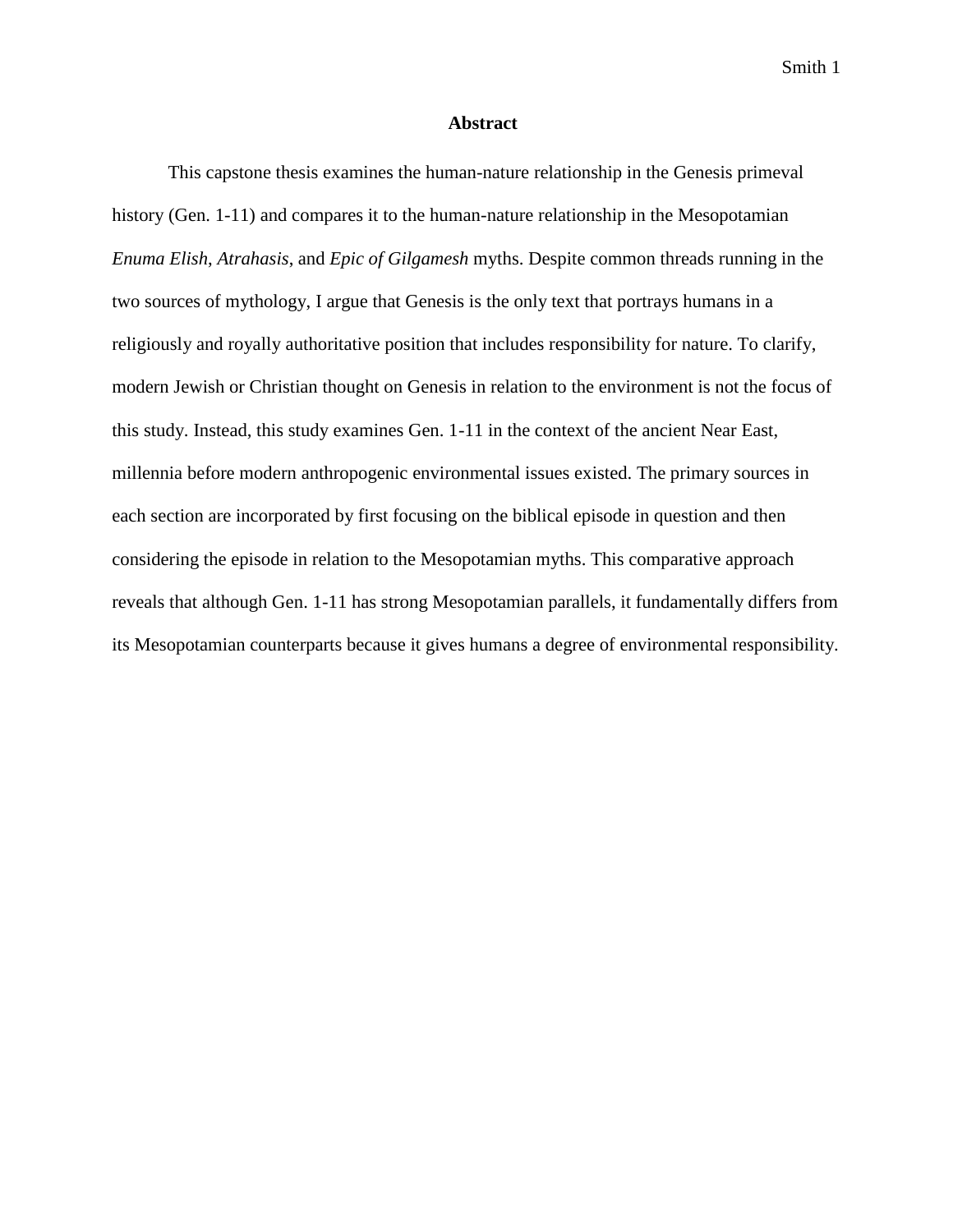#### **Acknowledgments**

I would like to acknowledge my advisor, Professor Cynthia Chapman, for her insightful feedback throughout my process of writing this capstone and for suggesting invaluable sources for my research. Perhaps just as importantly, I wish to acknowledge Professor Chapman for her role in initiating and supporting my passion for the ancient Near East. My love for the ancient Near East ignited in her Hebrew Bible course has led me to embark on such endeavors as excavating Philistine Tell es-Safi/Gath and devoting much of my senior year to this present work. I would also like to acknowledge Professor Sam Berrin-Shonkoff for his role as a secondary reader for me, particularly for the thoughts he shared with me in February. My capstone classmates, Shannon, Sarah, Katherine, and Jackson, have been very supportive, and I have appreciated hearing their constructive thoughts on my drafts. Last but not least, I wish to thank my mother, Vicki Y. Hong-Smith, who has devoted the time to providing me with in-depth suggestions to improve my writing.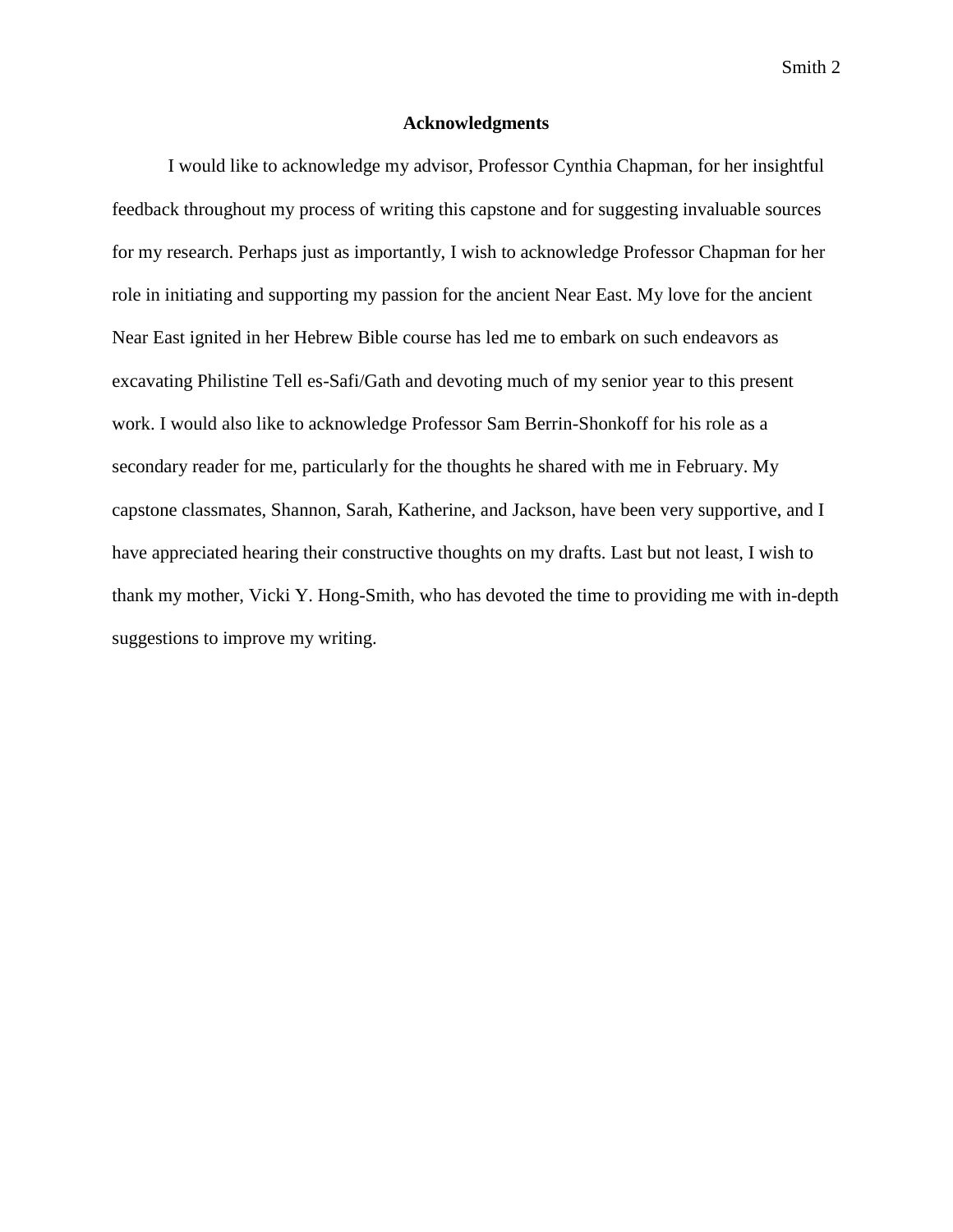#### **Introduction**

Christianity, in absolute contrast to ancient paganism and Asia's religions (except, perhaps, Zoroastrianism), not only established a dualism of man and nature but also insisted that it is God's will that man exploit nature for his proper ends.-Lynn White<sup>1</sup>

Lynn White's quote follows his overview of the two creation accounts at the beginning of Genesis.<sup>2</sup> In this capstone, I will argue that there is indeed a contrast between the human-nature relationship in Genesis and the human-nature relationship in the "ancient paganism" of Mesopotamia. However, differing from White, I will argue that the contrast is that of humans' environmental responsibility in the former and a lack of such responsibility in the latter.<sup>3</sup>

More often than not, it is easy to focus on the Hebrew Bible as simply an essential text in Judaism and Christianity while failing to acknowledge its pre-Christian and even, in part, pre-Judaic origins. In other words, in popular discourse, the Hebrew Bible is commonly divorced from its context of origin in the ancient Near East. Moreover, today, there are intense points of disagreement over how to properly understand the Bible on numerous daily pressing issues including whether the Bible encourages humans to be hostile toward or care for the environment. For instance, what is one to make of the commandment in Genesis 1:28 to "rule the fish of the sea, the birds of the sky, and all the living  $/$  things that creep on earth"?<sup>4</sup> In this thesis, my intention is to focus on the issue of the human-nature relationship prescribed in the Bible. To examine this area of inquiry I will use a comparative ancient Near Eastern Studies perspective to closely examine the Hebrew Bible as an ancient Near Eastern compilation of texts.

<sup>1</sup> Lynn White, "The Historical Roots of Our Ecologic Crisis," *Science* 155, no. 3767 (1967): 1205. <sup>2</sup> Ibid.

<sup>3</sup> For the purposes of this capstone paper, I use the terms 'environment,' 'nature,' and 'natural world' interchangeably to refer to the non-human realm of animals, the land, and plants.

<sup>4</sup> Adele Berlin and Marc Zvi Brettler, eds., *The Jewish Study Bible*, 2nd ed. (New York: Oxford University Press, 2014), 12.

Unless otherwise noted, all biblical quotes and paraphrases are from *The Jewish Study Bible.*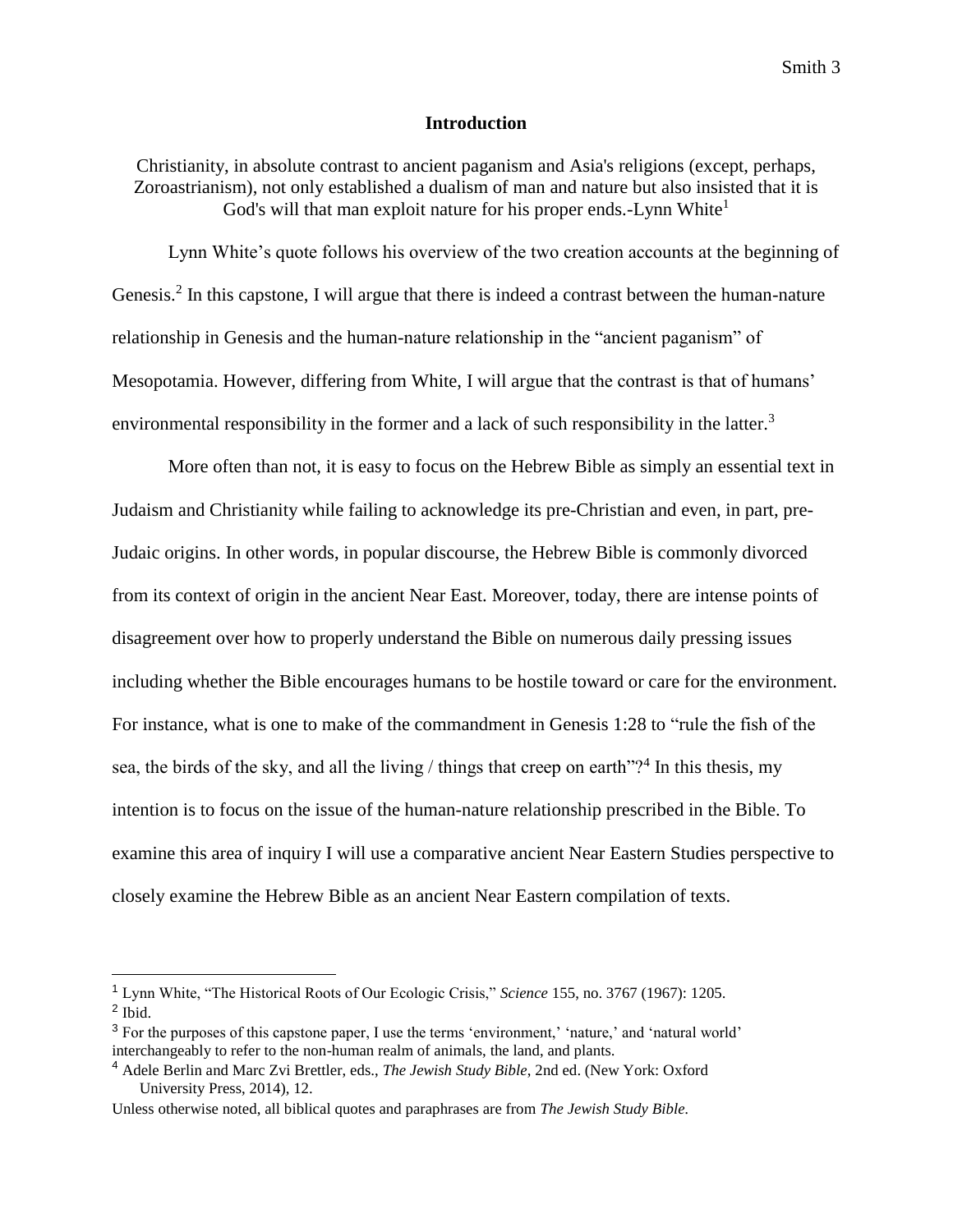My thesis engages the Genesis primeval history by putting it into conversation with three Mesopotamian myths: *Enuma Elish*, *Atrahasis*, and the *Epic of Gilgamesh.* The Genesis primeval history is the first eleven chapters of Genesis with the exception of the Table of Nations.<sup>5</sup> In these first eleven chapters, the extent is worldwide, and the primeval history covers history as far back as when the cosmos was created, thus providing a worldwide backdrop for explaining the origins and beginnings of a specific community.<sup>6</sup> More specifically, the primeval history precedes the ancestral narratives that revolve around Abraham and those descended from him.<sup>7</sup> Of the three Mesopotamian myths, *Atrahasis* most closely parallels the primeval history, while *Enuma Elish* and the *Epic of Gilgamesh* provide comparative content on creation and a major flood, respectively. It is fascinating that the Mesopotamian *Atrahasis* parallels the Genesis primeval history because it covers an early mythological time span that describes the creation of humans and ends after a devastating, divinely-caused flood.<sup>8</sup> Further, while *Enuma Elish* also has the common thematic episode of the creation of humans, the myth is primarily concerned with providing a heroic depiction of the god Marduk, as it explains the events leading up to and including his attainment of the highest place in the Mesopotamian hierarchy of deities.<sup>9</sup> Lastly, *Gilgamesh*, though it shares certain commonalities such as a flood, is mainly about a semi-god, semi-human king of Uruk who tries to acquire eternal life but does not succeed.<sup>10</sup>

As part of comparing and contrasting the human-nature relationship among the two sources of mythology, I will address an intriguing fundamental difference between Genesis 1-11

<sup>5</sup> E.A. Speiser, "Genesis: Introduction, Translation, and Notes," in *The Anchor Bible*: Volume 1, ed. William Foxwell Albright and David Noel Freedman (Garden City, NY: Doubleday & Company, Inc., 1983), LIII. <sup>6</sup> Ibid.

<sup>7</sup> Ibid.

<sup>8</sup> Stephanie Dalley, trans., *Myths from Mesopotamia* (Oxford, U.K. and New York, NY: Oxford University Press, 1991), 9-35.

<sup>&</sup>lt;sup>9</sup> Ibid., 233-274.

<sup>10</sup> Andrew George, trans., *The Epic of Gilgamesh* (New York, NY: Barnes and Noble Books), 1-99.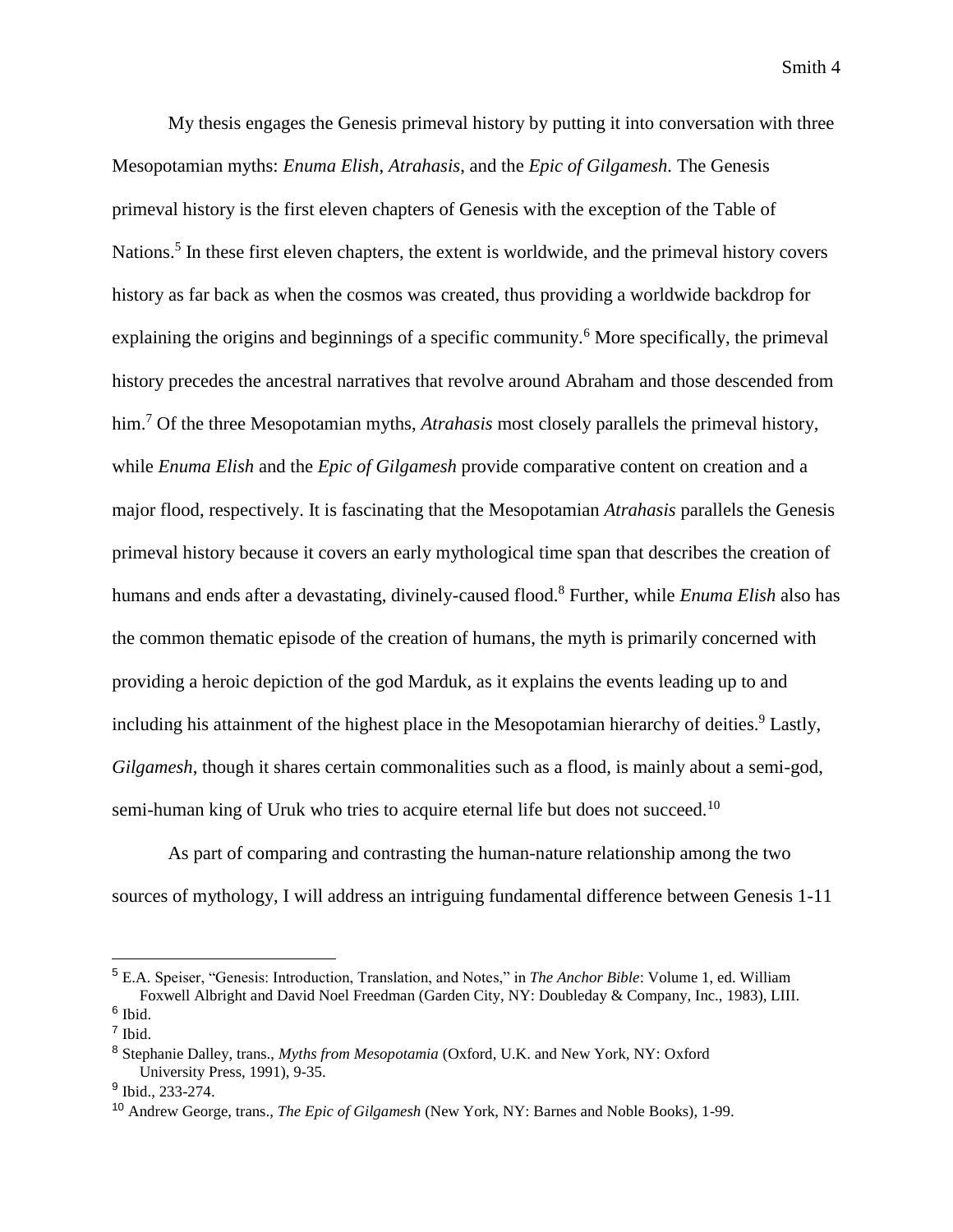and Mesopotamian mythology. With regard to positions of authority, the Genesis primeval history and Mesopotamian mythology place humans in very different places. While Genesis 1-11 is not necessarily or obviously a pro-environment text, the creation of humans as supervisors as opposed to mere laborers gives humans a greater degree of responsibility over the natural world than humans have in the Mesopotamian mythology that influenced the writing of the Genesis primeval history. In my thesis, I will closely examine themes relating to the human-nature relationship present in *Atrahasis*, *Enuma Elish*, the *Epic of Gilgamesh*, and Genesis 1-11, arguing that such a greater degree of environmental responsibility in Genesis is manifested through certain themes. These themes include divinely-granted human rule over nature and a human duty to care for the soil, which contrast Genesis 1-11 from the two creation narratives to the aftermath of the flood.

#### **Creation Part I:**

#### **The Priestly Creation Account and the Environmental Responsibility of** *rdh*

In the Priestly (P) creation account that begins Genesis, the implied human-nature relationship is controversial because of its language concerning humans' dominion or rule over animals. Some interpret the account as pro-environment, while others see it as anti-environment. I will take a middle path between these two different types of readings of the P creation account. In this section, I will argue that it puts forth humans' environmental responsibility not present in Mesopotamian mythology, although it does not espouse an environmentalist ideology. As for the author(s), among other characteristics in his writing, P is concerned with genealogy and purity.<sup>11</sup> Regarding the historical context, the P creation account was probably written in the 500s B.C.E. with Judahites living in exile as its audience.**<sup>12</sup>** Hence, the P creation account was likely directed

<sup>11</sup> Speiser, "Genesis," xxiv-xxv.

<sup>12</sup> Walter Brueggemann, *Genesis*, ed. James L. Mays, Patrick D. Miller, and Paul J.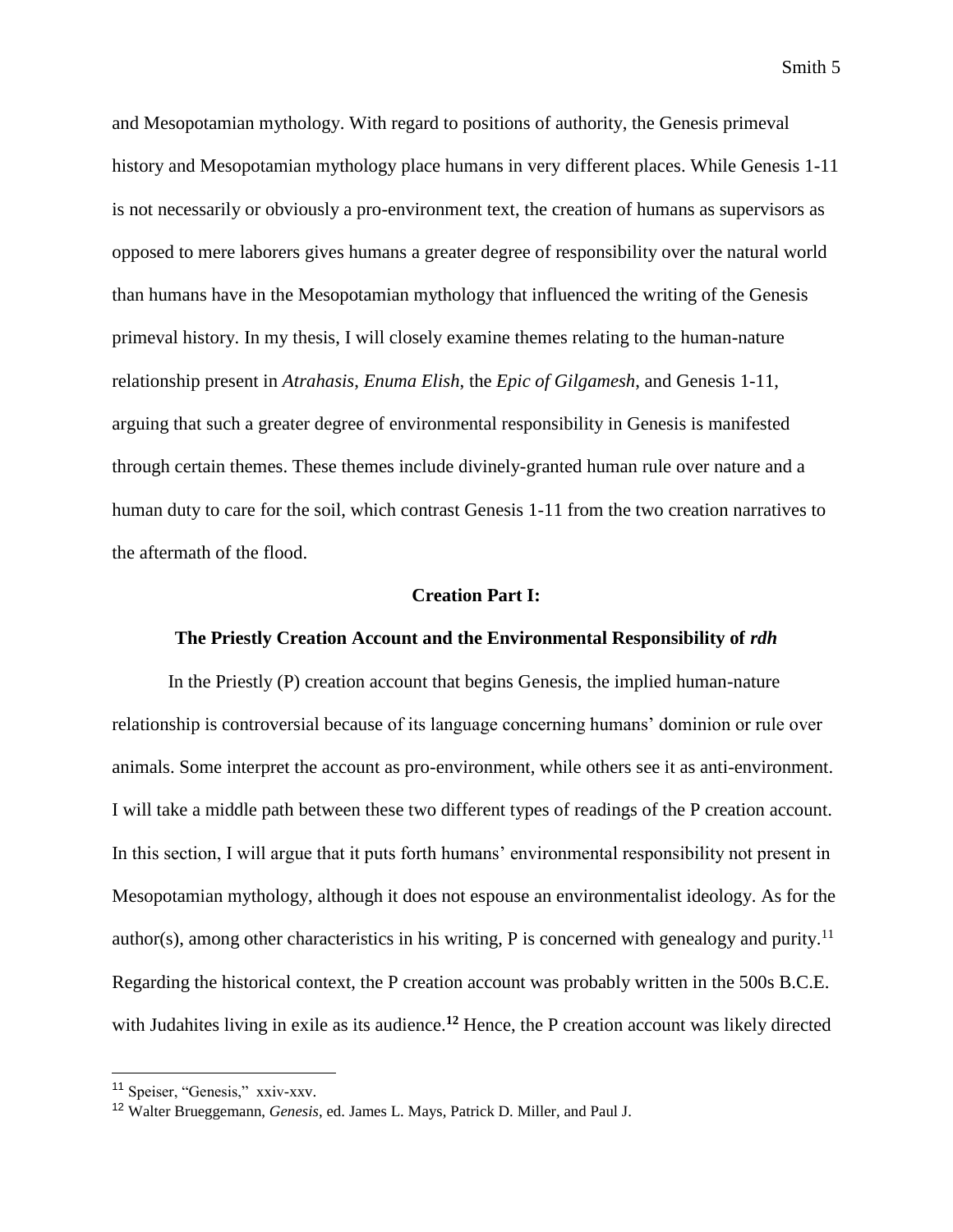to those Judahites living outside of the conquered Judah and instead in the land from which the Mesopotamian myths I will examine originated.

Before I analyze the significance of the first Genesis creation account in relation to my argument, I must first provide an overview of the account. The account depicts a multi-day creation process, culminating in the important creation of humans toward the end. The account states precisely what Yahweh created on each day. On the first day, Yahweh "began to create heaven and earth" (Gen. 1:1) and proceeds to establish day and night (Gen. 1:3-5). On the second day, Yahweh creates the sky (Gen. 1:6-8). Having created land on the third day, Yahweh also creates vegetation and, for the first time, "saw that this was good" (Gen. 1:9-12). Yahweh, on day four, creates the sun, the moon, and stars, again seeing the goodness of his creation (Gen. 1:14-18). On day five, Yahweh creates marine life and birds, recognizing his creation as good and instructing the new animals to proliferate (Gen. 1:20-23). Yahweh makes terrestrial animals and humans on the sixth day (Gen. 1:24-27). The enormous significance of Yahweh's creation of humans is made clear by the divine image associated with such creation and the particular instructions Yahweh issues to humans, neither of which is present in the creation of other organisms. According to the text, "God created man / in His image" (Gen. 1:27). Yahweh, giving a special place to humans, provides instructions to the newly-created people:

be fruitful and multiply, and fill the earth and subdue it; / and have dominion over the fish of the sea and over the birds of the air and over every living thing / that moves upon the earth.<sup>13</sup>

Achtemeier, Interpretation: A Bible Commentary for Teaching and Preaching (Atlanta: John Knox Press, 1982), 24-25.

<sup>13</sup> Michael D. Coogan, "Genesis," in *The New Oxford Annotated Bible*. *Oxford Biblical Studies Online*, http://www.oxfordbiblicalstudies.com/article/book/obso-9780195288803/obso-9780195288803-div1-6 (accessed 18-Oct-2018).

Normally, I would not include line breaks in block quotes, but in this case, I do so out of necessity given the lengths of the lines.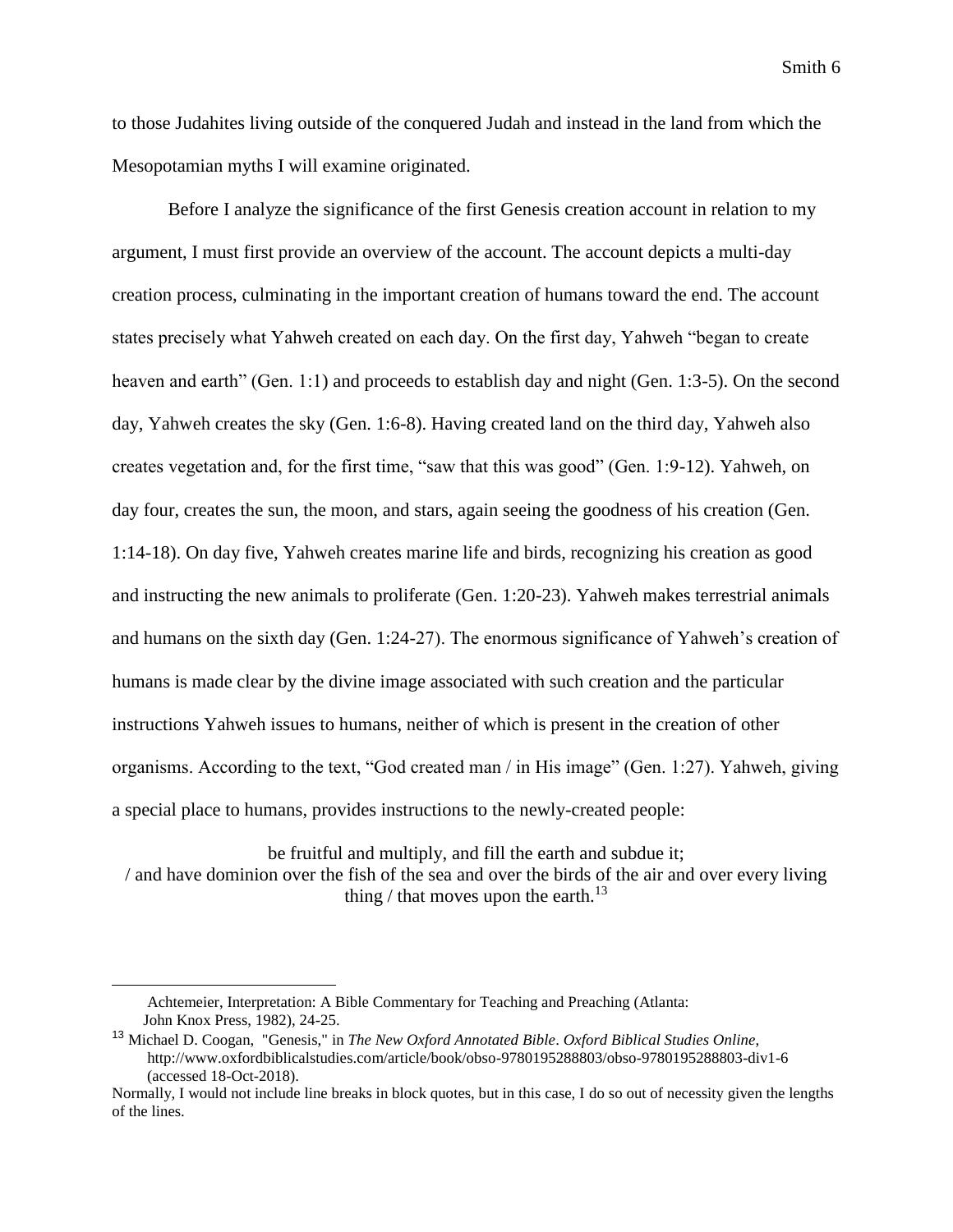After granting humans such dominion, Yahweh empowers them to consume "seed-bearing" plants and fruits (Gen. 1:29). Yahweh also tells the people that the terrestrial animals and birds may consume "green plants" (Gen. 1:30). The fact that Yahweh addresses the humans about the diet of non-human animals seems to highlight the special place of humans as the part of creation that can understand divine instructions. After his making of humans, Yahweh sees that his creation is finally "very good" (Gen. 1:31).

As stated earlier, biblical scholars and other readers of the text differ in their interpretations of Genesis 1:28 in which Yahweh endows humans with dominion over nonhuman animals. In one translation of the original Hebrew, *rdh* means "to have dominion."<sup>14</sup> Another translation of the Hebrew word is "rule," as demonstrated by the JPS' use of "rule" as opposed to "dominion" in its translation of Gen. 1:28. Regarding the realm of Genesis in the modern world, James Limburg points out in his "The Responsibility of Royalty: Genesis 1-11 and the Care of the Earth," that various people commonly perceive "the Judeo-Christian tradition" as standing in opposition to the environment. These people, moreover, typically cite Gen. 1:28 for their negative view of Judaism and Christianity concerning the natural world.<sup>15</sup>

To understand the true, ancient Near Eastern meaning of *rdh*, however, one must first understand that the P creation account is about kingdom formation. Bruce R. Reichenbach, in his "Genesis 1 as a Theological-Political Narrative of Kingdom Establishment," provides an excellent argument for understanding Genesis 1 as constituting a narrative about the divine creation of a kingdom. In his abstract, Reichenbach writes that Genesis 1 is a justification of

<sup>14</sup> Bruce R. Reichenbach, "Genesis 1 as a Theological-Political Narrative of Kingdom Establishment," *Bulletin for Biblical Research* 13, no. 1 (2003): 62.

<sup>15</sup> James Limburg, "The Responsibility of Royalty: Genesis 1-11 and the Care of the Earth," *Word and World* 11, no.

 <sup>2 (1991):</sup> 125.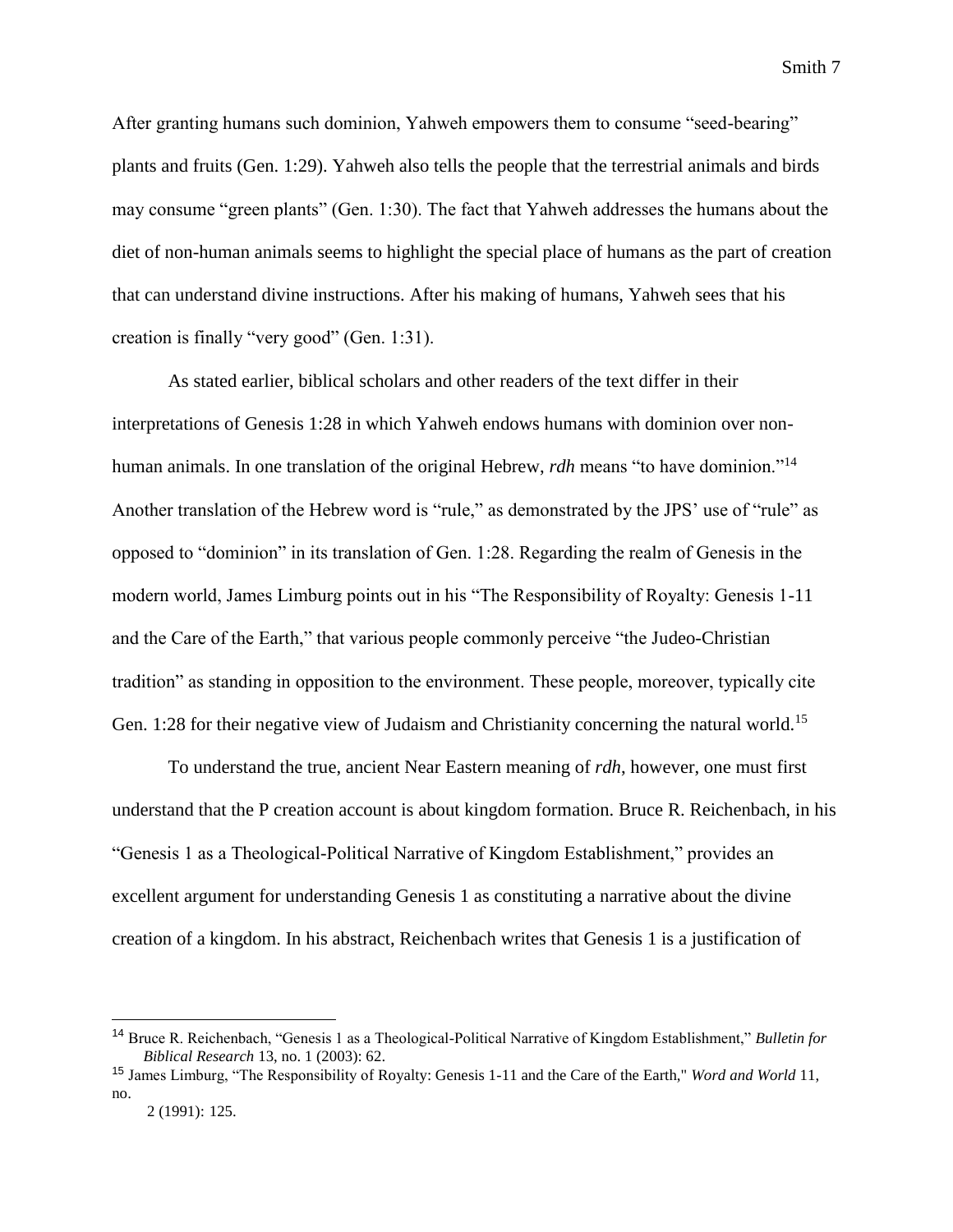Yahweh's "claim to whatever exists."<sup>16</sup> In Reichenbach's view, Yahweh acts in the capacity of an absolute monarch.<sup>17</sup> Shedding light on the ancient Near Eastern context of such an understanding of a deity, Jon Levenson states that "there is today wide agreement among scholars that the theology of the Pentateuch is deeply imbued with the idiom of the Near Eastern suzerainty treaty."<sup>18</sup> In this regional suzerainty system projected onto the divine realm, Yahweh is a monarch, while Israel is a vassal.<sup>19</sup> Notably, Yahweh, the king, needs "permanent administrators" to supervise quotidian matters in his kingdom.<sup>20</sup> To quote Reichenbach's paraphrase of Gerhard von Rad on the fulfillment of such a need, Yahweh "entrusts his lands to stewards, but these he also has to create."<sup>21</sup> An important part of the P creation account that Reichenbach touches on is the grant of rule in Genesis 1:28, which is a major focus in my thesis. Considering Genesis 1:26-28, Reichenbach explains that people have the duty granted by Yahweh of tending to the commonwealth's animals.<sup>22</sup> The tending of animals is rooted in the creation in the image of the divine.<sup>23</sup> However, there is still the question of whether humans' rule over animals is to be harsh, benevolent, or neither. At least on the surface, the Hebrew

<sup>16</sup> Reichenbach, "Genesis 1 as a Theological-Political Narrative of Kingdom Establishment," 47.

<sup>17</sup> Ibid., 48.

<sup>18</sup> Jon D. Levenson, "Creation and Covenant," in *The Flowering of Old Testament Theology*, ed. B. C. Ollenburger, E. A. Martens, and G. F. Hasel (Winona Lake, IN: Eisenbrauns, 1992), 433 as cited in Reichenbach, "Genesis 1 as a Theological-Political Narrative of Kingdom Establishment," 49.

<sup>19</sup> Levenson, "Creation and Covenant," 433 as cited in Reichenbach, "Genesis 1 as a Theological-Political Narrative of Kingdom Establishment," 49.

 $20$  Ibid., 60.

<sup>21</sup> Gerhard von Rad, *Genesis: A Commentary*, ed. Peter Ackroyd, James Barr, Bernhard W. Anderson, John Bright, and James L. Mays, Revised ed., The Old Testament Library (Philadelphia, PA: Westminster Press, 1972), 57 as cited in Reichenbach, "Genesis 1 as a Theological-Political Narrative of Kingdom Establishment," 60.

According to an unnumbered page immediately preceding the table of contents in von Rad's commentary, the "original translation [is] by John H. Marks from the German *Das erste Buch Mose, Genesis* (Das Alte Testament Deutsch 2-4) published by Vandenhoeck & Ruprecht, Göttingen. Text revised on the basis of the ninth German edition, 1972."

<sup>&</sup>lt;sup>22</sup> Reichenbach, "Genesis 1 as a Theological-Political Narrative of Kingdom Establishment," 61-62. I include p. 61 in this footnote because it is the page on which Reichenbach quotes the verses in question. <sup>23</sup> Ibid., 62.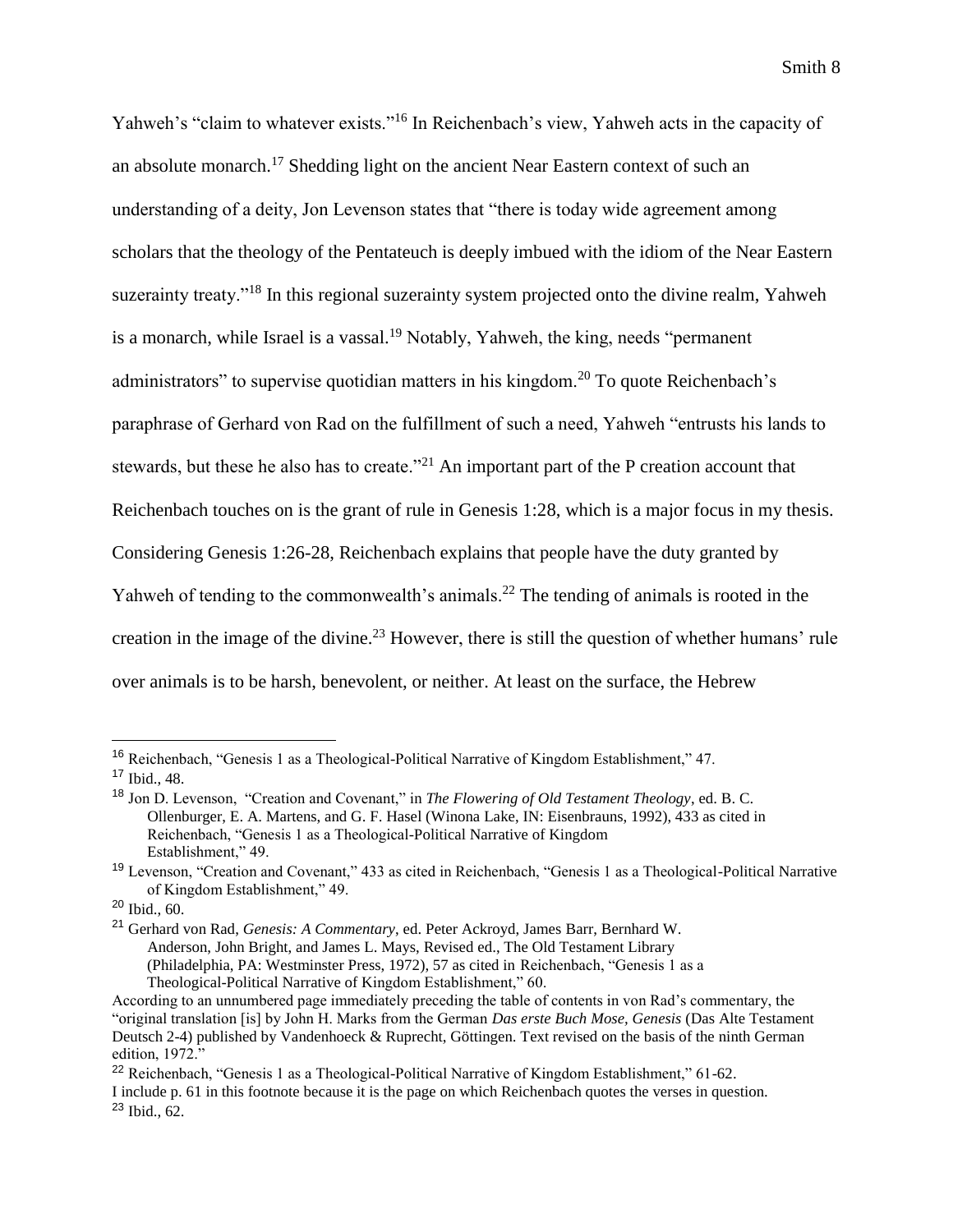terminology for humans' rule over animals is troubling for the idea of divinely-prescribed environmental responsibility. Loren Wilkinson writes that "radah comes from a word meaning to trample or to prevail against and conveys the image of one treading grapes in a winepress."<sup>24</sup> Basically, in Reichenbach's argument that draws from previous scholarship, humans have a place of authority within a divinely-established royal system, and this place of authority includes a potentially harsh relationship with the natural world.

The work Yahweh prescribes to humankind is that of assisting with running a monarchy instead of work falling under the category of manual labor. Human beings in the P creation account are invested with responsibility over the natural world handed to them by a godly monarch. Although humans are created by Yahweh with the expectation of carrying out a form(s) of work, Yahweh grants humans an extraordinarily privileged place in the realm he establishes. I will contextualize such a privileged place for humans in Genesis when I analyze *Enuma Elish* and *Atrahasis* later in this section. Part of this operation of a monarchy is ruling over animals, and I will demonstrate how Wilkinson via Reichenbach suggests that the rule over animals is more harsh than the text actually intends.

Although it is true that many modern readers interpret the first Genesis creation account as anti-environment, one cannot deem the account as anti-environment in virtue of the fact that one can interpret *rdh* as having limitations conducive to benevolent management of non-human life. Jeremy Cohen affirms that the biblical authors understood Yahweh's creation of the universe in the framework of the Yahweh-Israel relationship and covenant and that Israelite theology viewed Israel as a people uniquely selected by Yahweh, who rules over everything.<sup>25</sup>

<sup>24</sup> Loren Wilkinson, *Earth Keeping: Christian Stewardship of Natural Resources* (Grand Rapids: Eerdmans, 1980), 209 as cited in Reichenbach, "Genesis 1 as a Theological-Political Narrative of Kingdom Establishment," 62.

<sup>25</sup> Jeremy Cohen, *"Be Fertile and Increase, Fill the Earth and Master It": The Ancient and*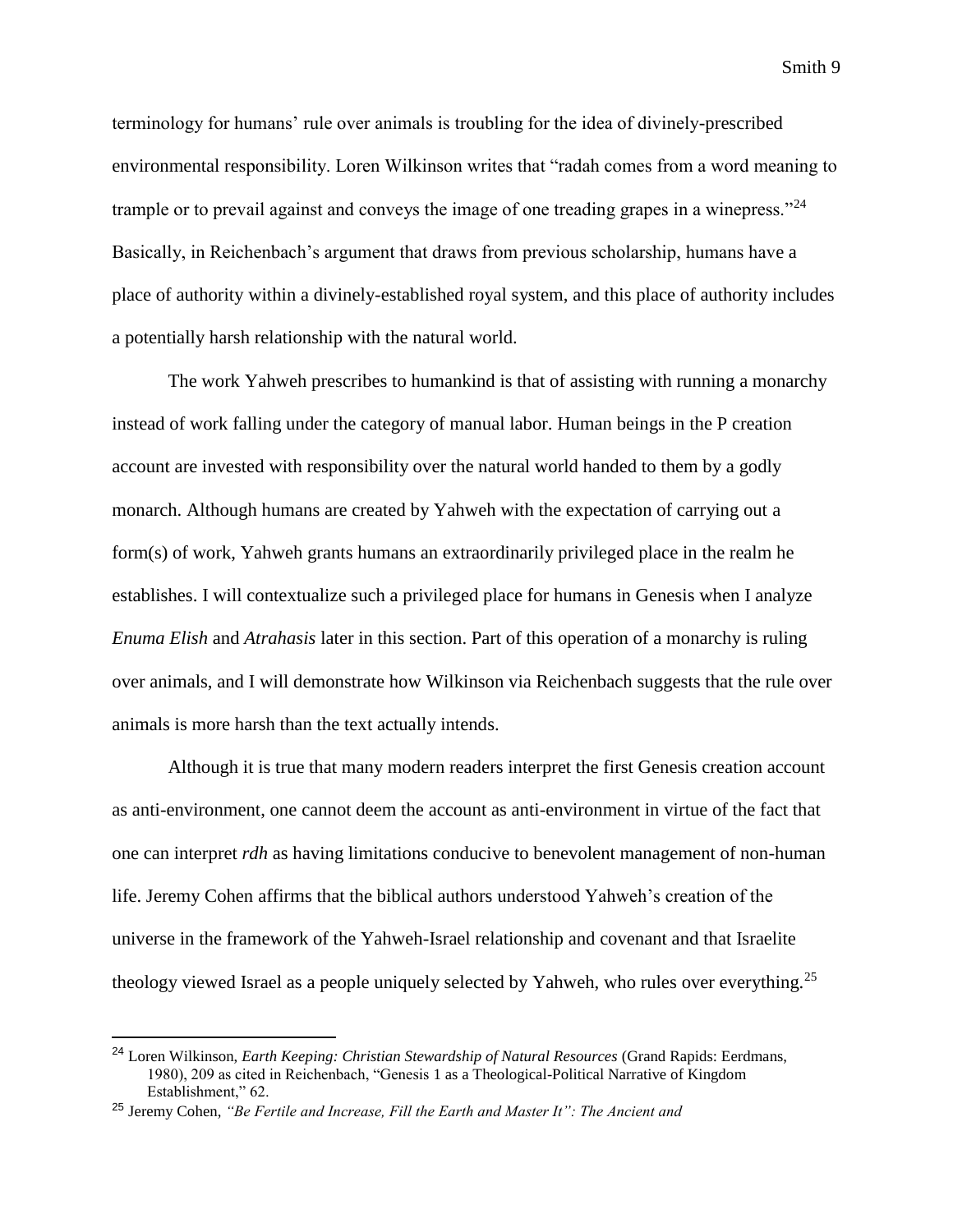Cohen further explores the portion of the P creation account in which Yahweh tells the earliest humans they may consume fruits as well as seed-bearing vegetables.<sup>26</sup> The textual context of *rdh* in Gen. 1 suggests the term may not be meant as a boundless divine grant of dominion. For instance, one scholar who views this diet as a restriction on *rdh* is Claus Westermann, who understands *rdh* in this context as "a hierarchical relationship and not as the unlimited power to destroy and exploit."<sup>27</sup> Essentially, the larger context of the use of *rdh* within the P creation account may clarify that Yahweh does not intend for humans to be hostile toward the natural world. In other words, one should not conclude that because *rdh* has a violent linguistic origin, its usage in Gen. 1:28 is hostile.

At the same time, one should not classify the rule over the environment in Gen. 1:28 as pro-environment, especially given later developments in Gen. 1-11. Interpreters drawing from Westermann's insight can certainly use the meat-free diet in the P creation account in support of a pro-environment understanding of the account*.* However, such an argument fails to consider *rdh* in the even broader context of the primeval history. This is because the primeval history does not consistently promote a meat-free diet.<sup>28</sup> As a final analysis, one cannot generalize *rdh* as a benevolent term given its textual context. In the case of Gen. 1:28, *rdh* is not anti-environment in that it puts forth human responsibility for nature, but *rdh* is not pro-environment because it does not establish a state of altruistic care that lasts throughout the primeval history.

*Medieval Career of a Biblical Text* (Ithaca: Cornell University Press, 1989), 38. <sup>26</sup> Ibid., 23.

<sup>27</sup> Claus Westermann, *Genesis 1-11: A Commentary*, trans. John J. Scullion, 1st ed. (Minneapolis, MN: SPCK [Society for Promoting Christian Knowledge], 1984), 159 as cited in Cohen, *"Be Fertile and Increase, Fill the Earth and Master It": The Ancient and Medieval Career of a Biblical Text*, 17-18. The quote is Cohen's paraphrase of Westermann.

<sup>&</sup>lt;sup>28</sup> In particular, I am alluding to the aftermath of the flood narrative (see Gen. 9:2-4).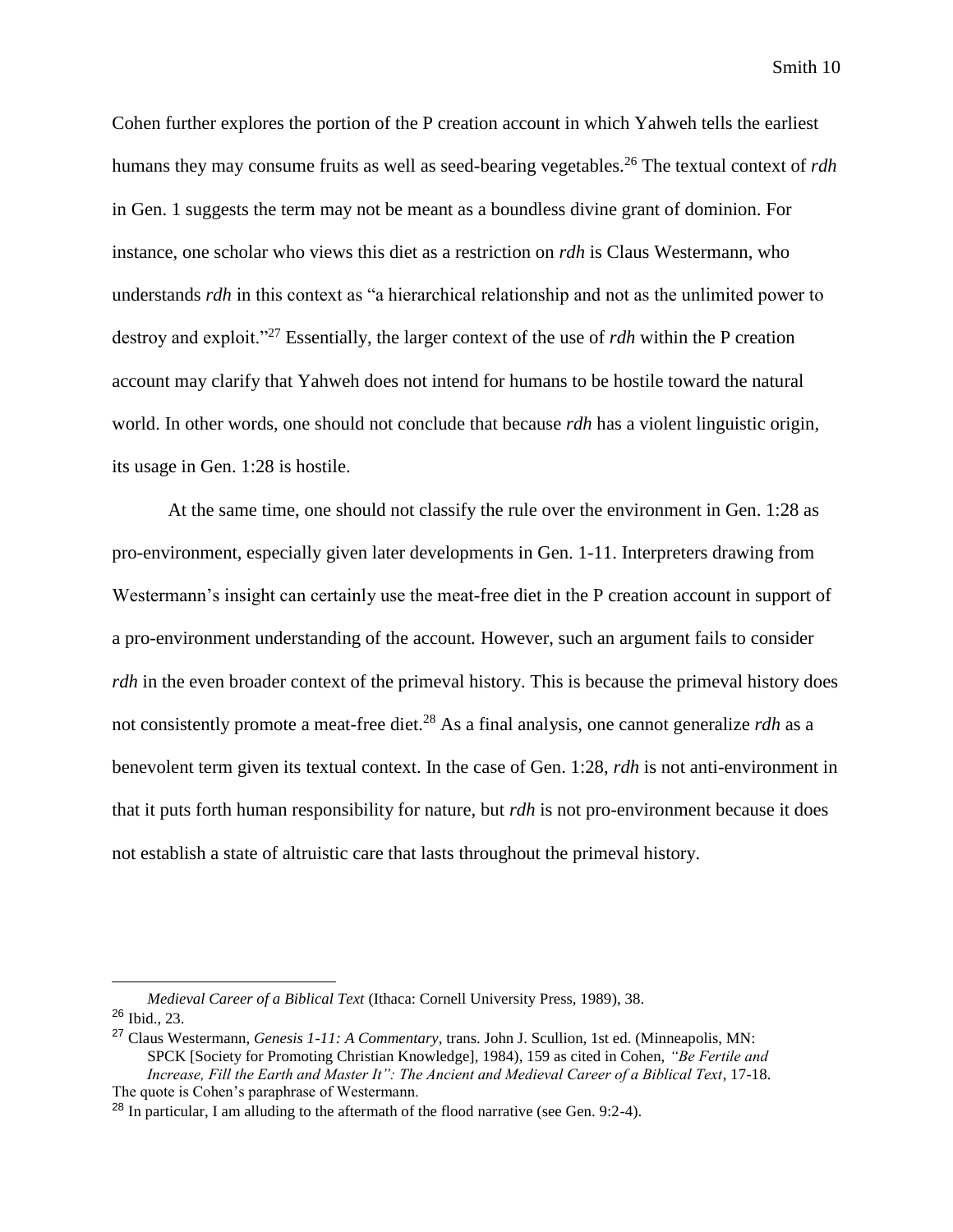In its thematic element of creation, the primeval history has textual parallels from other regions of the ancient Near East. As in the P creation account in Genesis, the Mesopotamian *Enuma Elish* is a narrative of kingdom formation. The general plot is as follows. In the narrative, the marine goddess Tiamat is the chief antagonist.<sup>29</sup> Tiamat gets ready for warfare, and the god Ea tells his father, Anshar, that Tiamat and her collaborators are in the process of commencing hostilities:

#### working up to war, growling and raging, they have convened a council and created conflict.<sup>30</sup>

The gods make their fellow god Marduk their king and send him on a mission to kill Tiamat.<sup>31</sup> Marduk succeeds in defeating Tiamat in a scene that involves wind and an arrow.<sup>32</sup> Later, "lord Lugal-dimmer-ankia, counsellor of / gods" declares that another god, Qingu, was ultimately responsible for the conflict and for motivating Tiamat to take aggressive actions.<sup>33</sup> Moreover, there is a strong connection between violence among the gods and their creations. Notably, Ea uses Oingu's blood to make humankind.<sup>34</sup> Unlike in the P creation account, humans are a substitute for labor for the gods instead of administrators in a kingdom. This is because, through his creation of humankind, Ea "imposed the toil of the gods (on man) and released / the gods from it."<sup>35</sup> In contrast to the first Genesis creation account that devotes special attention to the position of humans, the narrative in *Enuma Elish* promptly returns to the divine realm, for Marduk as monarch directs gods to assume their proper places.<sup>36</sup> The kingdom formation aspect

- <sup>31</sup> Ibid., 250.
- <sup>32</sup> Ibid., 253.
- <sup>33</sup> Ibid., 261.
- <sup>34</sup> Ibid.

- $35$  Ibid.
- <sup>36</sup> Ibid., 262.

<sup>29</sup> Dalley, *Myths from Mesopotamia*, 233-274.

<sup>30</sup> Ibid., 239.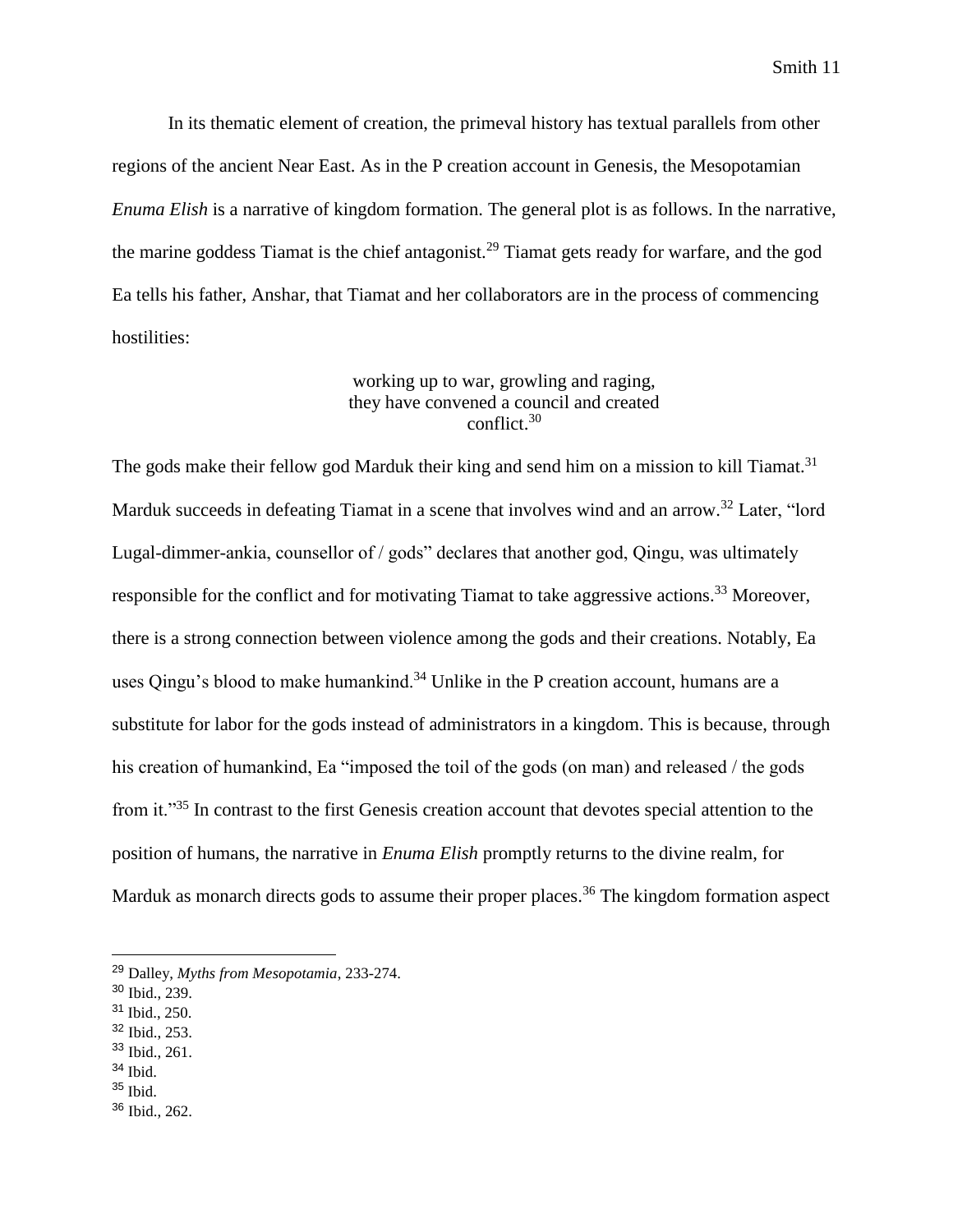with Marduk in the central role is emphasized, for instance, by the fifty titles the other gods give to Marduk.<sup>37</sup> Overall, *Enuma Elish* is a more obvious kingdom formation myth than the beginning of Genesis in that it makes it clear that Marduk is a divine king and describes his deeds leading to the gods' laudations.

Whereas the first creation account in Genesis gives humans environmental responsibility that one cannot characterize as altruistic toward nature, *Enuma Elish* shows no interest or concern in prescribing the relationship the newly-created humans are to have with the environment. To elaborate, although *Enuma Elish* is a kingdom formation myth like the P creation account in Genesis, it differs from the Genesis account in that it does not give humans royal responsibilities, including responsibility for the environment. The myth further stands in contrast to Genesis in that none of the gods describes any of the aspects of creation, even human beings, as "good."<sup>38</sup> Humans have an extraordinarily minor place in *Enuma Elish*, since the focus in the myth is Marduk and his rise to monarchic power. The one clear purpose of humans is that they have the function to perform labor previously performed by gods. All evidence makes it clear that in *Enuma Elish*, the divine-human relationship is very different from the divine-human relationship in Genesis 1:1-2:4a. The differing divine-human relationships also imply that there are different human-nature relationships in the two myths. In *Enuma Elish*, there is no scene in which Ea, Marduk, or any other deity gives instructions to humans, and the absence of instructions is likely reflective of the place of humans as mere laborers in the narrative. Perhaps inadvertently, *Enuma Elish* highlights the relatively low status of humans by giving little attention to the creation of humans but thorough attention to Marduk's receiving fifty titles. The absence of commandments contrasts with the creation of humans in the P creation account in

<sup>37</sup> Ibid., 264-273.

<sup>38</sup> Ibid., 233-274.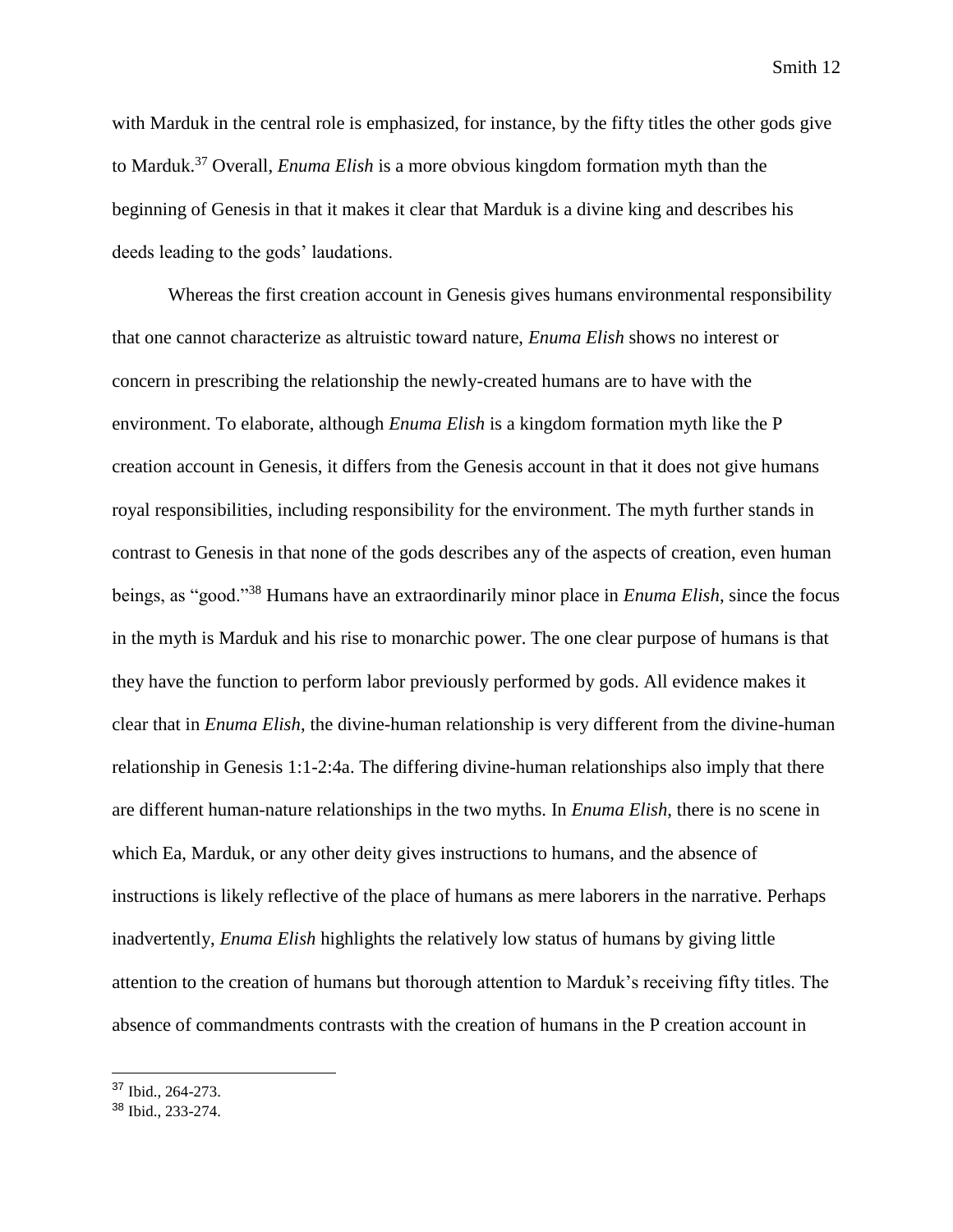which humans are given authority over non-human animals by the Israelite god, regardless of the nature of such rule. In *Enuma Elish*, it is precisely this lack of commandments giving humans responsibilities that illustrates why Genesis 1-11, in comparison, gives humans more responsibility over nature.

Another Mesopotamian narrative, *Atrahasis*, devotes more attention to the creation of humans than *Enuma Elish*. However, *Atrahasis* follows the same pattern of depicting gods creating humans as laborers without royal responsibilities such as dominion over the natural world that Yahweh gives to humans in the P creation account. Moreover, *Atrahasis*, although much older than the P creation account, falls under the same mythological category as Genesis 1- 11: *Atrahasis* is a primeval history like the early part of Genesis, but it dates to 1700 B.C.E. or earlier.<sup>39</sup> Of the Mesopotamian myths I cover, *Atrahasis* is the only one that devotes appreciable attention to the initial physical labors of the gods. The very beginning of *Atrahasis* addresses the gods' workload prior to the creation of humans and characterizes the work as overwhelming.<sup>40</sup> The narrative moves on to specifically describe some of the laborious tasks of the gods, which include constructing canals as well as the natural Tigris and Euphrates Rivers.<sup>41</sup> After  $3,600$ years of constant labor, the gods rebel and go to the god Ellil's home.<sup>42</sup> There, they complain to Ellil that their responsibilities are beyond what they can handle, and Ellil, who is sympathetic to them, decides to alleviate their situation.<sup>43</sup> As in *Enuma Elish*, the god Ea has a role in the creation of humans: he instructs "Belet-ili the womb goddess" to create humans to "bear the load

<sup>&</sup>lt;sup>39</sup> Tikva Frymer-Kensky, "The Atrahasis Epic and Its Significance for Our Understanding of Genesis 1-9," *The Biblical Archaeologist* 40, no. 4 (1977): 147-148.

<sup>40</sup> Dalley, *Myths from Mesopotamia*, 9.

 $41$  Ibid., 9.

 $42$  Ibid., 10.

<sup>43</sup> Ibid., 12-13.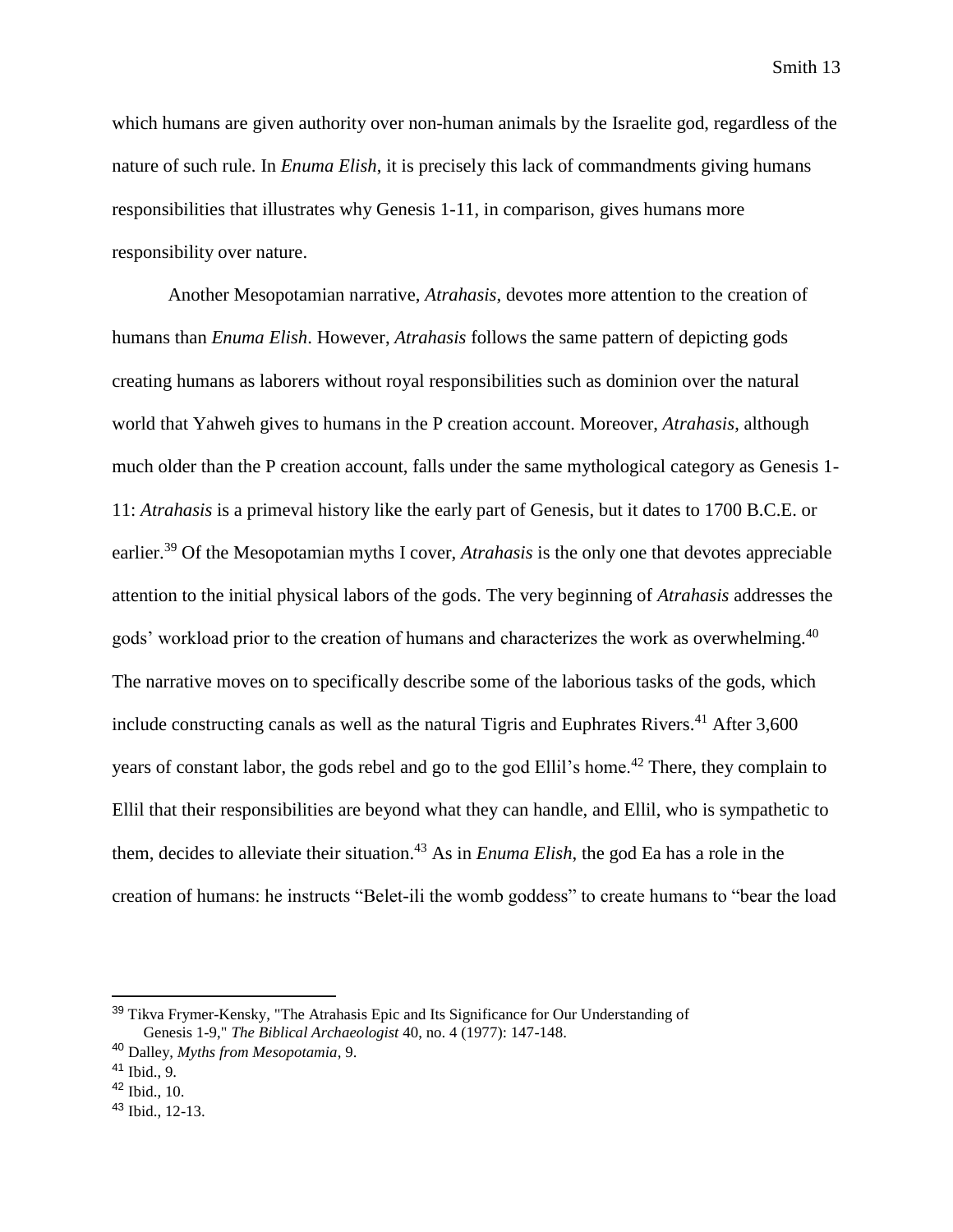of the gods."<sup>44</sup> Another parallel to *Enuma Elish* is that violence among the gods is directly linked to the creation of humans. Starting the process of creating people, the divine council kills the intelligent god Geshtu-e, and the god Nintu combines clay "with his [Geshtu-e's] flesh and blood."<sup>45</sup> Later, "the Igigi, the great gods, / Spat spittle upon the clay," and the goddess Mami (under Enki's direction) recites "an incantation," making seven males and seven females from clay fragments.<sup>46</sup> Mami, who does not declare the creation of humans as "good," proceeds to establish laws for humankind.<sup>47</sup> The lack of a Genesis-like divine declaration about the goodness of creation resonates with *Enuma Elish*, but the divine issuing of instructions is a feature *Atrahasis* has in common with the first Genesis creation account. However, the content differs in that Mami's laws do not address the environment but instead address such issues as childbirth, including the veneration of her in connection to childbirth.<sup>48</sup> The created humans proceed to fulfill their purpose of living lives of labor. Amidst missing portions of the text, we are told that someone "made big canals / to feed people and sustain the gods."<sup>49</sup>

The absence of commandments in *Atrahasis* related to the big picture such as the role of humans in managing the environment is consistent with the low, non-monarchic place of humans in Mesopotamian mythology. Moreover, the commandments regarding childbirth and marriage, especially in relation to venerating Mami, reinforces the creation of humans as reproducing workers, who do not have royal responsibilities such as environmental responsibility found in Genesis. A substantial detail about the place of humans in *Atrahasis* is that the theme of

- <sup>45</sup> Ibid., 15.
- $46$  Ibid., 16.
- $47$  Ibid., 17.
- $48$  Ibid.
- <sup>49</sup> Ibid., 18.

<sup>44</sup> Ibid., 14.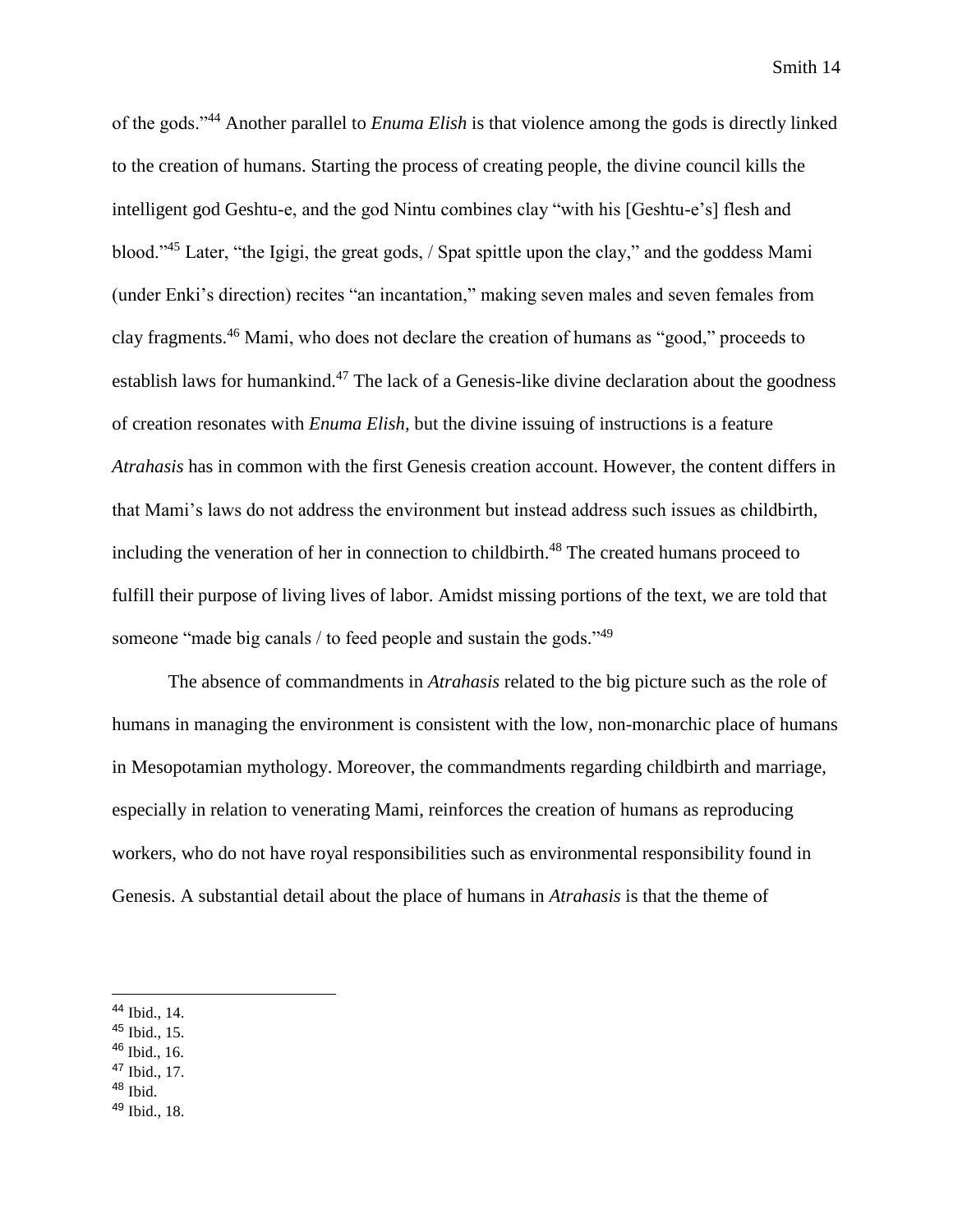perpetuating the workforce is combined with the worship of the goddess responsible for creating the workforce.

Unlike in Gen. 1:1-2:4a and *Enuma Elish*, *Atrahasis* is not a narrative of kingdom formation. There is already a well-established divine power system in *Atrahasis*, and as is also shown in *Enuma Elish*, humans are created solely to perform manual labor once performed by gods. Consistent with *Enuma Elish*, power lies exclusively among the gods without a place for humans in the power system, whereas in the kingdom established in Genesis 1, Yahweh authorizes humans to rule over the environment. Perhaps ironically, the newly-created people in *Atrahasis* perform work such as canal-building that necessarily brings them intimately into contact with the environment, but it is clear they are not instructed by their gods on how to treat the natural world beyond their labor.

A comparative analysis of Gen. 1:1-2:4a in relation to *Atrahasis* and *Enuma Elish*  illustrates that the former biblical myth gives humans more responsibility with regard to the natural world than do the latter Mesopotamian myths while they are chronologically older. In the P creation account of Genesis, humans have the duty to tend to quotidian affairs of the kingdom established by Yahweh, including a mandate to rule over the natural world. However, one must critically recognize that when contextualizing this rule, *rdh*, in the larger context of the Bible, one cannot deem it to be environmentally-friendly. The specific reasons why *rdh* in this instance is not pro-environment include the later change in the human-animal relationship, which I will address in the third section of my thesis.

An overall analysis of the human-nature relationship in the P creation account, *Enuma Elish*, and *Atrahasis* shows a significant difference between the former Israelite narrative and the latter two Mesopotamian myths. First, in contrast to Gen. 1:1-2:4a, in *Atrahasis* and *Enuma*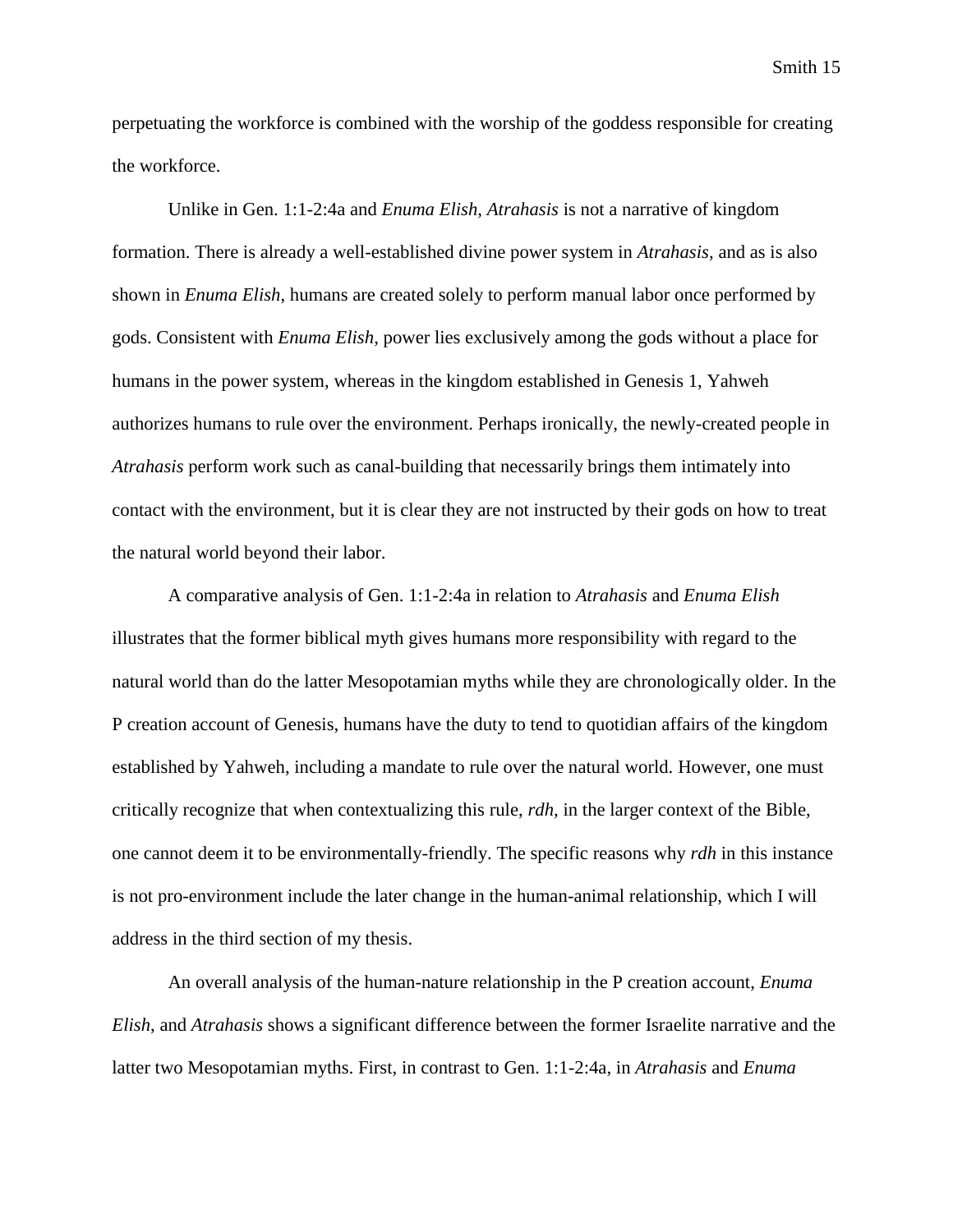*Elish*, the Mesopotamian gods create humans purely to work for them and consequently, the gods do not endow the people with authority of any sort over nature. Another marked difference is that in the P creation account, creation is a "good" kingdom within which humans help to operate. In Mesopotamian mythology, humans exist and work for gods in a world distinct from the divine political system. Unlike in the Bible, there is separation of humans and the divine power structure in *Atrahasis* and *Enuma Elish*. In the final analysis, the greater environmental responsibility present in the first Genesis creation account may be consistent with Israelite religion: a non-polytheistic theology in which humans, especially when some become the people Israel, have more importance in the absence of other gods collaborating with Yahweh.

#### **Creation Part II:**

#### **The Garden of Eden as Judah and the Early Human-Soil Relationship**

The second Genesis creation account, the Garden of Eden narrative, portrays the natural world as a garden unlike the P creation account. Despite this difference, there is a shared theme of monarchic responsibility, which includes responsibility for the natural world. Commentator E.A. Speiser notes that the Hebrew *adama* means "soil, ground," and *adam* means "man."<sup>50</sup> He further writes that the Eden narrative is devoted to the beginning of earthly life as opposed to the beginning of the cosmos. Whereas life has a minor place in the P creation account within the cosmos relative to the Eden account, the Eden account focuses on the earth and the first humans.<sup>51</sup> Speiser illustrates this difference by noting that the P creation myth begins "with the creation of 'heaven and earth' (i 1)," while the Eden account starts "with the making of 'earth and heaven' (ii 4b)."<sup>52</sup>

<sup>50</sup> Speiser, "Genesis," 16.

 $51$  Ibid.,  $18$ .

<sup>52</sup> Ibid.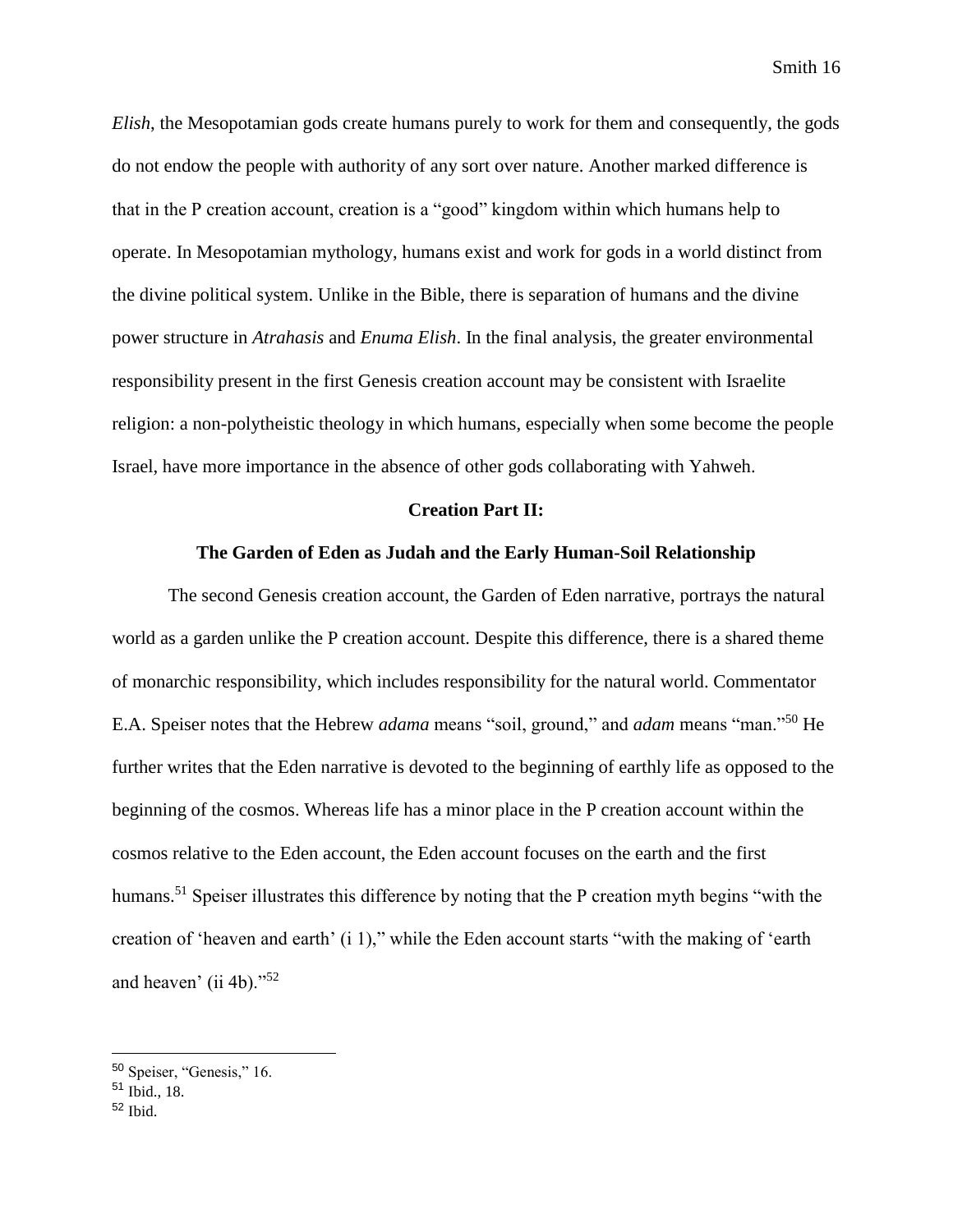Biblical scholarship has historically assigned the Eden narrative to a non-P source, but there is now serious doubt about such source criticism in this instance. Writing in the Twentieth Century, Speiser judges that there is good reason for assigning the Eden narrative to the J source.<sup>53</sup> In general, according to Speiser, J is focused on the earth, unlike P, and features "natural and candid" characters who have human-like relationships with Yahweh.<sup>54</sup> J also, as Catherine McDowell recognizes, uses 'Yahweh' when referring to the Israelite god.<sup>55</sup> On the Eden narrative and J, she notes that biblical scholars categorized the Eden narrative as J source material for such reasons as its use of "Yahweh Elohim" and its human-like portrayal of Yahweh "as one who molds, breathes, plants, waters, builds, and walks."<sup>56</sup> However, McDowell questions the judgment of labeling the Eden narrative as the work of J. For instance, McDowell recognizes that the P creation account uses "Elohim," but notes that the author of the Eden narrative uses "Yahweh *Elohim*" instead of just "Yahweh."<sup>57</sup> She concludes that the writer was highly learned and familiar with ideas about creation, monarchy, laws, and iconography in his context of the ancient Near East. McDowell further reasons that the author or editor was probably "an Israelite scribe, a member of the royal court, and/or a priest."<sup>58</sup> What is important for my thesis is that a non-P source with fundamentally non-P characteristics wrote the Eden narrative.

The Eden account begins with creation and ends with an exile of the earliest humans, while devoting attention to natural features such as the soil and trees as well as to the relationship

<sup>53</sup> Ibid., 19.

<sup>54</sup> Ibid., XXVII.

<sup>55</sup> Catherine McDowell, *The Image of God in the Garden of Eden: The Creation of Humankind in Genesis 2:5-3:24 in Light of the mis pi and wpt-r Rituals of Mesopotamia and Ancient Egypt* (Winona Lake: Eisenbrauns, 2015), 199, ProQuest Ebook Central.

<sup>56</sup> Ibid.

<sup>57</sup> Ibid., 200.

<sup>58</sup> Ibid.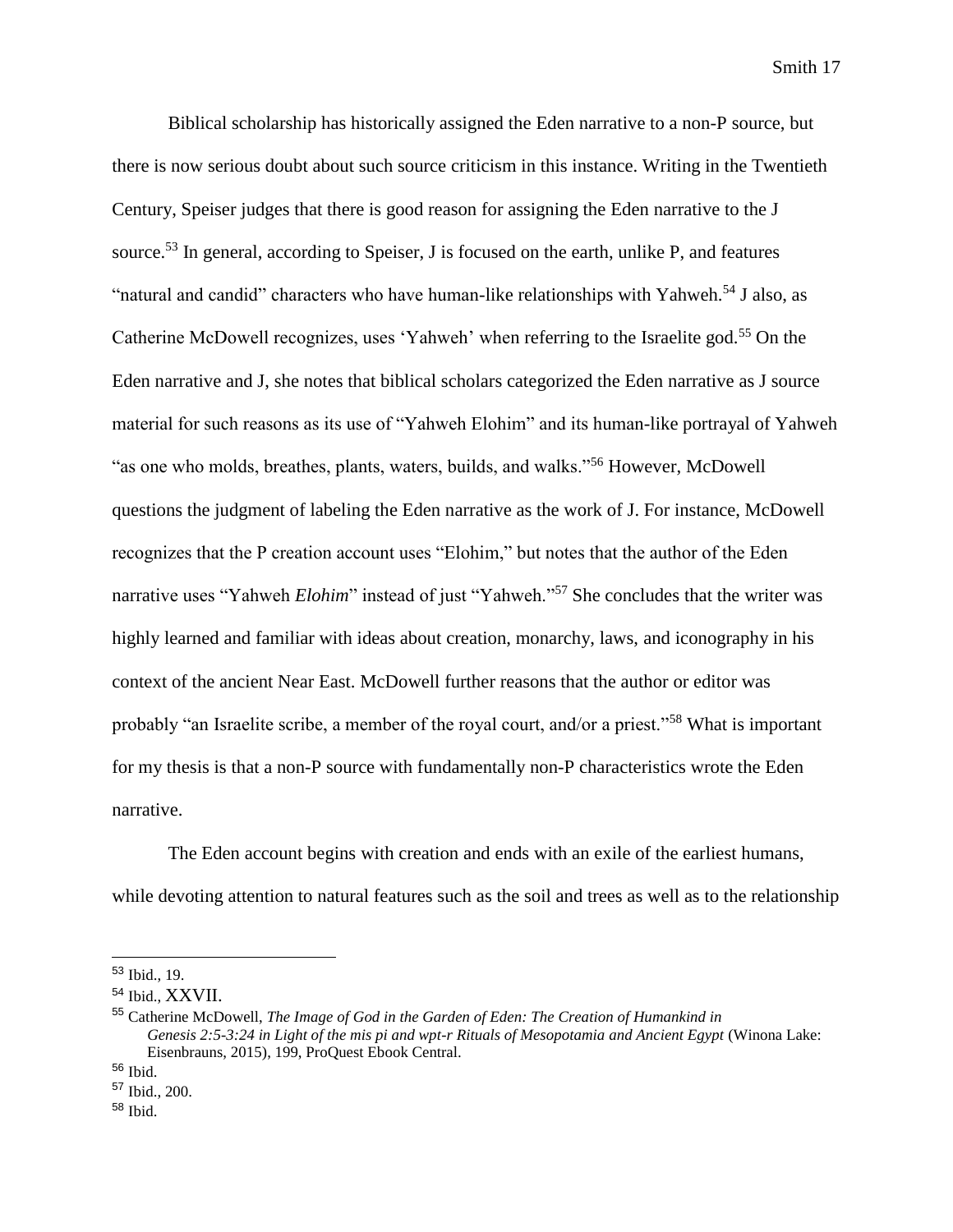humans are to have with nature. The beginning of the narrative provides the context of the episode: Yahweh is carrying out the process of creating "earth and heaven" (Gen. 2:4b). Notably, at this stage, there is an absence of vegetation in virtue of there not yet being any rain and a human being to cultivate the ground (Gen. 2:5). We are told that "the LORD God formed man from the dust of the / earth. He blew into his nostrils the breath of life, and man be- / came a living being" (Gen. 2:7). After creating the man, Yahweh establishes "a garden in Eden, in the east, and" puts the man in it (Gen. 2:8). Yahweh, moreover, allows the growth of "every tree that was / pleasing to the sight and good for food," and two of these trees are "the tree of life" in the garden's central region "and the tree of knowledge of good / and bad" (Gen. 2:9). As for inanimate parts of the natural world, Eden is the origin of a river that provides water for the garden and subsequently splits into four rivers: the Pishon, Gihon, Tigris, and Euphrates (Gen. 2:11-14). The man, moreover, is "to till it [the soil] and tend it." Regarding the trees, there is a degree of danger associated with one of them: Yahweh permits the man to consume fruit from all of the garden's trees except the tree of knowledge of good and bad, for doing so would result in the man's death (Gen. 2:16-17).

The man and the woman whom Yahweh creates disobey the commandment on the tree of the knowledge of good and bad, which leads to their forced exit from Eden. After making his statement about the tree, Yahweh states that it is undesirable for the man to be without companionship, so he decides to create a suitable assistant (Gen. 2:18). Consequently, Yahweh makes animals "out of the earth," and the man names them (Gen. 2:19-20). However, these are not suitable (Gen. 2:20). While the man is sleeping, Yahweh removes a rib from the man and makes a woman, and the man approves (Gen. 2:21-23). The state of affairs declines dramatically for the two humans: the serpent convinces the woman to consume fruit from the tree of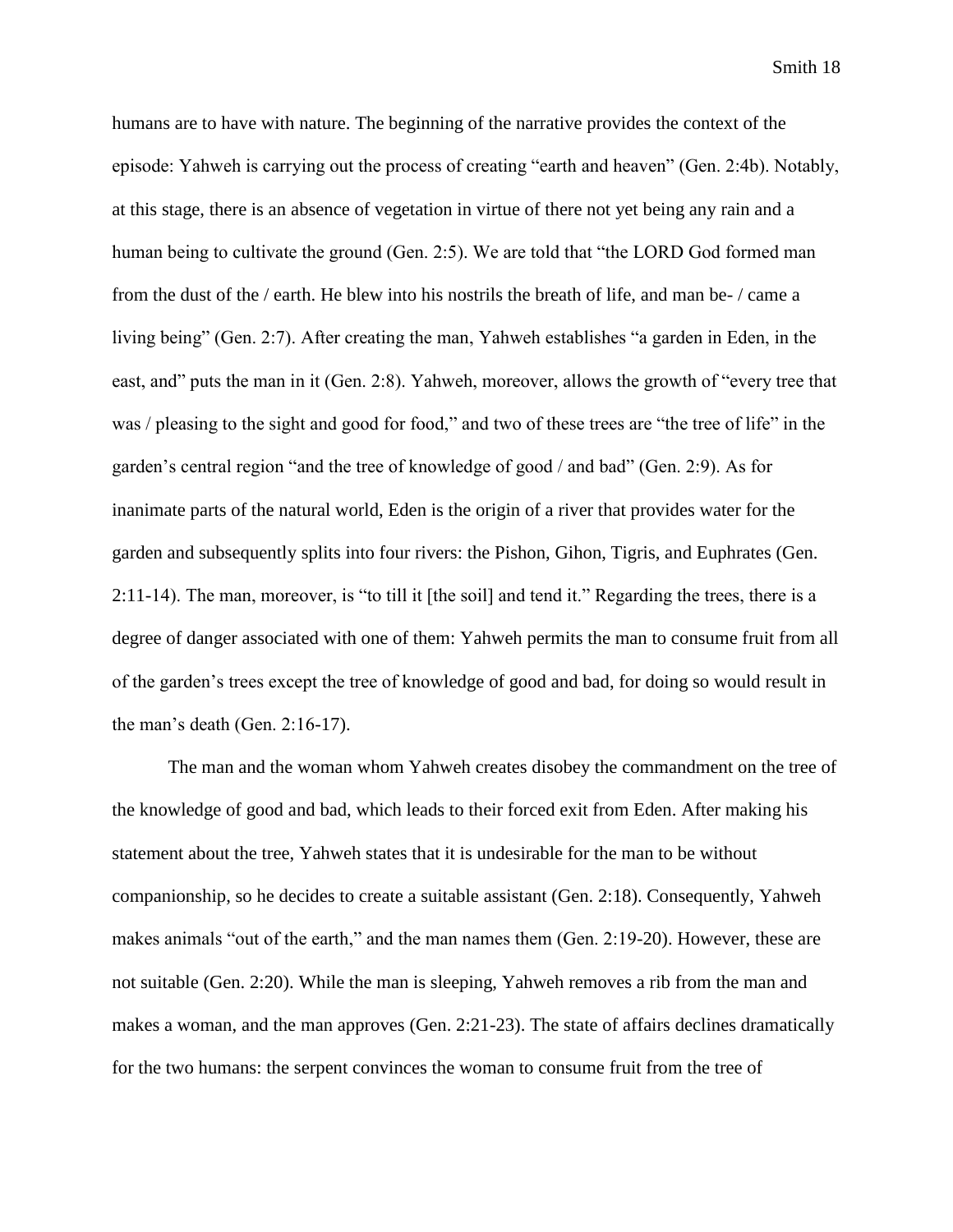knowledge of good and bad, and the woman hands the fruit to the man, who follows suit (Gen. 3:1-6). As consequences, Yahweh issues punishments to those involved. The serpent will be wretched to a greater extent than any other type of animal and will have to travel via slithering, and the woman will endure intense suffering in childbirth and will have inferior authority relative to the man. Yahweh says the following to the man in Gen. 3:17:

> cursed be the ground because of you; By toil shall you eat of it All the days of your life.

At the end of this creation story, Yahweh exiles the man away from Eden "to till the soil from which he was taken" (Gen. 3:23), and "cherubim and the fiery ever-turning sword" protect "the way to the tree of life" (Gen. 3:24).

The Garden of Eden is a representation of a royal garden representative of the Judahite kingdom. In his "A Royal Garden: The Ideology of Eden," Nicolas Wyatt puts forth a strong argument for understanding the second Genesis creation account as an exilic narrative about Judah. Consequently, the Eden narrative has a royal motif in its depiction of the creation of humans, which is a motif that it shares with the P creation account. As part of building his argument for Jerusalem as the Garden of Eden's location, Wyatt focuses on the rivers. According to Wyatt, the rivers are consistent with the motif of four rivers originating from a single origin in the carved and engraved art of the ancient Near East.<sup>59</sup> The Gihon was a source of water for Jerusalem that had a role in monarchic ceremonies such as the crowning of Solomon in 1 Kings.<sup>60</sup> In Wyatt's view, the connection between the Gihon River and Jerusalem must be given serious attention, and "he [the writer] was intentionally evoking Jerusalem, even if not wishing to

<sup>59</sup> Nicolas Wyatt, "A Royal Garden: The Ideology of Eden," *Scandinavian Journal of the Old Testament* 28, no. 1 (2014): 7.

<sup>60</sup> Ibid., 12.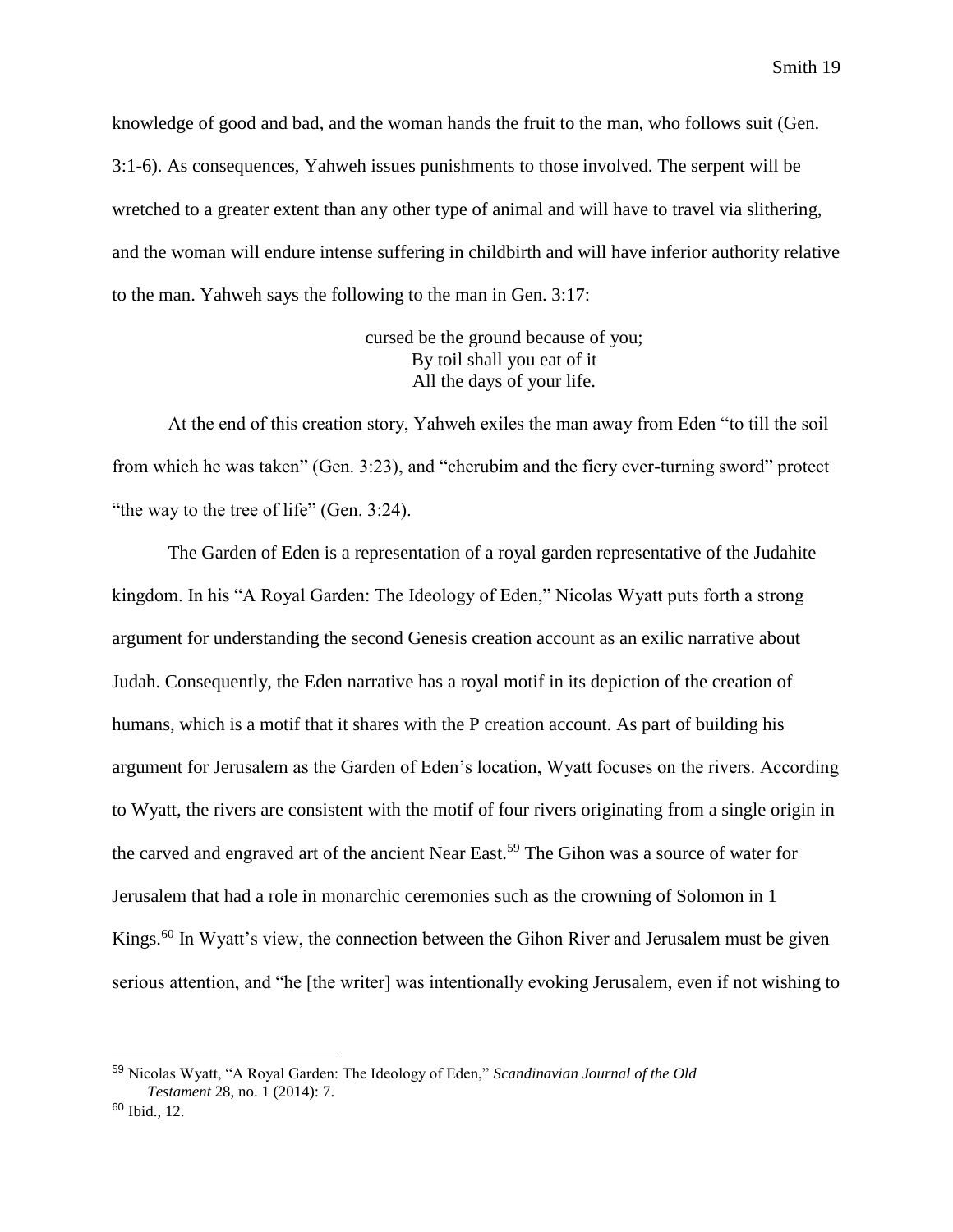name it."<sup>61</sup> The goal of incorporating the Euphrates and Tigris Rivers into a written work focused on Jerusalem is to enlarge the sacredness of Jerusalem to Babylonia, which is where the exiles were living.<sup>62</sup> In the past, Wyatt reasoned that the Garden of Eden is the *gan hammelek* ("King's Garden") that was located in Jerusalem, and although the exact place in Jerusalem where the garden was is uncertain, it was most likely next to the palace-temple complex.<sup>63</sup> "Eden" also refers to all of the Judahite monarchy.<sup>64</sup> To support this claim, Wyatt quotes Isaiah 51:3 in which there is an image of Jerusalem reestablished, and Eden and Zion are synonymous with each other:<sup>65</sup>

> Truly the LORD has comforted Zion, Comforted all her ruins; He has made her wilderness like Eden, Her desert like the Garden of the LORD.<sup>66</sup>

Making a royal connection, Wyatt writes, "the theme of the garden is very widespread as a symbol of cosmic order, and as we shall see, above all of royal management of the cosmos."<sup>67</sup> Hence, the monarch is the main garden figure.<sup>68</sup> It follows that the man's garden responsibilities are actually royal duties in its broad scope as well as religious responsibilities.<sup>69</sup> Regarding the exile from Eden, it refers to the end of the man's tending to the garden with its religious activities.<sup>70</sup> Ultimately, the Eden creation account is an interpretation and commentary on the fall

<sup>61</sup> Ibid., 13.

<sup>62</sup> Ibid., 14.

 $63$  Ibid., 16.

<sup>64</sup> Ibid., 17.

<sup>65</sup> Nicolas Wyatt, *"There's Such Divinity Doth Hedge a King." Selected Essays of Nicolas Wyatt on Royal Ideology in Ugaritic and Old Testament Literature (SOTS Monograph Series)* (London: Ashgate, 2005), 67 as cited in Ibid., 17.

<sup>66</sup> Berlin and Brettler, *The Jewish Study Bible*, 868-869.

<sup>67</sup> Wyatt, "A Royal Garden: The Ideology of Eden," 22.

 $68$  Ibid.

<sup>69</sup> Ibid., 24.

<sup>70</sup> Ibid., 25.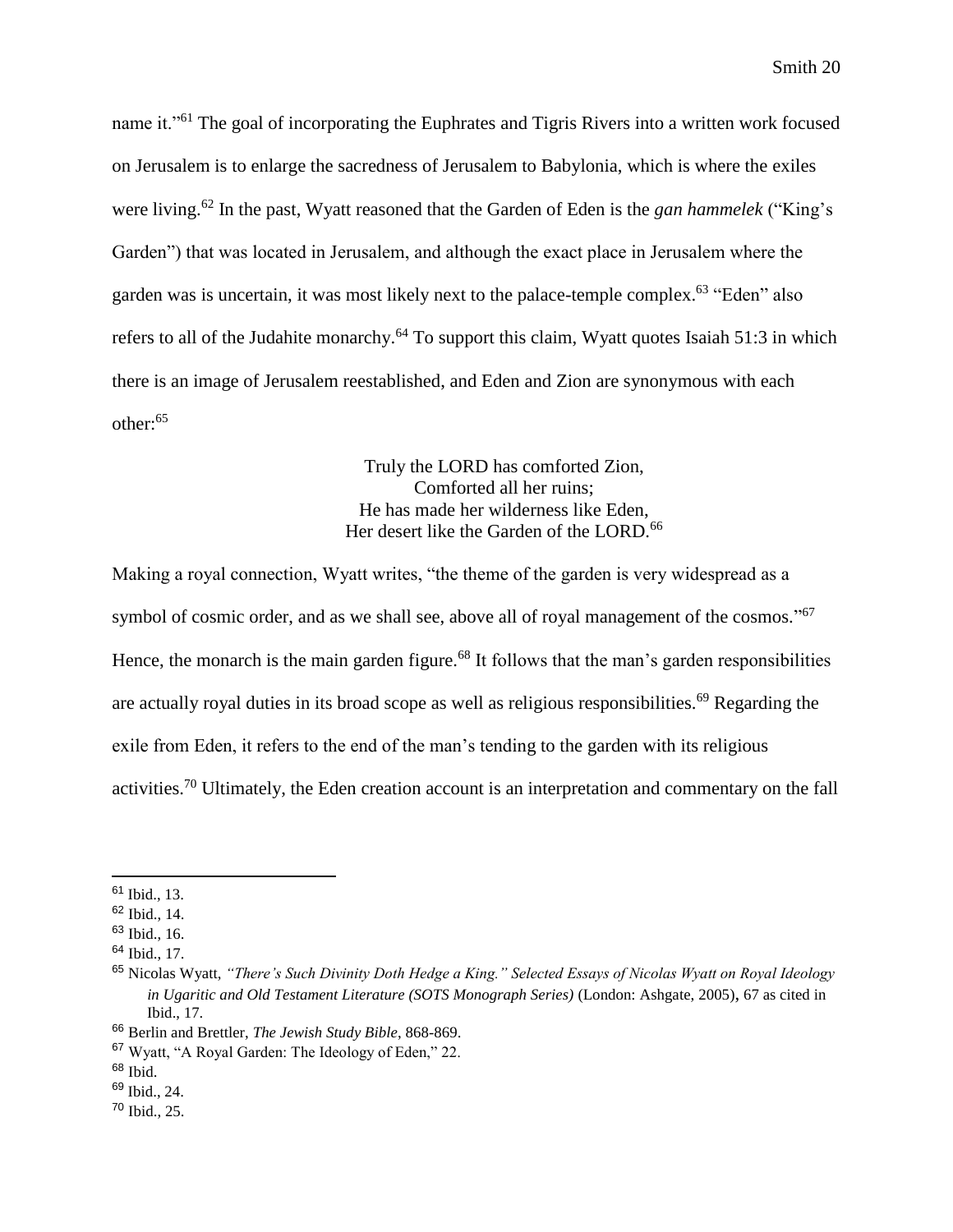of Judah.<sup>71</sup> In other words, in Wyatt's view, the second creation narrative in Genesis metaphorically conveys the story of a kingdom that met its end violently with a subsequent exile.

According to Catherine McDowell, it is possible Yahweh put the man in the Garden of Eden "in the office of royal caretaker and watchman" in an analogous manner to the Mesopotamian placing of an icon in a place of worship.<sup>72</sup> The Garden of Eden narrative appears to have Mesopotamian precedent consistent with a royal and religious place of significance for the first humans. Catherine McDowell argues that Mesopotamian religious rituals pertaining to icons of deities, the *mis pi* and *pit pi*, influenced the second creation account in Genesis. According to McDowell, the making, bringing to life, and placing of godly icons in Mesopotamian places of worship was intricate and involved experienced clerics and craftsmen.<sup>73</sup> Following the completion of the icon, it was made animate "through the appropriate incantations and rituals, dressed, adorned with the proper insignia, installed in its temple, and fed its first meal before it could be effective."<sup>74</sup> Such rituals are categorized as *mis pi* ("washing of the mouth") and *pit pi* ("opening of the mouth").<sup>75</sup> One account of these rituals is known as the Nineveh version. McDowell writes that in a garden in the version "the priest sets up thrones for Ea, Samas, and Asalluhi, on which he places a clean, red cloth, perhaps a garment, for each god."<sup>76</sup> Later, "the priest offers a censer of juniper for seven craft and purification deities and presents them with food and drink."<sup>77</sup> The priest carries out *mis pi* and *pit pi* on the icon and then makes the icon pure via "censer, torch, and holy water," and the hands of the craftsmen are cut off in a

<sup>73</sup> Ibid., 43.

- $75$  Ibid.
- $76$  Ibid., 62.
- <sup>77</sup> Ibid., 63.

<sup>71</sup> Ibid., 29.

<sup>72</sup> McDowell, *The Image of God in the Garden of Eden*, 158.

<sup>74</sup> Ibid., 44.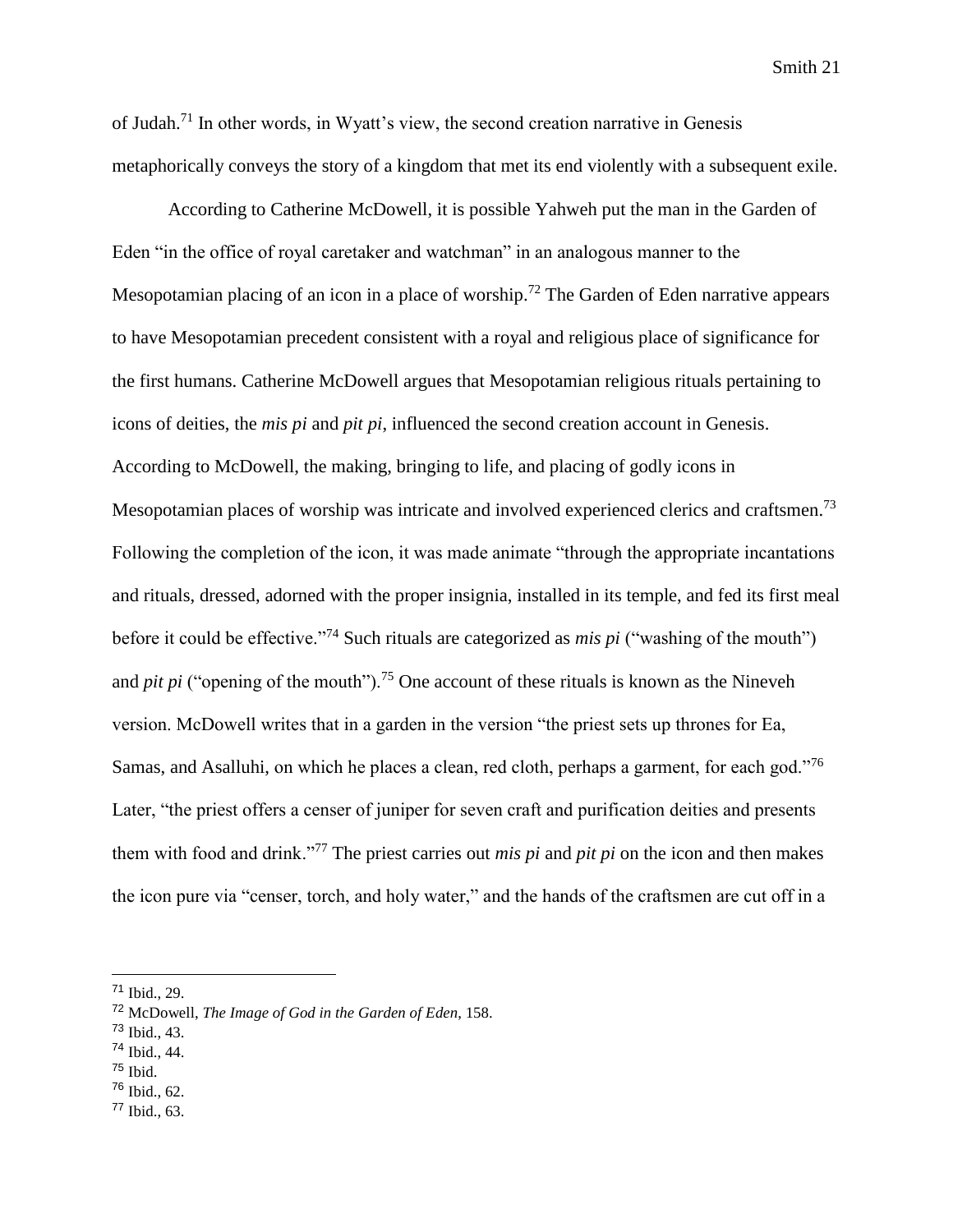symbolic sense, denying the role of the people who physically made the statue in the context of the ceremony.<sup>78</sup> The rationale for such a denial is that it underscores the craft gods' role as the ones who are truly responsible for the icon.<sup>79</sup> As for the relevance to the Eden account, there is a common theme of a holy place as the location of the narrative.<sup>80</sup> The man's being brought to life is not given a step-by-step breakdown in the text, but seems to be summed up by Gen.  $2:7.^{81}$ Furthermore, the writer may have meant Eden to have been perceived as Yahweh's Temple or the Temple's garden, $82$  and Yahweh places the man in Eden after he is made animate and fully capable of experiencing sense perceptions.<sup>83</sup>

As both a royal garden narrative and a creation narrative that involves the creation of humans as more than manual workers, the second creation account in Genesis puts forth environmental responsibility on the part of humans not seen in its Mesopotamian counterparts. On the surface, Genesis 2:4-3:24 may seem to prescribe simple physical labor like that prescribed for humans in Mesopotamian mythology in that the man is tasked with cultivating the soil. However, there are two important reasons why the Eden narrative differs from Mesopotamian mythology in this regard. First, as Wyatt demonstrates, the Garden of Eden is metaphorically about a kingdom, which Wyatt identifies specifically as the Kingdom of Judah, in which the man executes the royal and religious functions of the monarchy. This means that there is a deeper, monarchic level to the story beyond the literal interpretation of the tending of a garden. Second, I would like to build on Wyatt's work by adding that the creation of the natural

<sup>78</sup> Ibid.

<sup>79</sup> Christopher Walker and Michael Brennan Dick, "The Induction of the Cult Image in Ancient Mesopotamia: The Mesopotamian Mis Pi Ritual," in *Born in Heaven, Made on Earth the Making of the Cult Image in the Ancient Near East*, ed. Michael Brennan Dick (Winona Lake, IN: Eisenbrauns, 1999), 140-141, 152 as cited in Ibid.

<sup>80</sup> McDowell, *The Image of God in the Garden of Eden*, 149.

<sup>81</sup> Ibid., 150.

 $82$  Ibid.

<sup>83</sup> Ibid., 157.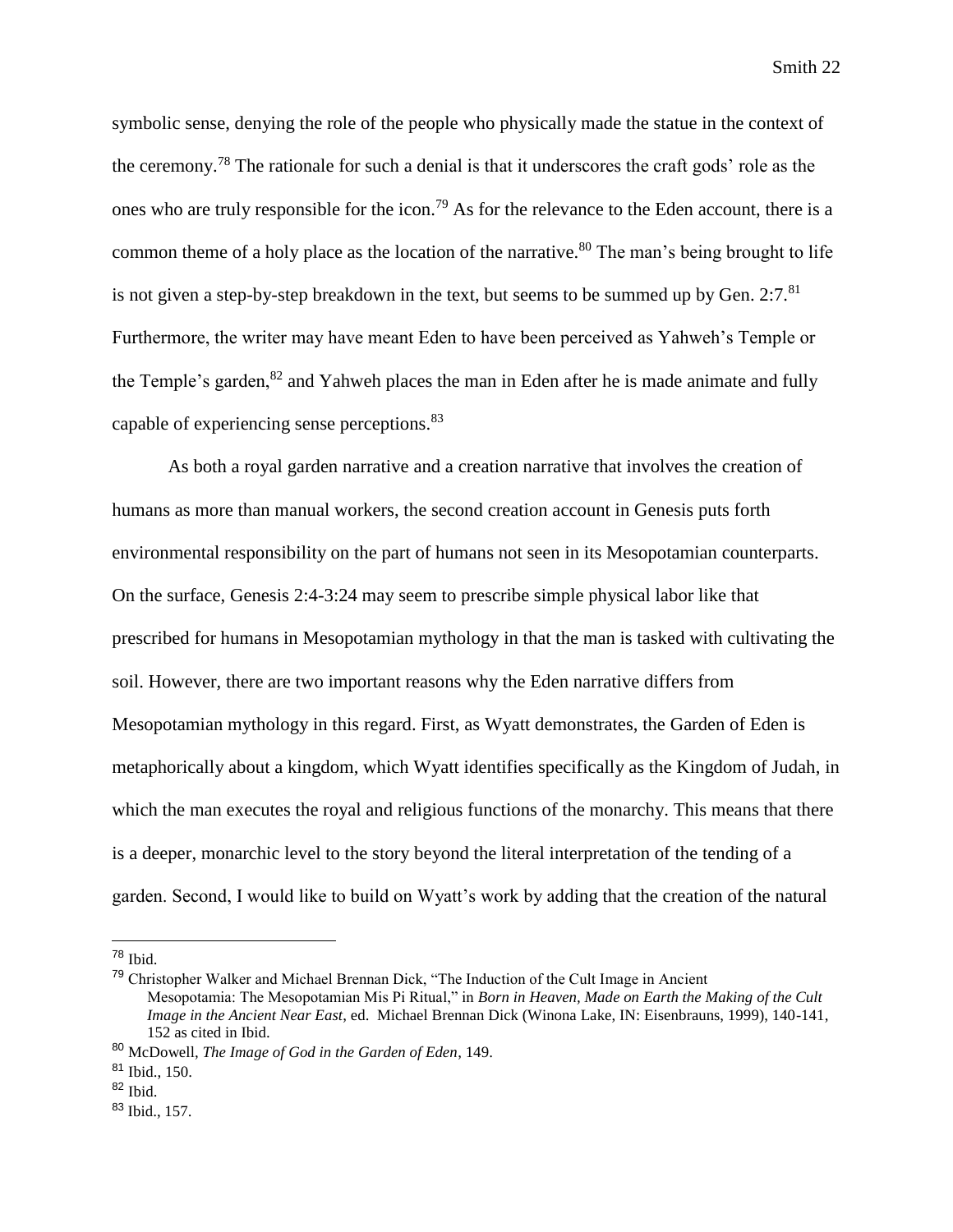world and a human go hand-in-hand with each other in a way not seen, for instance, in *Atrahasis*. An *Atrahasis*-like account of creation would have Yahweh laboring on the land, perhaps within the garden, and decide to create humans as a response to his becoming overwhelmed by the work. Instead, Yahweh creates the Garden of Eden after creating a human being and has the human care for the garden. In fact, the narrative even entails that humans are necessary for the functioning of the natural world. The initial absence of vegetation is largely a result of there not being a human to cultivate the ground. Hence, the first human helps nature to flourish as part of his responsibility of cultivating soil.

The religious function of the creation of the man, as highlighted by McDowell, both illustrates the creation of humans to fulfill responsibilities extending beyond daily utilitarian matters and complements the royal depiction of humans. The man is created in a manner remarkably comparable to the creation of icons for Mesopotamian worship spaces. As a result, the man's creation reflects a privileged place with a major role in the worship of the god who created him. The religious function of the creation of humans overlaps with the monarchic function of the creation of humans. Wyatt recognizes that the Jerusalem garden was most likely proximate to the complex consisting of both the temple and the palace. Naturally, Yahweh created the man to neither have exclusively religious nor exclusively royal tasks but rather to carry out both. In light of the understanding of the Garden of Eden as a royal garden representing the Judahite monarchy, one may object to the idea that the narrative puts forth environmental responsibility for humankind on the grounds that the biblical episode is not fundamentally about the creation of humans but rather about Judah. Similarly to how the royal and religious functions of the story are complementary, the Judahite and human creation dimensions of the story are also complementary. This is because the motif of the Judahite monarchy is a lens for this myth about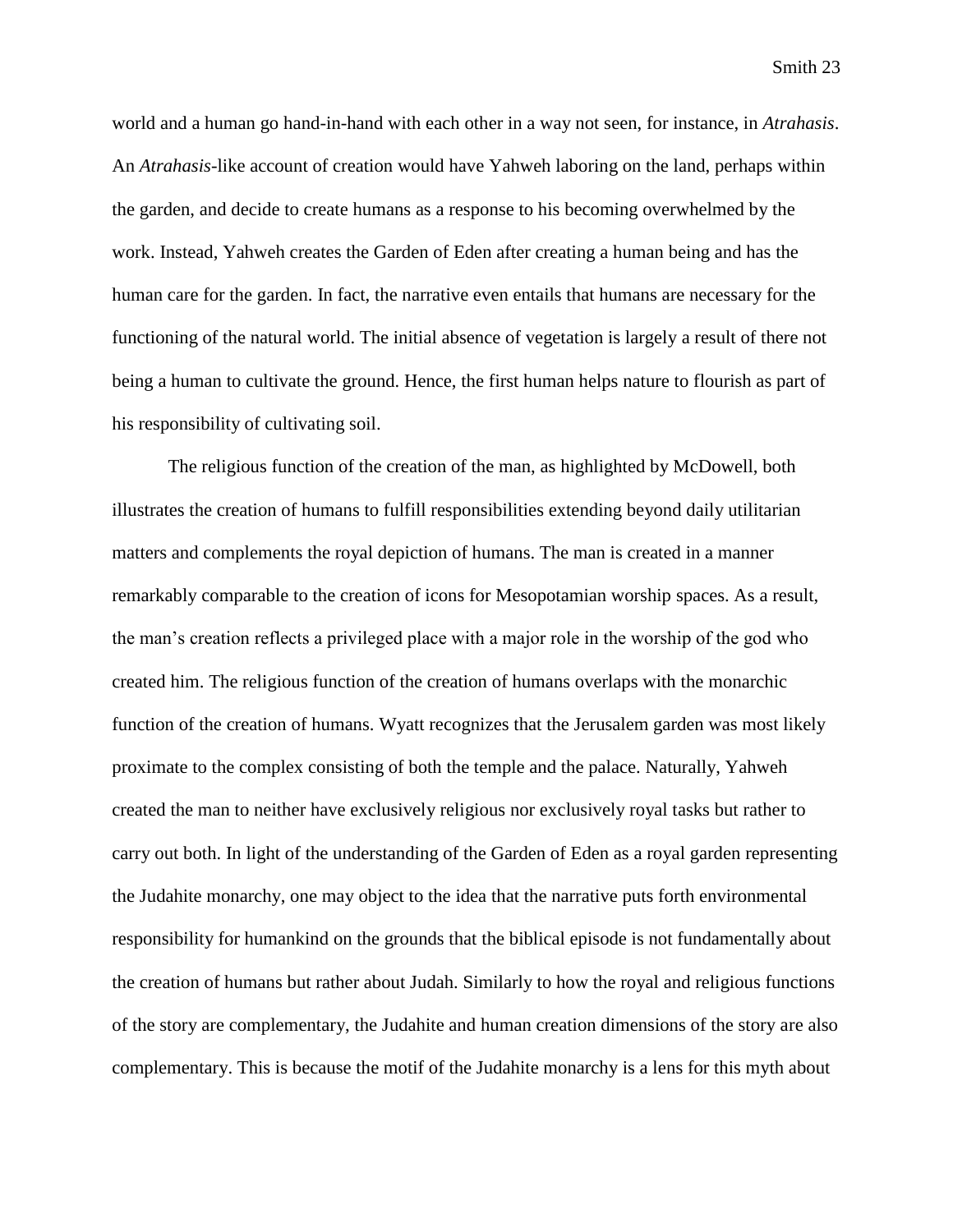creation. As Speiser recognizes, Israel was made up of multiple people with common ancestors from the beginning of time onwards, and the narrative evokes the beginning of humanity.<sup>84</sup> Hence, the Eden narrative explains the origins of humankind, which is also part of explaining the origins of Israel. It depicts the beginning of humanity through its royal and religious depiction of Judahite monarchic history. The narrative further gives its monarchic and priestly figure, the first human, the responsibility of tending to nature and enabling it to blossom.

As discussed in my previous section focusing on the P creation account, humans have an insignificant place as laborers in both *Enuma Elish* and *Atrahasis* that contrasts with the royal and religious place of humans in Genesis*.* The minor part of *Enuma Elish* touching on the creation of humans has Ea use the god Qingu's blood to create humanity and transfer the gods' workload to human beings. Although *Atrahasis* gives the creation of humans more attention than *Enuma Elish*, humans are still created partially from a god's blood to take on the gods' work. One may attempt to argue that there is an element of divine maternal-like care in *Atrahasis* that does give humans some degree of a special place in the myth. More specifically, the creation and early days of humans involves womb-goddesses.<sup>85</sup> For instance, after humans have been created, the womb-goddess Nintu assists with human childbirth and proceeds to be "glad and joyful" and says "a blessing."<sup>86</sup> Although it is true that there is maternal-like care in this instance, one cannot use this observation to conclude that humans have a place comparable to that of humans in Genesis. The reason is that one must consider the broader context. The rationale for the creation of humans is made clear when Ea, earlier in the myth, says, "let her [the womb-goddess Belet-ili] create a mortal man / So that he may bear the yoke."<sup>87</sup> Essentially, the care on the part of womb-

<sup>84</sup> Speiser, "Genesis," 25.

<sup>85</sup> Dalley, *Myths from Mesopotamia*, 16-17.

<sup>86</sup> Ibid., 17.

<sup>87</sup> Ibid., 14.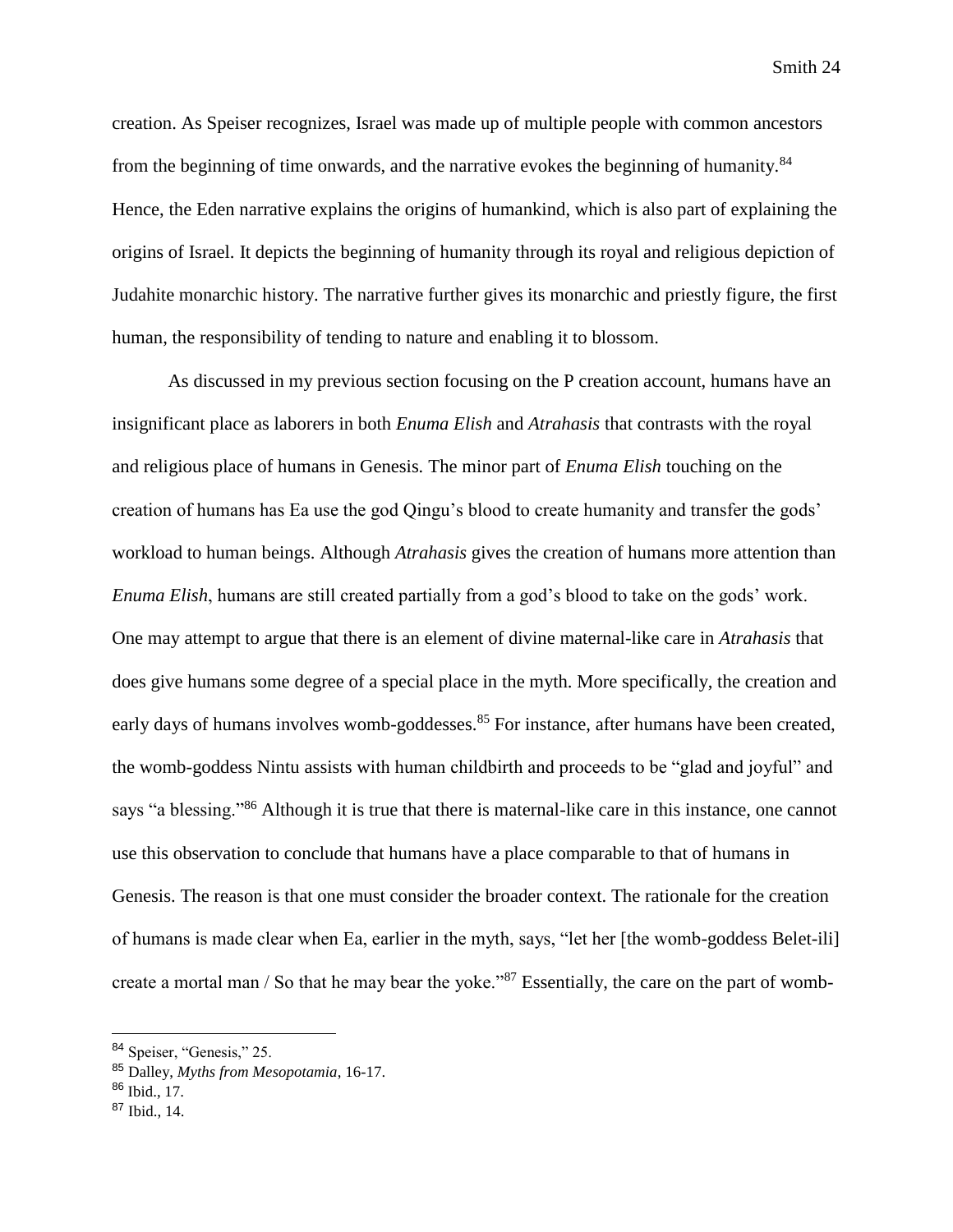goddesses in light of Ea's preceding command is to ensure that a created workforce exists and is capable of effectively functioning.

The different materials and rituals by which humans are created in Mesopotamian mythology and Genesis 2:4-3:24 reflects the non-monarchic place of humans lacking environmental responsibility in the former and the monarchic place of humans incorporating environmental responsibility in the latter. In context and compared to Genesis, the divine blood from slain gods in the two Mesopotamian myths in question is aligned with the place of humans as workers. In other words, the sacrifice of a god in each of the myths and the use of the god's blood fits within the motif of humans lacking a purpose above the utilitarian. In particular, the creation of humans from the blood of an antagonistic god, Qingu, in *Enuma Elish*, suggests a lack of genuine divine care for human beings. Among Mesopotamians, Qingu was ritually treated with violence. Alasdair Livingstone quotes a neo-Assyrian cultic commentary that portrays burnt offerings as deities' triumphs over adversaries. One of the activities described in the commentary is the burning of Qingu.<sup>88</sup> This portrayal of violence against Qingu suggests that the depiction of the creation of humans in *Enuma Elish* is not positive: humans are imagining the burning of the god from whom Ea created them. At best, in *Atrahasis*, the use of the blood of the non-antagonistic god Geshtu-e seems to be utilitarian.

The Eden narrative, in contrast, has Yahweh convert the man into a living organism via "the breath of life." The "breath of life" is aligned with the religious and royal functions of humanity. Religiously, it evokes the Mesopotamian rituals involved in crafting religious icons,

<sup>88</sup> A. Livingstone, "Court Poetry and Literary Miscellanea," *SAA* 3, (1989) as cited in JoAnn Scurlock, "THE TECHNIQUES OF THE SACRIFICE OF ANIMALS IN ANCIENT ISRAEL AND ANCIENT MESOPOTAMIA: NEW INSIGHTS THROUGH COMPARISON, PART 1." *Andrews University Seminary Studies* 44, no. 1 (2006): 42-43.

[https://digitalcommons.andrews.edu/cgi/viewcontent.cgi?referer=https://scholar.google.com/&httpsredir=1&article=](https://digitalcommons.andrews.edu/cgi/viewcontent.cgi?referer=https://scholar.google.com/&httpsredir=1&article=2958&context=auss) [2958&context=auss](https://digitalcommons.andrews.edu/cgi/viewcontent.cgi?referer=https://scholar.google.com/&httpsredir=1&article=2958&context=auss)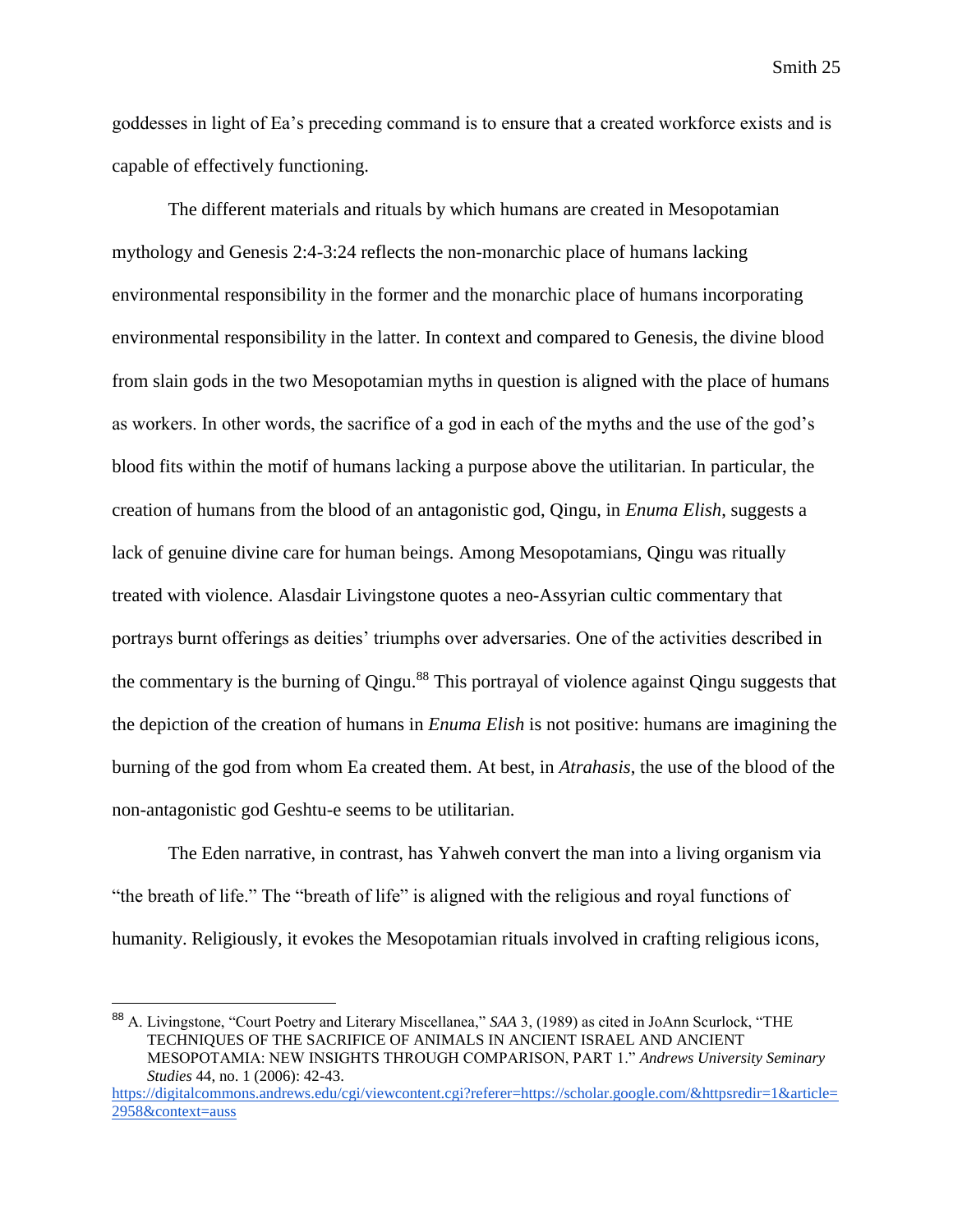so it suggests that the man has a significant place in the worship of Yahweh. Royally, the "breath of life" conveys an element of divine intention in creating a proper human monarchy. In the Eden account, the sole god, a protagonistic deity who will continue to have a role in how human and Judahite history unfolds, contributes a special substance from himself to initiate the beginning of humanity and the Judahite monarchy. Consequently, the second creation account in Genesis, through its use of the "breath of life" instead of a slain god's blood, portrays the creation of humans in a way that gives them responsibilities such as care for the soil and other aspects of nature.

The importance of the soil in relation to the man's life and death in the Eden narrative is also a point of contrast to Mesopotamian mythology. Shortly before Yahweh exiles the man and the woman and after condemning the man to hard agricultural labor, he says the following to the man:

> For from it [the ground] you were taken. For dust you are, And to dust you shall return (Gen. 3:19b).

Here, the man has a new relationship with the soil, as the conditions for work become unfavorable to him, unlike in the garden. Although in *Atrahasis*, Belet-ili creates humans partially from clay in addition to the blood and flesh of Qingu, there is a lack of a sense of an ideal human-soil relationship present in the Eden narrative. This is because contextually, the use of clay appears to have the purely practical purpose of serving as a construction material in the absence of a royal and religious motif associated with caring for the land. Moreover, Ea accomplishes the creation of humans without clay in *Enuma Elish*. In Eden, in contrast, Yahweh puts forth a harmonious relationship between the man and the soil. The man took care of the soil, and the soil did not pose challenges to his tilling. After the exile, the man is punished through the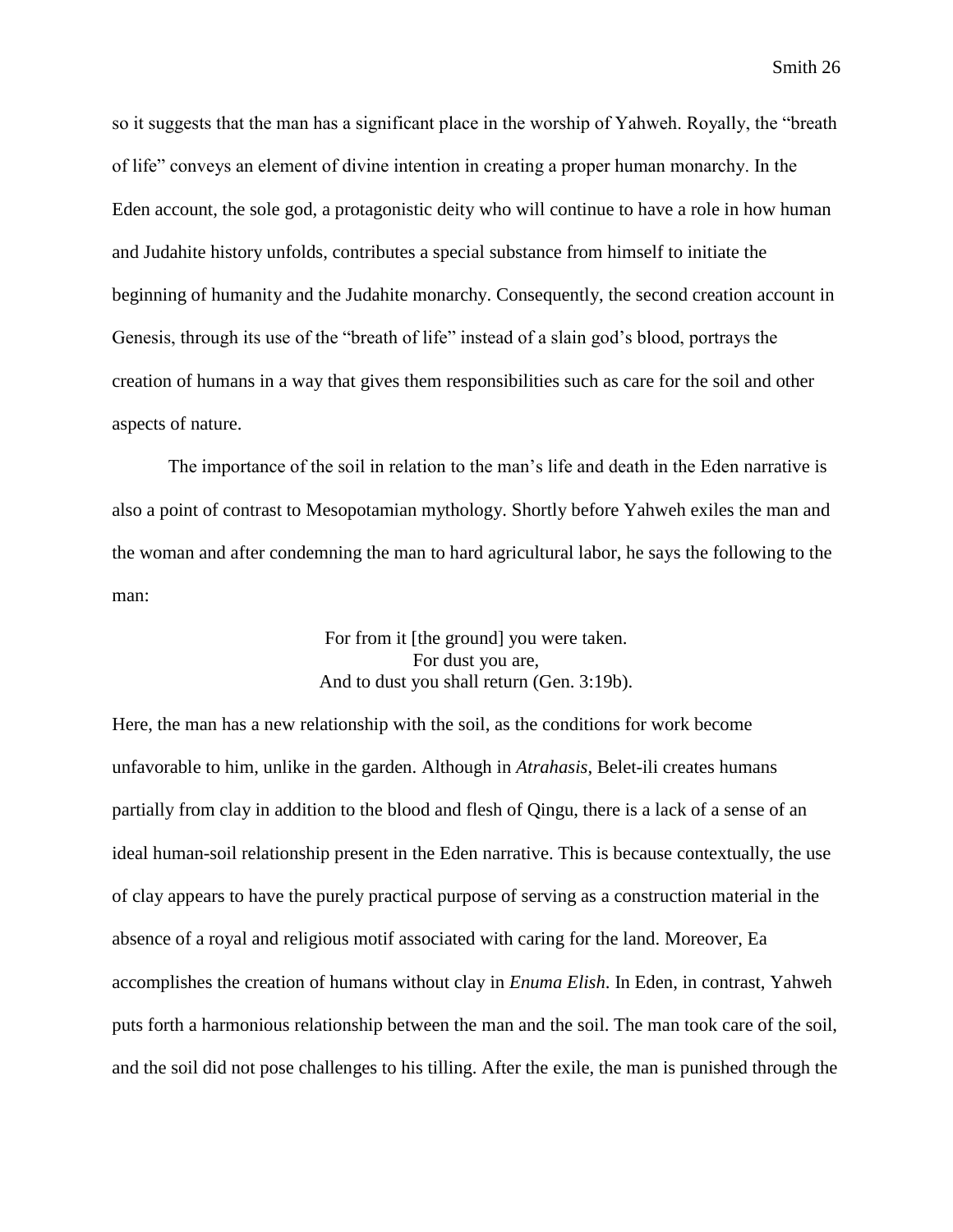soil's harshness toward him. The most important theme in this regard is that there is still divinely-established human responsibility for nature, even if humans make choices for which they suffer divinely-inflicted consequences. In other words, the man had a responsibility to oversee the natural world contained within Eden, but he made a decision that led to his banishment from the realm where he could exercise such responsibility. Such a change is perfectly in accordance with a Judahite understanding of Eden. In the same way the Davidic lineage had a responsibility for Judah that was terminated by Yahweh's allowance of the Babylonian Exile, the man had a responsibility for the soil in Eden that was terminated by Yahweh's exile of him to the non-Eden world.<sup>89</sup>

Both *Atrahasis* and Gen. 2:4-3:24 put humans into contact with nature, but the former is concerned with the work humans are performing instead of the gods, while the latter is concerned with the cultivation of a garden with its political and religious symbolism. As I noted in my previous section, a fragmentary portion of *Atrahasis* touches on canal construction for the sake of other humans and deities, which is representative of the work humans perform on the land. As I have touched on in this section, the Eden account gives humans the responsibility of managing soil in the context of a narrative with royal and religious themes. The focus on the relationship between gods and their laborers in *Atrahasis* is demonstrated by the irritation Ellil experiences because of humans. The narrative states that "the country was as noisy as a bellowing bull. / The God grew restless at their racket, / Ellil had to listen to their noise."<sup>90</sup> Ellil then proceeds to tell "the great gods" that he has become overwhelmed by "the noise of mankind" and instructs the gods to start an epidemic.<sup>91</sup> Here, the emphasis is on the god-human

<sup>&</sup>lt;sup>89</sup> See Ezekiel 8 for an excellent written account reflective of the view that Yahweh allowed the Babylonians to take offensive action against Jerusalem, including the Temple.

<sup>90</sup> Dalley, *Myths from Mesopotamia*, 18.

<sup>91</sup> Ibid.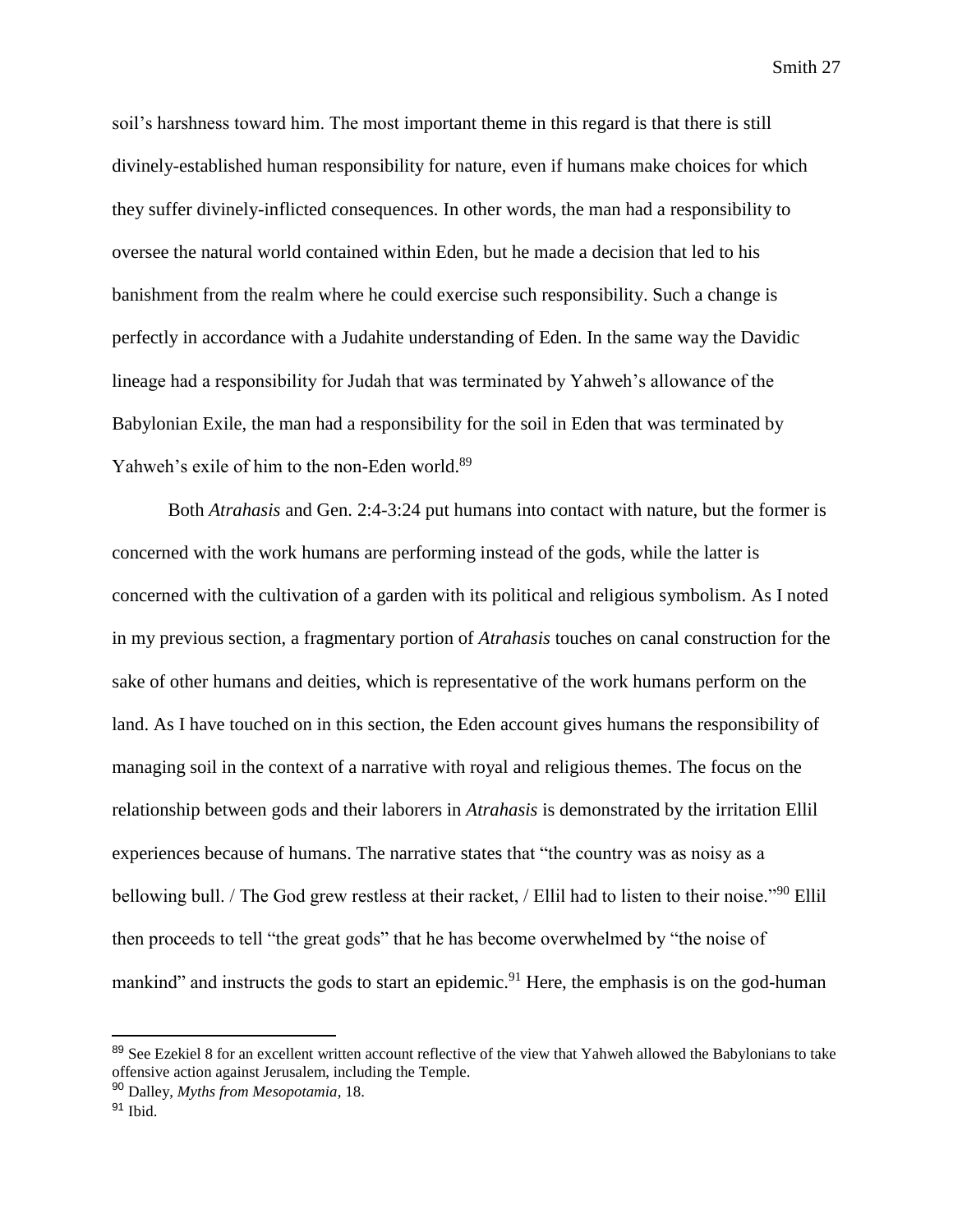relationship: the workforce is becoming a nuisance to its superiors. Like *Atrahasis* in this regard, Genesis 2:4-3:24 focuses on the divine-human relationship. Unlike *Atrahasis*, the divine-human relationship is that of one god with a symbolic monarch and religious figure along with his consort. A further point of distinction in the second Genesis creation account is that it adds concern for the natural context of the two humans: again, through the duty to cultivate the soil without which vegetation was previously unable to establish itself. $92$ 

Like the first Genesis creation account, the second Genesis creation account gives humans monarchic responsibility over the environment absent in *Enuma Elish* and *Atrahasis*. The Eden account serves as both a kingdom formation narrative with a religious element consistent with the lack of separation of temple and state in ancient Israel (in a broad, nonspecifically northern sense) and as a creation narrative depicting the Israelite god's creation of the earliest humans. Perhaps especially through the responsibility of the man to cultivate the soil and the statement near the beginning of the narrative that vegetation did not exist without such cultivation, the Eden account puts forth a benevolent early human relationship with the natural world on the level of a creation story. It also symbolically depicts royal and religious functions in ancient Israel prior to the Babylonian Exile. Contrasting with the second Genesis creation account, *Enuma Elish* and *Atrahasis* have humans created as a workforce, at least partially from a slain god's blood instead of via a "breath of life." Furthermore, in the case of *Atrahasis*, the gods exhibit a concern for the perpetuation of the workforce and the god-human relationship without room for human responsibility for the environment with a royal and religious motif.

<sup>92</sup> The Mesopotamian *Epic of Gilgamesh* with its semi-human protagonist can be seen as putting forth a more harsh relationship between humans and nature than either *Atrahasis* or *Enuma Elish*. Notably, in tablet five, Gilgamesh and Enkidu enter into a cedar forest and kill its guardian, Humbaba; Gilgamesh proceeds to kill multiple cedar trees. For my brief summary of tablet five here, I am drawing from the following source: George, *The Epic of Gilgamesh*, 39-47.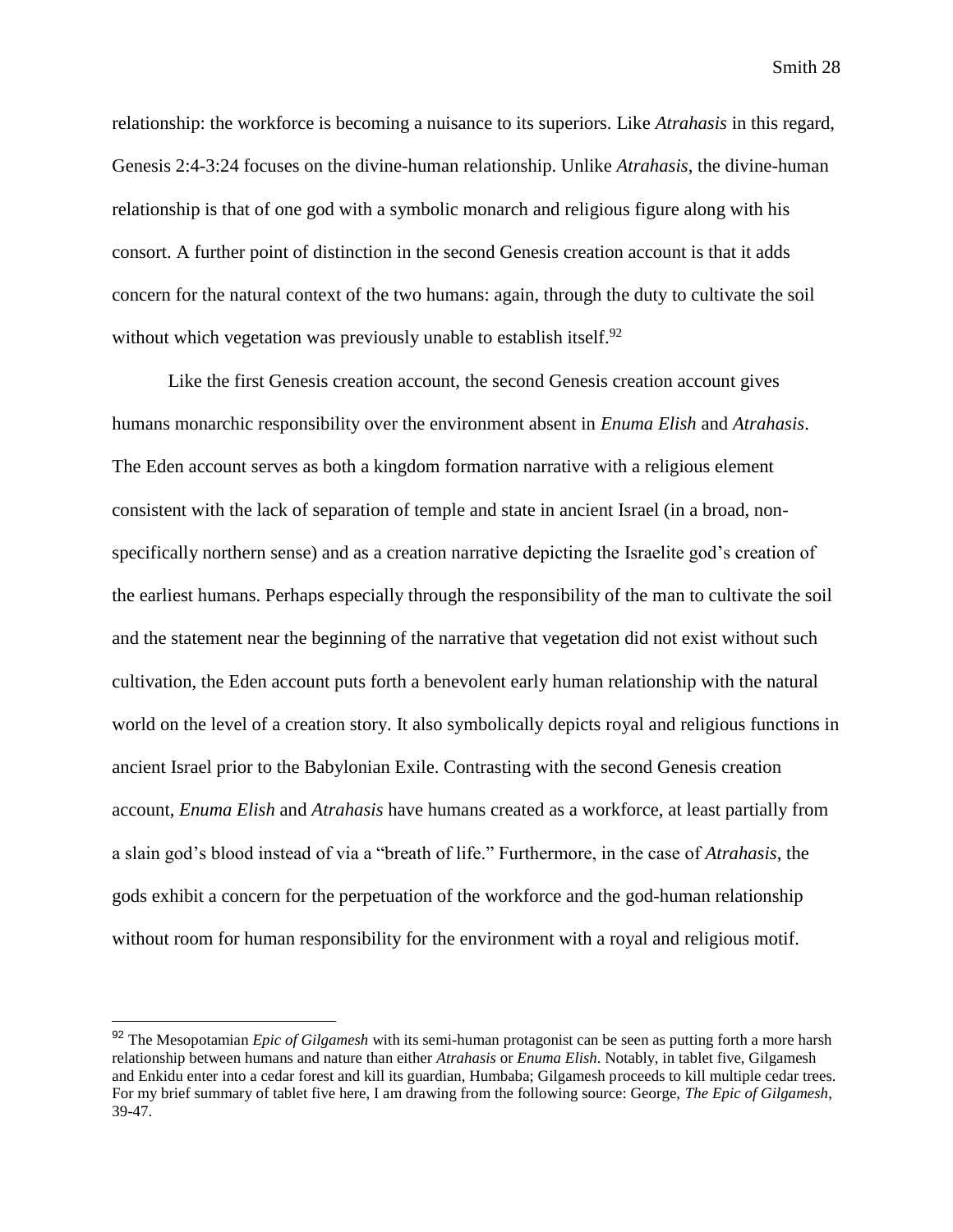Likely in exile in Mesopotamia, the Judahites imagined the creation of their (and necessarily other peoples') ancestors as the work of their god, who gave humans a place of royal, religious, and environmental responsibility in an earthly kingdom.

The Cain and Abel narrative after the exile further illustrates Yahweh's concern for the ideal environmental responsibility put forth in Eden. Adam and Eve, post-exile, have two sons, Cain and then Abel (Gen. 4:1-2a). The two sons adopt different lines of work: "Abel be- / came a keeper of sheep, and Cain became a tiller of the soil" (Gen. 4:2b). Cain offers Yahweh something unspecified "from the fruit of the soil" (Gen. 4:3), but "Abel, for his part, brought the / choicest of the firstlings of his flock" (Gen. 4:4a). Yahweh recognizes Abel and what Abel offered but does not recognize Cain and what Cain offered, which agonizes Cain (Gen. 4:4b-5). In response, Cain kills Abel (Gen. 4:8). Aware of Cain's actions, Yahweh exclaims, "your brother's blood cries out to Me from the / ground!" (Gen. 4:10). Yahweh further states that Cain "shall be more cursed than the ground," which took in Abel's blood (Gen. 4:11a). The soil will cease to be conducive to Cain's agricultural activities, and Cain will forever wander (Gen. 4:12).

Cain's curse involves a change in the human-soil relationship. In his commentary on Genesis, Bill T. Arnold recognizes that the ground is at the center of Cain's work, transgression, and retribution against him: "that by which Cain sustained his life also bore witness against him."<sup>93</sup> In contrast to Yahweh's having cursed the soil to punish the man (Gen. 3:17), the soil is the origin of Cain's curse (Gen. 4:11).<sup>94</sup> In other words, to paraphrase and quote Edwin M. Good, Cain now has the punishment of being parted "from the ground." In this instance, the author uses the verb employed earlier for the exile of the man and the woman from the garden in

<sup>93</sup> Bill T. Arnold, "Genesis," in *The New Cambridge Bible Commentary*, ed. Ben Witherington III and Bill T. Arnold (New York: Cambridge University Press, 2009), 80.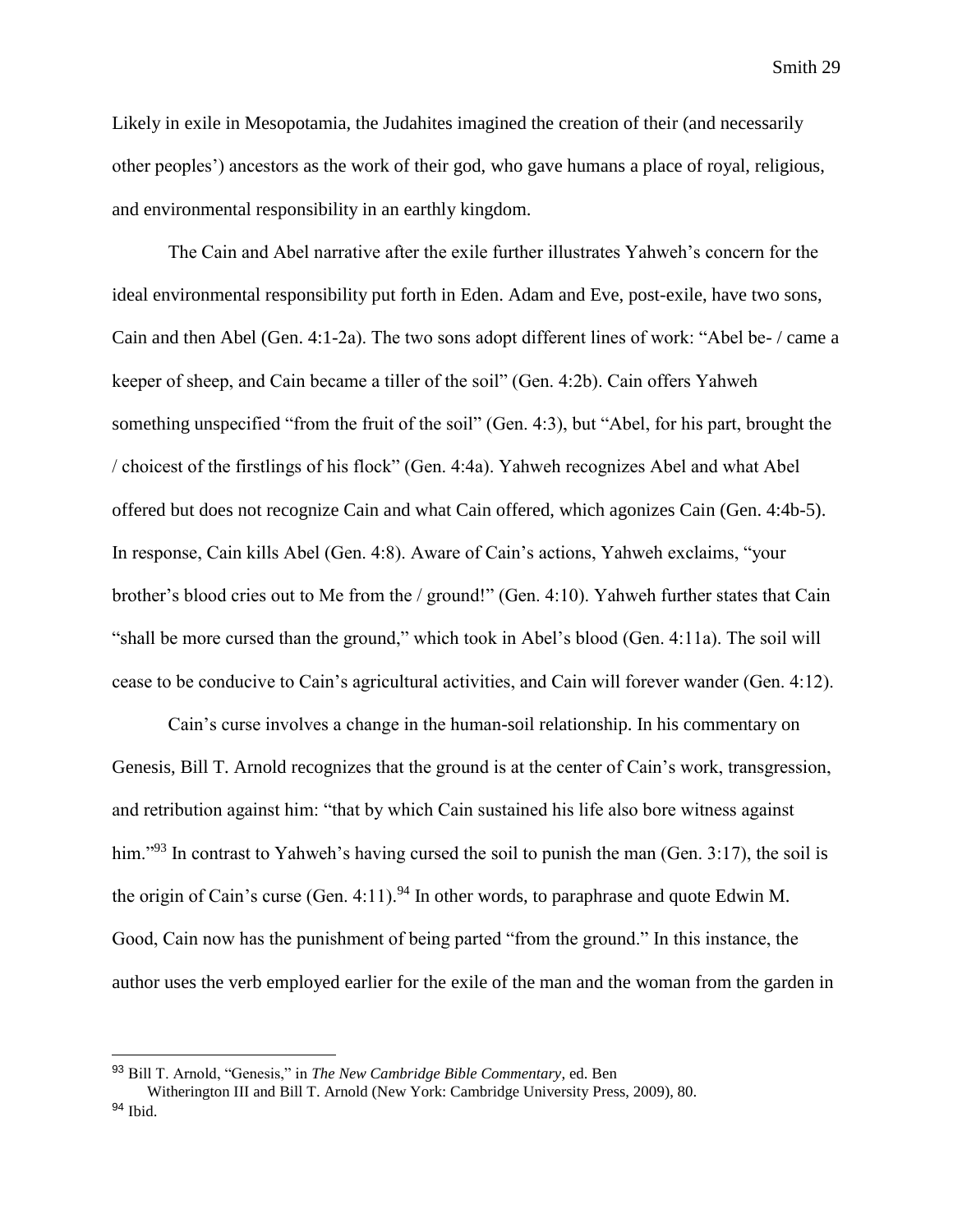Gen. 3:24. Cain is free from Adam's punishment "as servant of the ground" but still has to experience pain.<sup>95</sup> In the end, Cain is even more distant from Eden.<sup>96</sup>

The Cain and Abel narrative shows Yahweh's concern for a proper human relationship with the natural world consistent with the royal place for which humankind was created. In response to transgressions Adam and Eve and then Cain are increasingly removed from the original monarchic and priestly duty of taking care of the garden representative of Judah. In the case of Cain's murder of Abel, Yahweh expresses a concern for the soil that necessarily acted as the recipient of Abel's blood. First, the man failed to adhere to Yahweh's commandments for tending to the garden, specifically by breaking the ban on consuming fruit from the tree of the knowledge of good and bad. As a result, the man, Adam, still has to labor on the land but outside of the Garden of Eden with its royal and religious motifs and with agricultural obstacles. Second, Cain desecrates the soil by murdering Abel. To punish Cain, Yahweh curses him to a greater degree than the soil that Yahweh had cursed against Adam and that was forcefully put into contact with Abel's blood. The fundamental point here is that there is a gap between Yahweh's intentions for the human-nature relationship and the reality of the human-nature relationship. Cain, like the man, shows to Yahweh that post-creation, humans are imperfect with regard to executing the original priestly and royal duties of Eden, including taking care of the soil in the Edenic context.<sup>97</sup>

<sup>95</sup> Edwin M. Good, *Genesis 1-11: Tales of the Earliest World* (Stanford: Stanford University Press, 2011), 52.

<sup>96</sup> Arnold, "Genesis," 80.

<sup>&</sup>lt;sup>97</sup> For an excellent, brief discussion of the human-soil relationship in traditionally-designated J material, see Michael D. Coogan and Cynthia R. Chapman, *The Old Testament: A Historical and* 

*Literary Introduction to the Hebrew Scriptures,* 4th ed. (New York: Oxford University Press, 2018), 55-56.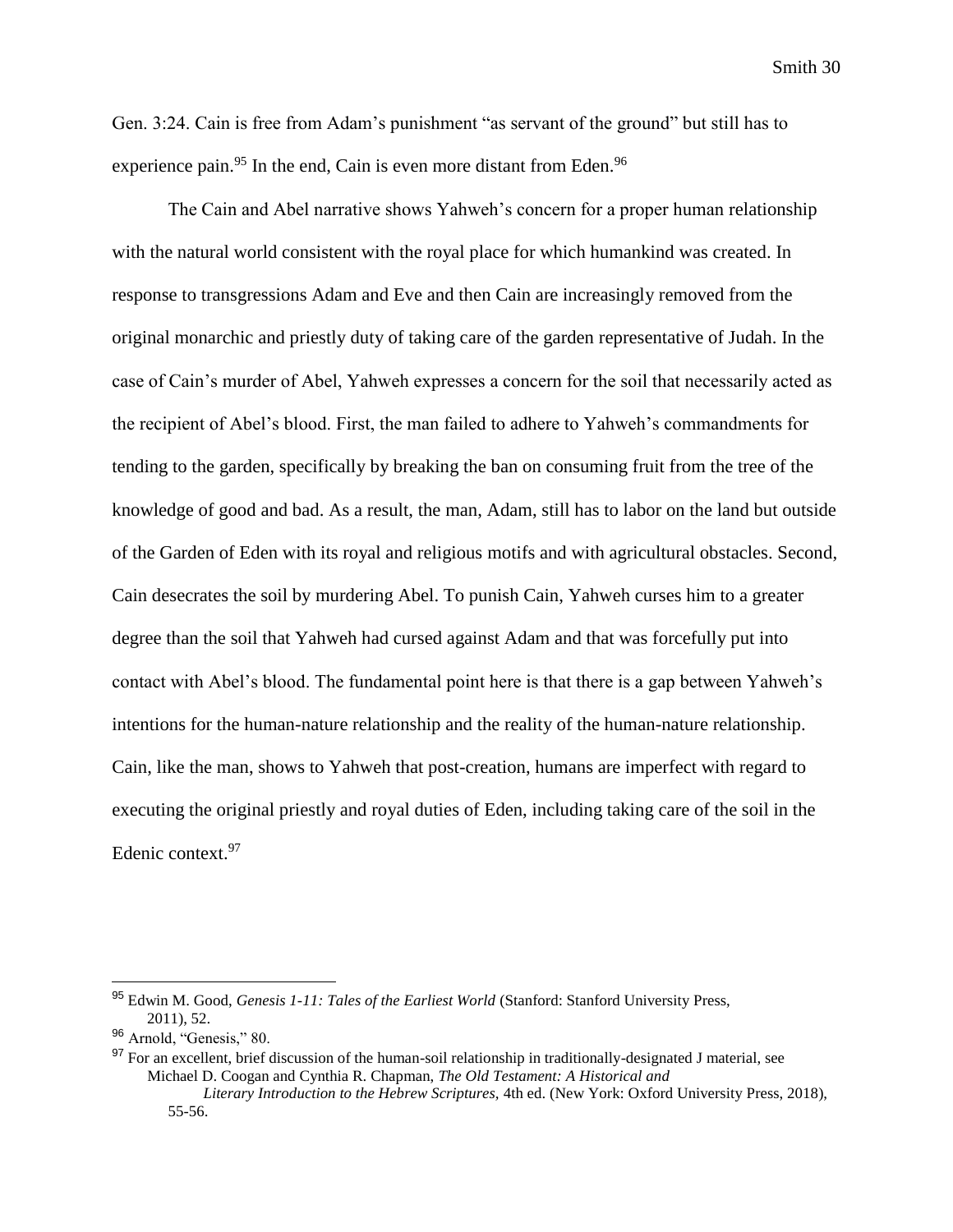The Eden and subsequent Cain and Abel narratives depict the original royal and priestly responsibilities for humankind, including environmental responsibility, but also show that humans were ultimately unsuccessful in carrying out such duties. The theme of a monarchy with its internal responsibilities meeting its demise is perfectly aligned with the understanding of Eden as the Kingdom of Judah. Yahweh's creation of humans for the Garden of Eden seems to have been for an indefinite period of time, and his objectives of the creation include a role for the man of maintaining the soil. The initial apparent absence of a finite duration for the man's reign in Eden resonates with Yahweh's covenant with David in 2 Samuel:

> Your house and your kingship shall ever be secure before you; your throne shall be established forever (2 Sam. 7:16).

However, the writer of the Eden narrative had to reflect the reality of what happened to the Davidic dynasty, the Jerusalem Temple, and the Kingdom of Judah itself in the early Sixth Century B.C.E. The exile and punishments of the earliest humans in and outside of Eden echo the reality of the Babylonian siege of Jerusalem and the Babylonian Exile in virtue of which the Davidic dynasty and Jerusalem priesthood could no longer function. For the writer(s) of the Eden and Cain and Abel narratives, humans originally had a royal and priestly position incorporating environmental responsibility in the garden depiction of Judah. Such a place for humans contrasts the Genesis primeval history with its Mesopotamian counterparts. This being said, since the reallife kingdom Eden represents came to a violent end, the writer(s) had to depict the Babylonian conquest and exile metaphorically.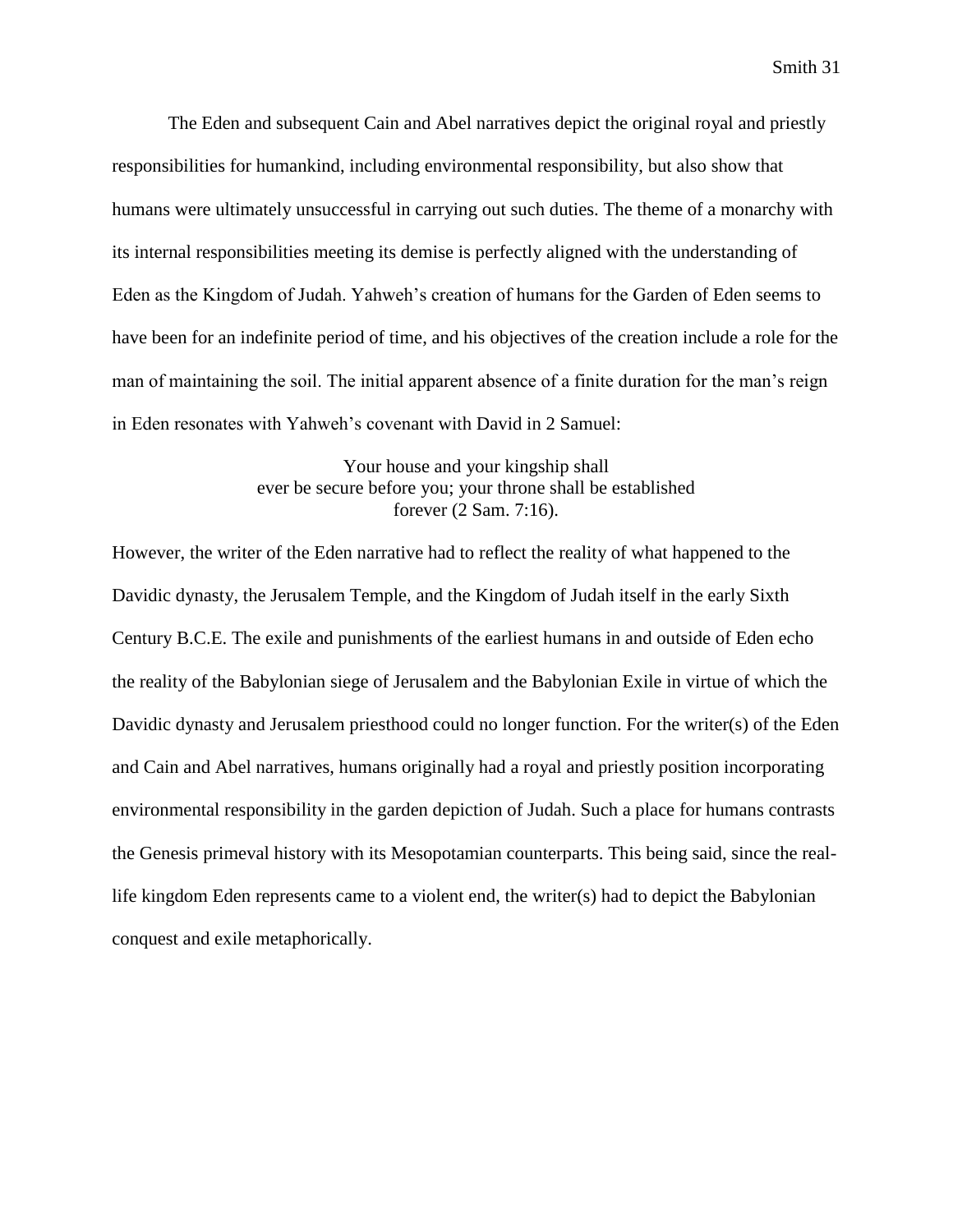#### **Part III:**

## **The Flood and the Shifting Relationships between Humans and Animals and between Humans and the Soil**

Yahweh sends an extremely destructive flood, striving to reestablish the kingdom he had created. He does so because of the lack of the ideal human-nature relationship causing environmental pollution to which I referenced in Section II, using the narrative of the murdered Abel's blood entering into the soil. Although a large-scale primeval flood is present in both Genesis and Mesopotamian mythology, what makes the biblical flood unique is a deity's motive based on ethics in his decision-making. As Speiser affirms, there is a moral motivation in the biblical flood absent from Mesopotamian flood accounts.<sup>98</sup> Furthermore, Yahweh's moral motivation is largely driven by the environmental degradation resulting from humans' violence against one another. Frymer-Kensky notes that biblical pollution is not metaphorical and that the pollution to which Yahweh responds is literal pollution from pre-flood murders that the flood was intended to and did eliminate.<sup>99</sup> In this section of my thesis, I will contrast Yahweh's actions in Noah's flood and its aftermath with the actions of the gods in the Mesopotamian flood narratives to argue that Yahweh's actions reflect a divine concern for pragmatic environmental responsibility.

The contrast between the biblical and Mesopotamian environmental worldviews that I have discussed in my previous sections persists beyond the creation narratives. A commonality among the Genesis primeval history, *Atrahasis*, and the *Epic of Gilgamesh* is that they contain flood narratives in which a deity instructs a human being to construct an ark or boat and to save

<sup>98</sup> Speiser, "Genesis," 46.

<sup>99</sup> Frymer-Kensky, "The Atrahasis Epic and Its Significance for Our Understanding of Genesis 1-9," 154.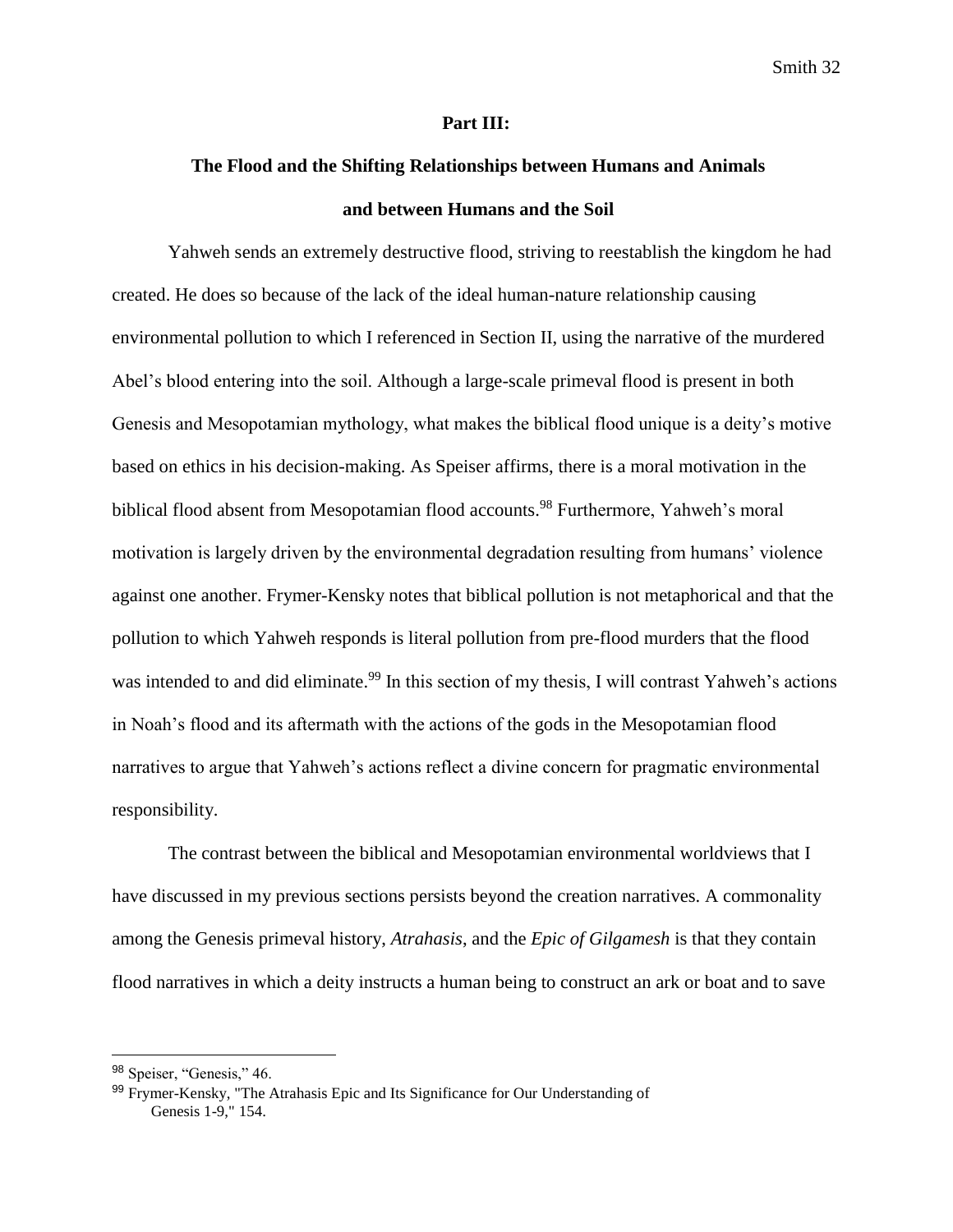himself, his family, and animals. Despite such a common episode, Genesis and Mesopotamian mythology markedly differ from each other regarding the points of emphasis and human responsibilities in the aftermath of the flood. On the one hand, Genesis continues to emphasize the responsibility that humans have had, including for the environment, in the context of an administrative hierarchy put forth earlier in the two creation accounts. On the other hand, the Mesopotamian myths ultimately never or minimally touch on the responsibility of humans in the management of the natural world. This lack of human responsibility for nature in Mesopotamian mythology is consistent with the continued absence of a monarchic role for humans in the mythological framework.

Yahweh's moral motivation is reflected in his choice of an upright individual to survive the flood. As shown by Gen. 6:9, Yahweh selects Noah as the central figure to survive the flood: "Noah was a righteous man; he was / blameless in his age; Noah walked with God." Noah's righteousness, however, makes him the exception in the context of Yahweh's creation at this point in the primeval history. That is, unlike Noah, the earth has become depraved, and Yahweh holds all life responsible (Gen. 6:12). For the worldwide depravity, Yahweh tells Noah, in their first explicitly-depicted correspondence with each other, of his divine plans to eliminate life: He is "about to destroy them with the earth" (Gen. 6:13). Caring for Noah and tending to his survival as the special exception for his rectitude, Yahweh provides instructions to Noah to build an ark (Gen. 6:14-16). Similarly to the god-protagonist interactions in the Mesopotamian myths I will examine, Yahweh further commands Noah to ensure the survival of a portion of the animal world. Yet, unlike the gods in the Mesopotamian myths who have no directions regarding the animals after the flood, Yahweh later incorporates animals in his post-flood covenant with Noah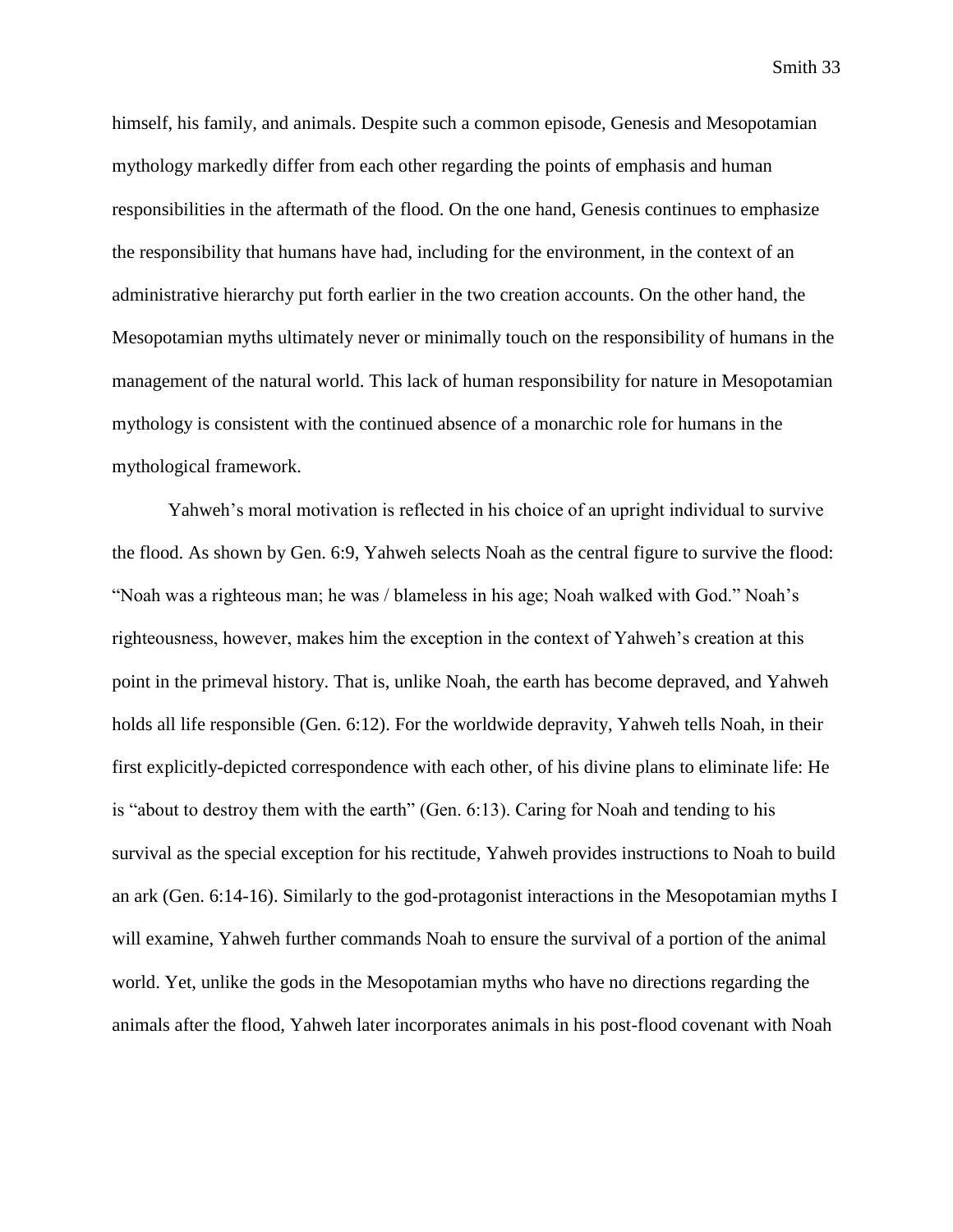and his sons. This is noteworthy because it suggests that the biblical writers saw more than simply utilitarian value in animals.

Yahweh's animal-related instructions to Noah are specific. This being said, in the current form of the flood narrative, there are two different commands concerning the saving of animals in the flood account. The first is in Gen. 6:19:

> and of all that lives, of all flesh, you shall take two of each into the ark to keep alive with you; they shall be male and female.

The second is in Gen. 7:2, which has an even more explicit, category-oriented emphasis on animals:

> of every clean animal you shall take seven pairs, males and their mates, and of every animal that is not clean, two, a male and its mate.

The forty-day flood (Gen 7:17) takes place when Noah is 600 years-old (Gen. 7:11b). The narrative, moreover, tells the reader that the flood was extensive and comprehensive in its destruction. The flood kills all life forms from human beings to birds; Noah and the other occupants of the ark are the sole survivors (Gen. 7:23). After the flood, Yahweh instructs Noah and his spouse, sons, daughters-in-law, and the non-human animals to exit the ark (Gen. 8:15- 18). They enter into Yahweh's now-cleansed kingdom.

Whereas the command to save animals seems benevolent toward the animals, later in the aftermath of the flood, there is a seemingly-unexpected and fundamentally harsh shift in the human-animal relationship. This shift takes place after Yahweh blesses "Noah and his sons" and instructs them to grow the human population (Gen. 9:1). But he then commands them that they will instill "fear and dread" in both terrestrial and aquatic animals (Gen. 9:2). The new mention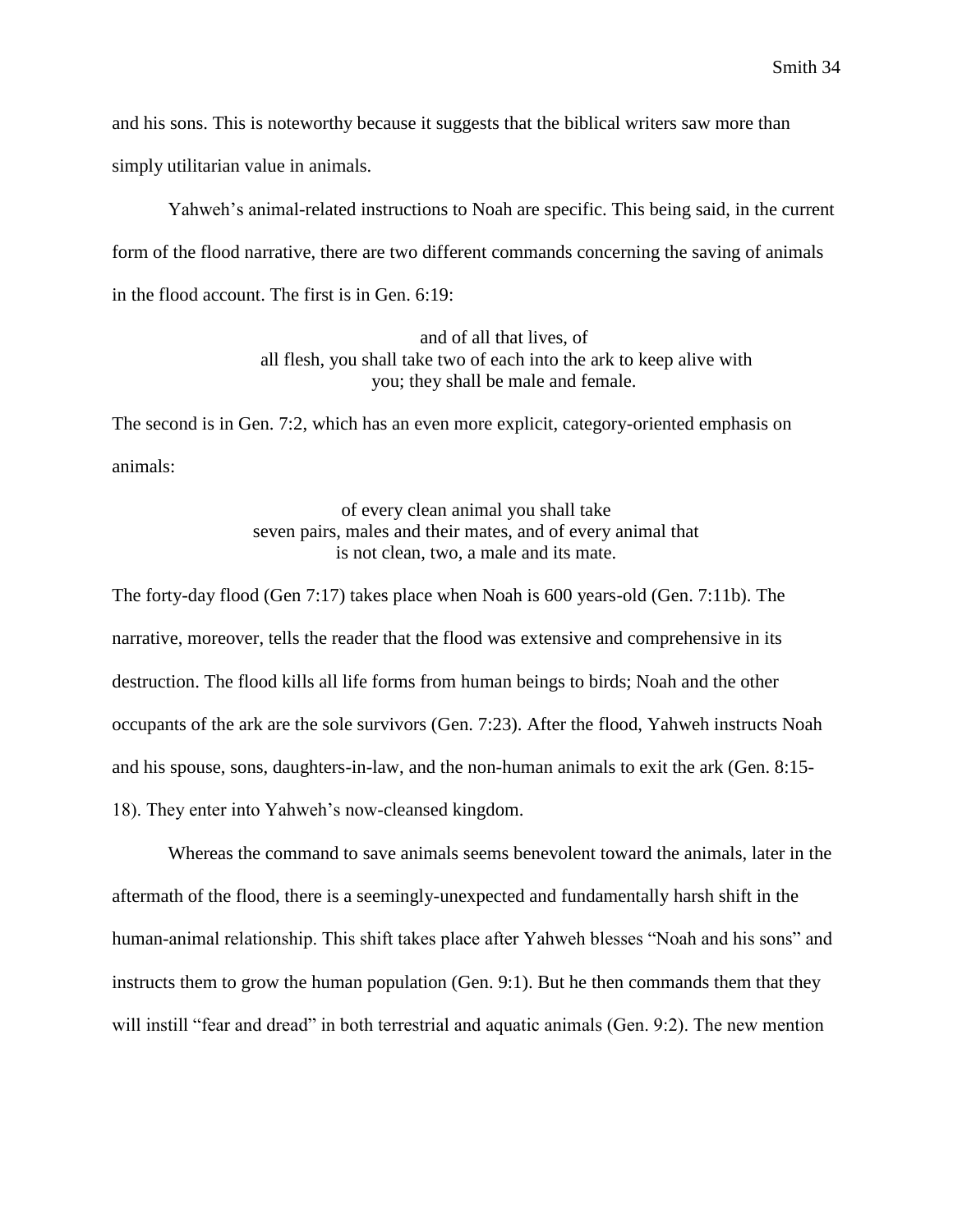of fear and dread seems to suggest that the *rdh* humans exercised up to this point was not a source of distress to animals.

Perfectly in accordance with the humans' new harshness toward animals, the human diet is no longer meat-free in contrast to the earlier diet specified in the P creation account. To establish the new diet, Yahweh declares that "every creature that lives shall be yours to eat; as with the / green grasses, I give you all these" (Gen. 9:3). Yahweh does not, however, give every part of individual animals to humans. This is because even though there is a broad scope of types of animals humans can eat, a certain component of animals is impermissible for human consumption. Specifically, consuming meat containing "life-blood" is unacceptable (Gen. 9:4). Clearly, there is a concern for the ethical treatment of animals. With the new diet sanctified by Yahweh, animals will no longer be at ease with the human supervisors in Yahweh's kingdom. This is in sharp contrast to the way they may have felt regarding humans in the past when humans had a meat-free diet. With this dietary expansion, humans go beyond merely having dominion over animals and become a source of anxiety for animals who are now food for people.<sup>100</sup>

At the same time, it must be noted that Yahweh has a pragmatic motivation behind his granting of meat consumption to humans. The revised human-animal relationship is obviously harsh. However, animal consumption is a practical alternative to prevent environmental degradation previously resulting from the murder of humans such as Cain's murder of Abel. In his Torah commentary, Robert Alter interprets that it is possible that the new diet is "intended as an outlet for his [humankind's] violent impulses."<sup>101</sup> I would like to build on Alter's point by

<sup>100</sup> Robert Alter, *Genesis: Translation and Commentary* (New York and London: W.W. Norton & Company, 1996), 38.

<sup>101</sup> Robert Alter, "The Five Books of Moses," in *The Hebrew Bible:* Vol. 1 (New York: W. W. Norton & Company, Inc., 2019), 32**.**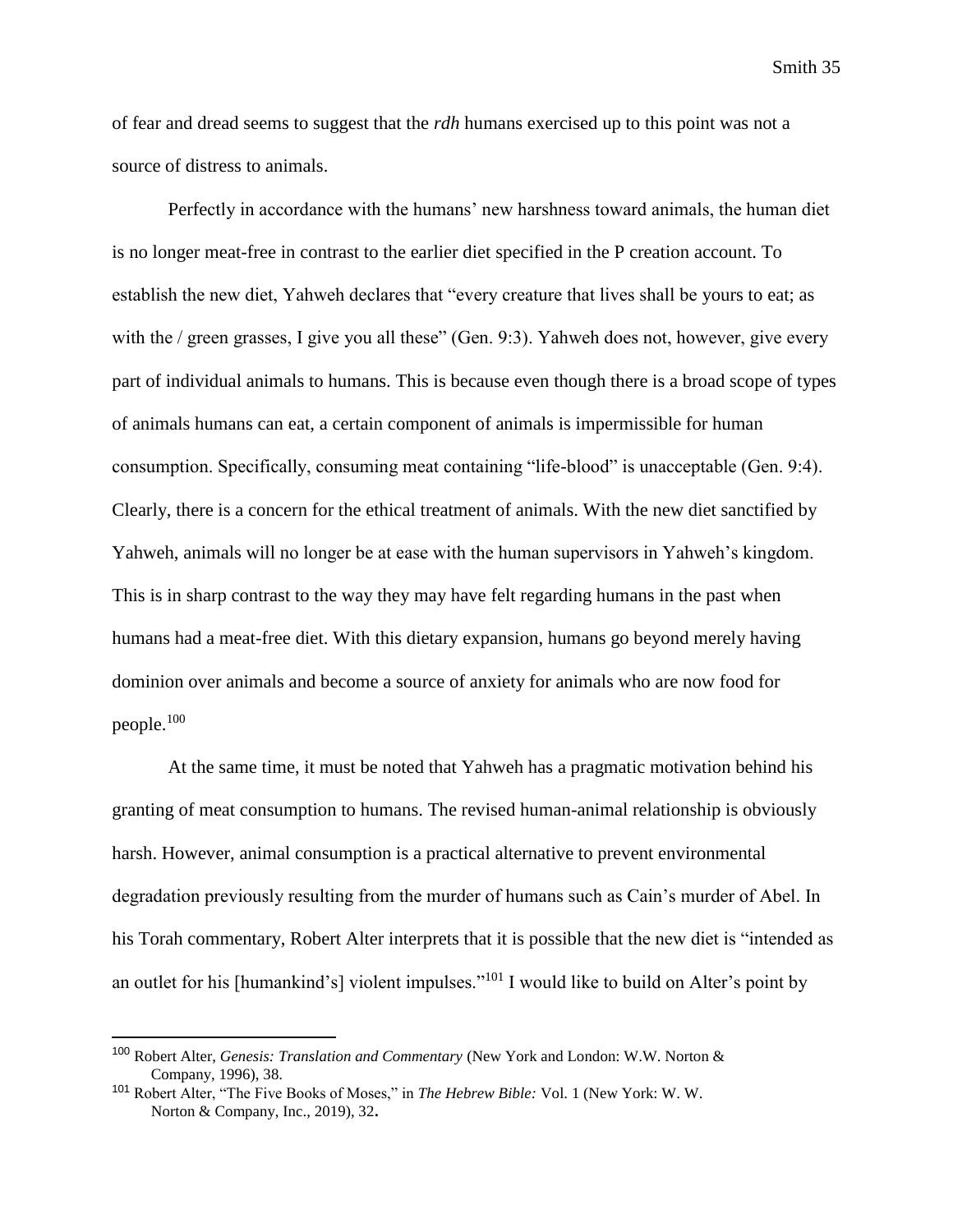adding that if animals are to be subjected to human violence as a substitute for human violence against fellow human beings, then Yahweh is making a realistic amendment to the human-nature relationship to prevent a worse form of violence: murderous impulses in humans. In light of the understanding that murders such as Cain's murder of Abel pollute nature, Yahweh is broadening the human relationship with animals to prevent the degradation of nature through human-onhuman violence. In this drastic broadening of the human-animal relationship, there is a change in the human-animal relationship. This change is not ideal but ensures that humans will not continue to cause the pollution that led Yahweh to send a flood to devastate all life (except Noah and those whom Noah saves) with a flood.

Here, attention should be paid that to some extent, Yahweh's language and desires for humanity seem to stand in opposition to each other. The shift in the human-animal relationship after the flood combines violent language with a clearly-expressed divine wish for restraint. The brutal language is found in the later Pentateuchal narratives that set the stage for Joshua's conquests. Mark G. Brett recognizes that the terminology used in Gen. 9:2 is like that of warfare. Specifically, the linguistic element of "dread" echoes the conquest depicted in Deuteronomy 11:23-25, which puts forth Israelite control in the land bound by the Euphrates River and the Mediterranean Sea. In addition, the phrase "into your hands they are given" characterizes conquest narratives, referring to victory over adversaries.<sup>102</sup> In light of such militaristic language, it may seem that the new post-flood order gives humans unrestricted power to abuse animals. To the contrary, in closer examination, the language and context suggest that to some extent, there is an element of a continuum of shared responsibility and restraint between humans and animals. As part of explaining the element of human self-control, Brett acknowledges that in Gen. 9:3-5,

<sup>102</sup> Mark G. Brett, "Genesis: Procreation and the Politics of Identity," in *Old Testament Readings*, ed. Keith Whitelam (London: Routledge, 2000), 44.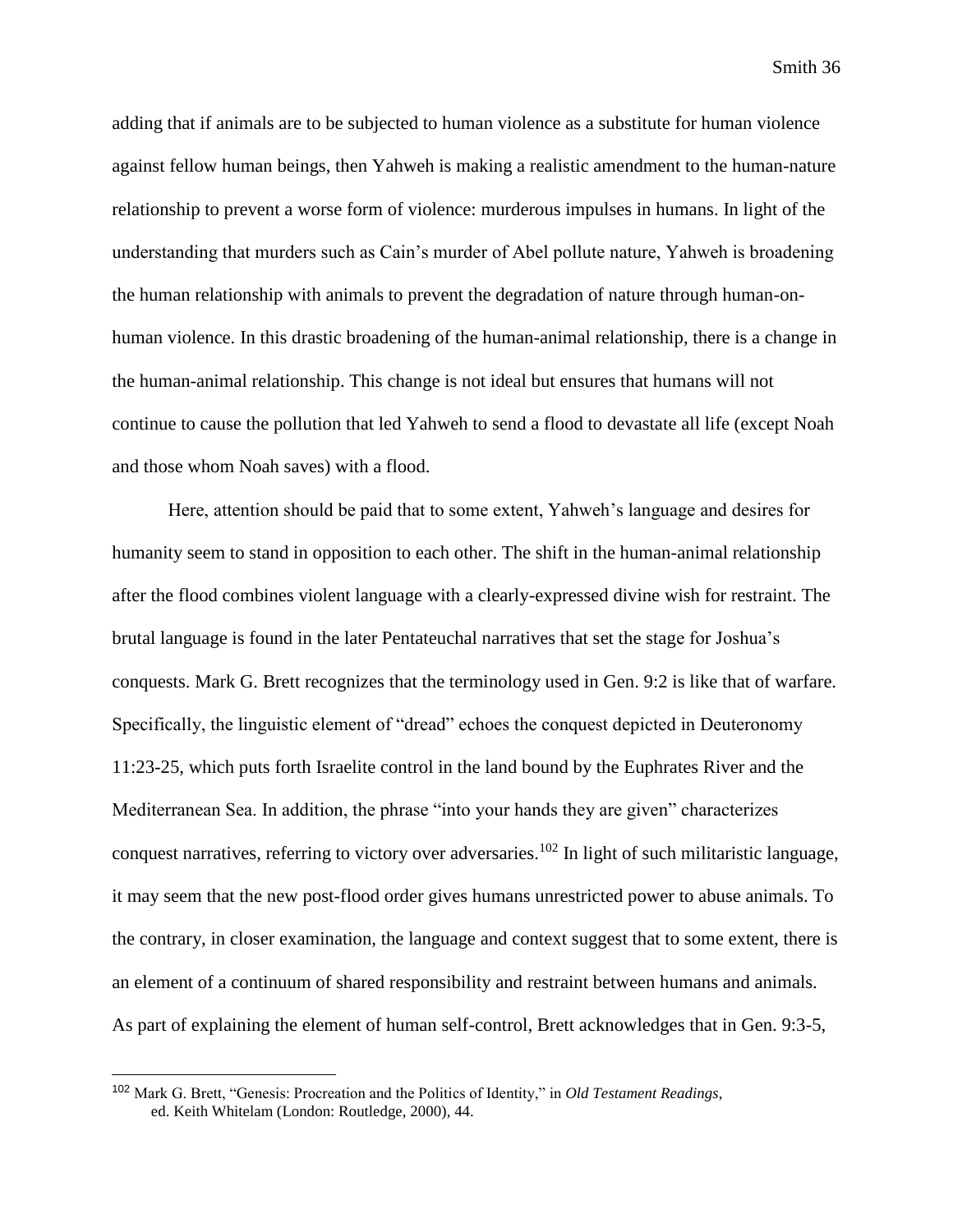humans and animals have a common requirement to explain bloodshed. Furthermore, restricted violence is an ethical standard that has a foundation with a larger scope than Israelite law, as Brett cites Gen. 9:6:<sup>103</sup>

> Whoever sheds the blood of man, By man shall his blood be shed; For in His image Did God make man.

Such a "blood for blood" rule has the goal to decrease violence as opposed to encourage violence, and the divine image reference expresses a contrast between humans and animals in terms of value.<sup>104</sup> Brett further points to the significant observation that the redactors organized the chapter to lessen the unreasonable conquest language. The prohibition on blood consumption, in particular, is rooted in the view that casual destruction of life is undesirable, which applies to both humans and animals. Ultimately, what makes human blood unique in Gen. 9:6 is the element of the divine image associated with humans. $105$ 

An important factor in the human restraint regarding animal consumption is the fact that the restraint is intertwined in specifying the place of animals in Yahweh's covenant. The structure of Gen. 9:6 suggests, to quote Brett, that "it may have been an existing element that the editors have placed between the two texts which emphasize the unity of humankind and animals." Brett notes that prior to Gen. 9:6, in Gen. 9:4-5, blood is associated with the life of all organisms. In thematic continuity, following v. 6, the covenant theology of the subsequent verses "emphasizes precisely the unity of humankind and animals," as Yahweh's promise is for all life.

<sup>103</sup> Ibid., 43.

 $104$  Ibid.

<sup>105</sup> Ibid., 44.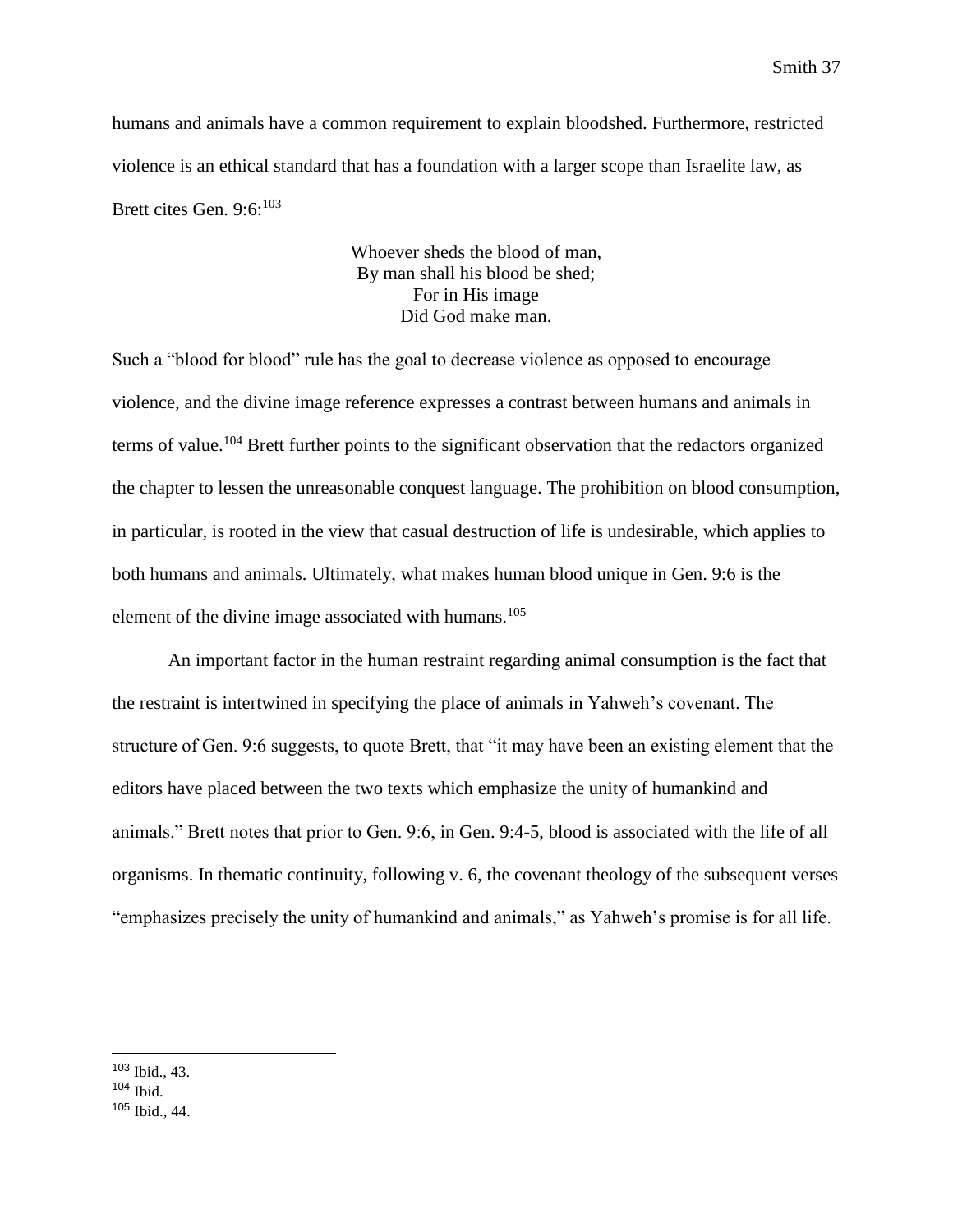In v. 9, Yahweh addresses Noah and his lineage, but vv. 10-17 express divine care that extends beyond humankind.<sup>106</sup> For instance, in Gen. 9:15, Yahweh states,

> I will remember My covenant between Me and you and every living creature among all flesh, so that the waters shall never again become a flood to destroy all flesh.

Ultimately, there is a redaction pattern in Genesis that certain worldviews such as human dominance remain in the text, while differing views are also inserted in ways that weaken such worldviews.<sup>107</sup> Similarly to the initial prohibition on meat consumption as a restriction on *rdh*, the new meat consumption rescinds the original prohibition but with an accompanying new restriction that is respectful toward animals.

An intriguing cultural aspect related to animal blood is that in ancient Israel and ancient Mesopotamia, the practices involving animal sacrifices and blood were similar, but ideas about animal blood put forth in the religious text of Gen. 9 appear to be specific to Israel. In her comparison of animal sacrifices in the two regions of the ancient Near East, JoAnn Scurlock writes that consuming animal blood is a form of murder in the biblical worldview. In the subsequent Book of Exodus, doing so violates the commandment "thou shalt not kill," and consuming animal blood also breaks Moses' covenant in which he formed a connection between the Israelites and Yahweh via sacrificial blood  $(Ex. 24:5-8).$ <sup>108</sup> In practice, Israelite animal sacrifices would have been understandable to a person from Mesopotamia. Notably, Mesopotamians carrying out animal sacrifices discarded the blood.<sup>109</sup> Although Scurlock does not know of a religious basis for why they discarded the blood, she adds that "great care also

<sup>106</sup> Ibid., 44.

<sup>107</sup> Ibid., 44.

<sup>108</sup> Scurlock, "THE TECHNIQUES OF THE SACRIFICE OF ANIMALS IN ANCIENT ISRAEL AND ANCIENT MESOPOTAMIA," 29.

<sup>109</sup> Ibid.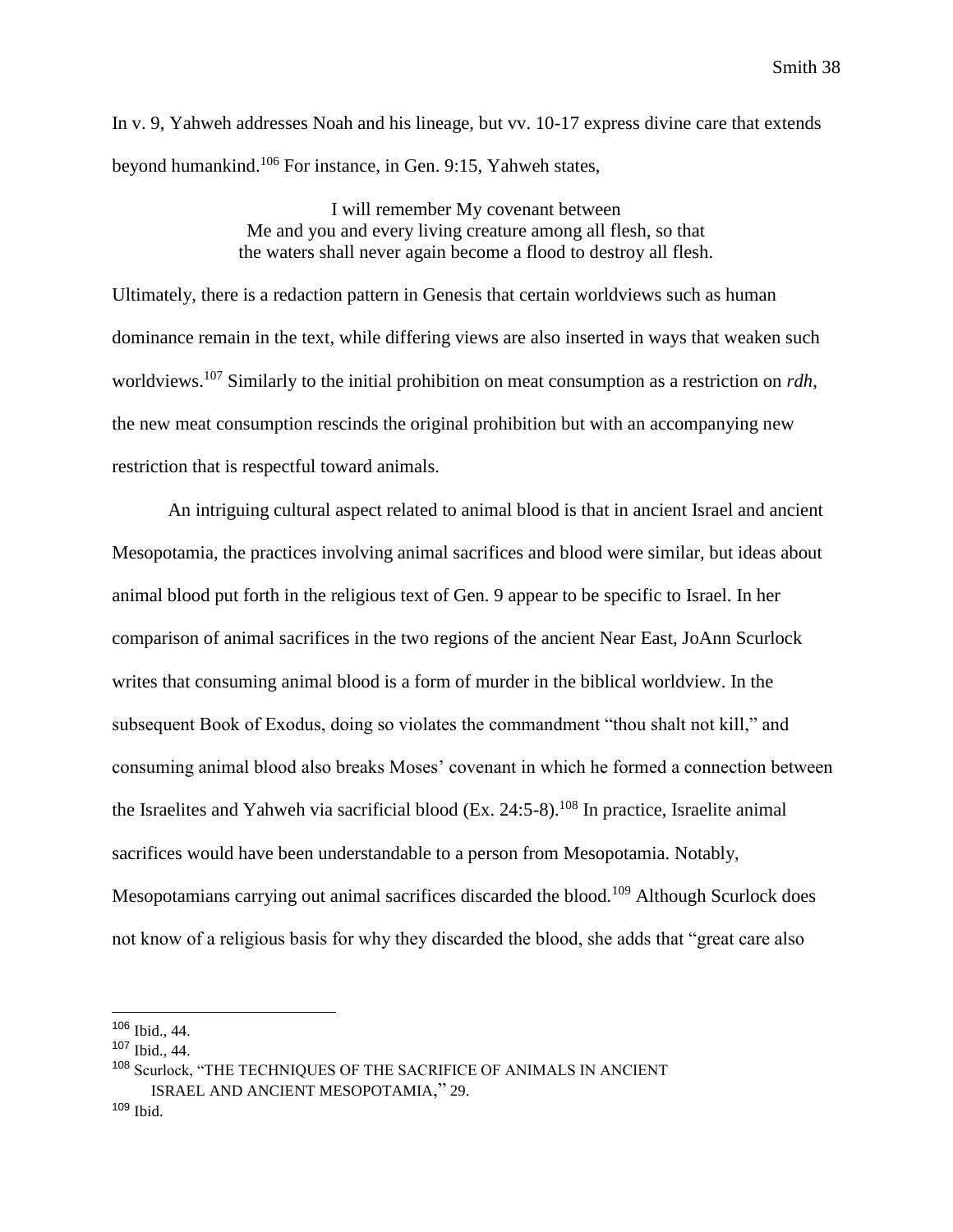seems to have been taken in ancient Mesopotamia to get every last bit of blood out of butchered animals before cooking them."<sup>110</sup> However, seemingly alien concepts to Mesopotamians would have been the role of blood in a covenant and the classification of consuming animal blood as murder.<sup>111</sup> To recap, there was a common foundation between ancient Israel and ancient Mesopotamia regarding the manners in which people conducted sacrifices, but the practices had religious significance only in ancient Israel.

Israelites' thoughts on blood is one of the factors that explains the environmental responsibility uniquely present in the Genesis primeval history. That is, even though humans are entitled to utilize animals for nutrition, the Genesis flood narrative implies that animals still have a place in the Noahide covenant that humans must honor. In other words, the Genesis flood narrative uniquely intertwines the flood with views on animal blood. In the Israelite writings of the Bible, the permission after the flood for humans to consume animal meat is the natural place in the primeval history to introduce the ban on consuming animal blood. As the text and an understanding of Israelites' beliefs makes clear, the only acceptable way for humans to consume animals is as a non-murderous act. Since animals' core nature is in their blood, people have the obligation under Yahweh's ban to avoid disrespectfully mistreating animals by murdering them. Such an obligation of respect fits within the larger picture of Yahweh's inclusion of animals in his post-flood covenantal statement. Basically, in his cleansed earth, Yahweh provides both animals and human beings a place in the covenant. Humans' dominion over their animal peers is expanded, but humans are required to conduct themselves responsibly in their newly-established meat-consuming role.

<sup>110</sup> Ibid., 31.

<sup>111</sup> Ibid., 29.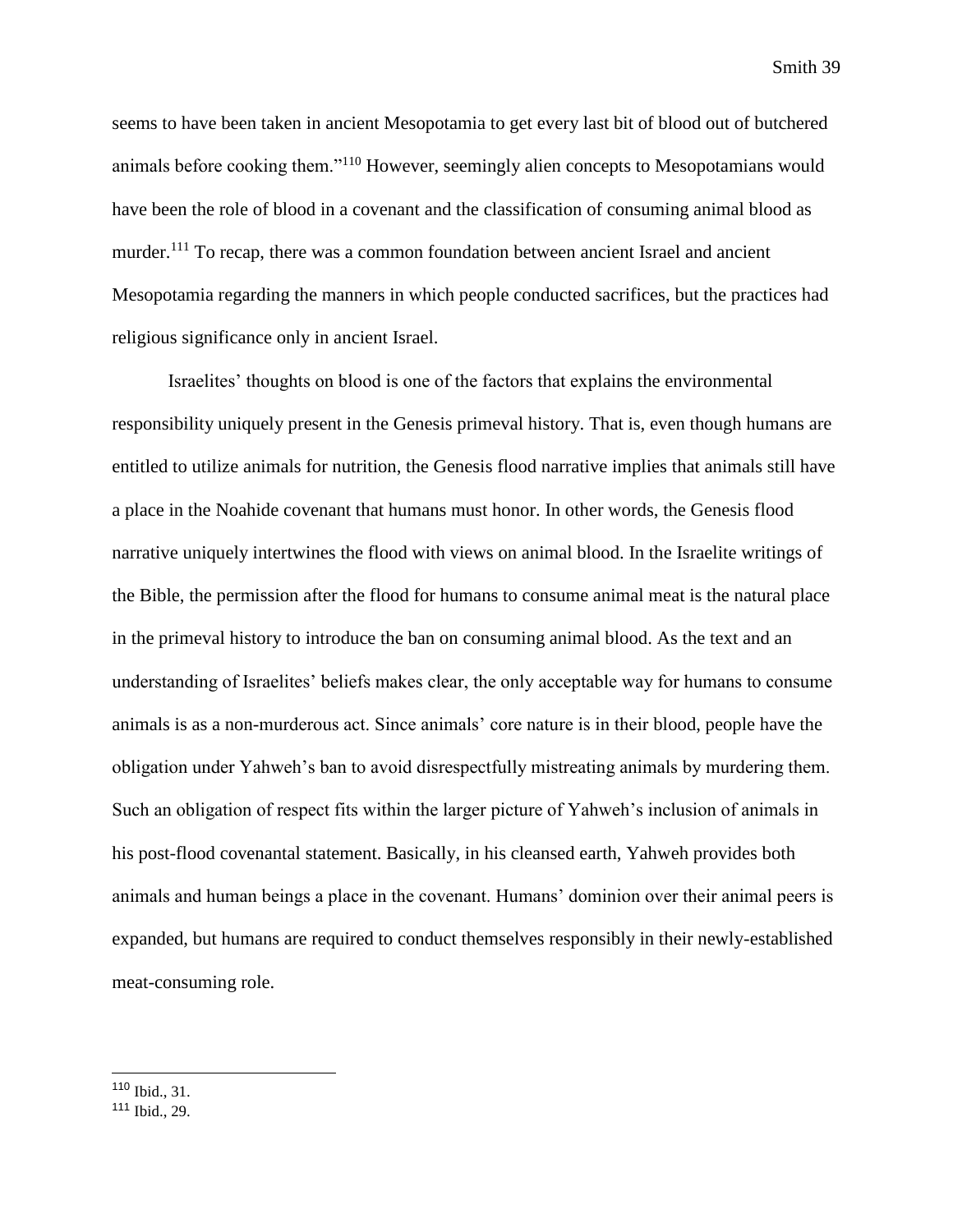On another notable point, the manner in which Yahweh expects humans to carry out meat consumption is rooted in the *rdh* he grants to humans while forming a monarchy in the P creation account. Although humans may consume animals from this point of the Bible onward, Yahweh still expects them to carry out meat consumption conscientiously and in a way that does not involve ingesting the fundamental nature of animals. Hence, the new relationship between humans and animals reflects a new level of authority with responsibility within the royal place of humans put forth in the P creation account. In other words, the *rdh* over the natural world granted as part of the kingdom formation described in Genesis 1 has been explicitly expanded in a deleterious way to animals but still in a restricted manner intended to eliminate the soilpolluting shedding of human blood. It is not so much that there is a greater level of environmental duty for humans at this point of the primeval history but rather that there was a source of environmental degradation that humans can now effectively avoid. Humans were contaminating the soil via murder, and Yahweh pragmatically rectifies the problem by presenting animals as another object of lethal action but not not of murder because the eating of animals is without blood consumption.

The Mesopotamian flood narratives of *Atrahasis* and the *Epic of Gilgamesh*  fundamentally contrast from Genesis in their lack of concern for the natural world. These two Mesopotamian flood narratives differ from the Genesis flood narrative in that they do not focus on human duties such as care for the environment within a royal motif. Overall, the *Atrahasis*  flood narrative is similar to its Genesis counterpart, but the main difference lies in that *Atrahasis*' focus is ultimately on maintaining the human population at a level that is manageable for the gods. Tikva Frymer-Kensky credits Anne Kilmer and William J. Moran for recognizing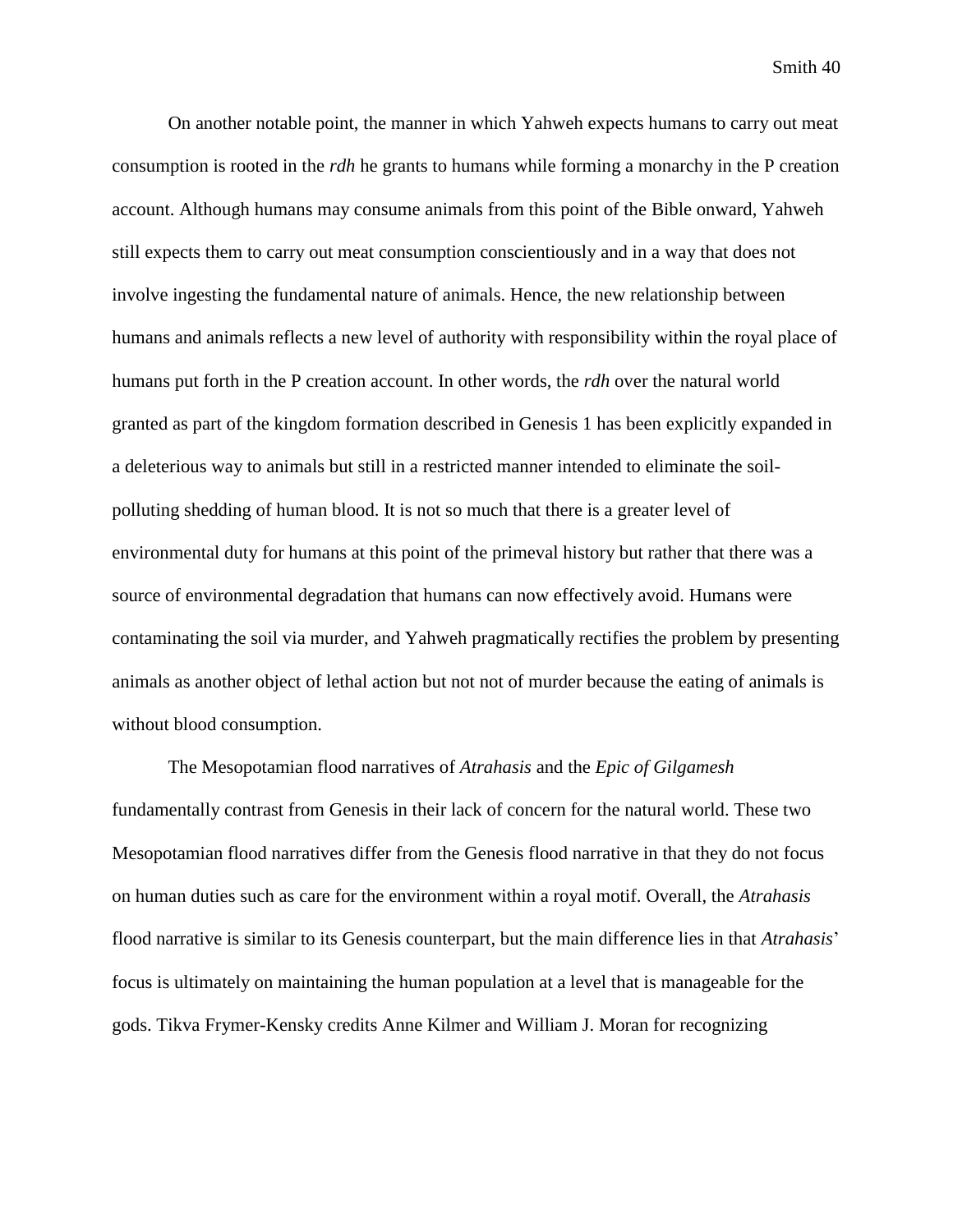excessive population growth as the fundamental issue to which the gods respond.<sup>112</sup> The gods' response is depicted when Ellil becomes overwhelmed by humans' loud sounds. At a point, the myth introduces the reader to its namesake and human protagonist, Atrahasis. It tells us he formed a personal connection with "his god Enki" and that they communicate with each other.<sup>113</sup> This personal connection helps to set the stage for the role of Enki in ensuring that Atrahasis survives the flood. Ellil eventually decides he wants to start a flood, but because this is a fragmentary portion of the text, some details are unclear while it seems Enki is hesitant about the flood plan and even disapproves of the plan.<sup>114</sup> When Ellil determines he is going to proceed with his flood plan, Enki moves to tend to the survival of Atrahasis, as did Yahweh with Noah.<sup>115</sup> Additional similarities to the Genesis primeval history include Enki's concern for Atrahasis to save animals. As did Yahweh with Noah, Enki also instructs Atrahasis to construct a boat "and save living things."<sup>116</sup> Later, a fragmentary portion of the text tells us that Atrahasis placed animals in his ark.<sup>117</sup> However, the similarities between the *Atrahasis* flood and the Genesis flood end here. Some degree of attention is devoted to animals in the narrative leading up to the flood, and Atrahasis performs an animal sacrifice to the gods after the flood.<sup>118</sup> This being said, the focus in *Atrahasis* after the flood is on population control in accordance with the gods' need to prevent the human population from becoming excessively large. To accomplish the goal, Ellil

 $\overline{a}$ 

<sup>117</sup> Ibid., 31.

<sup>112</sup> Anne Kilmer, "The Mesopotamian Concept of Overpopulation and its Solution as Represented in the Mythology," *Orientalia* 41 (1972): 160-177 and William J. Moran, "The Babylonian Story of the Flood [review article]," *Biblica* (1971): 51-61 as cited in Tikva Frymer-Kensky, "The Atrahasis Epic and Its Significance for Our Understanding of Genesis 1-9," *The Biblical Archaeologist* 40, no. 4 (1977): 149.

<sup>113</sup> Dalley, *Myths from Mesopotamia*, 18.

<sup>114</sup> Ibid., 28-29.

<sup>115</sup> Ibid., 29-30.

<sup>116</sup> Ibid., 29-30.

<sup>118</sup> Frymer-Kensky, "The Atrahasis Epic and Its Significance for Our Understanding of Genesis 1-9," 149. The portion of the Dalley translation that touches on the animal sacrifice is fragmentary, but Frymer-Kensky makes it clear that Atrahasis performed a sacrifice.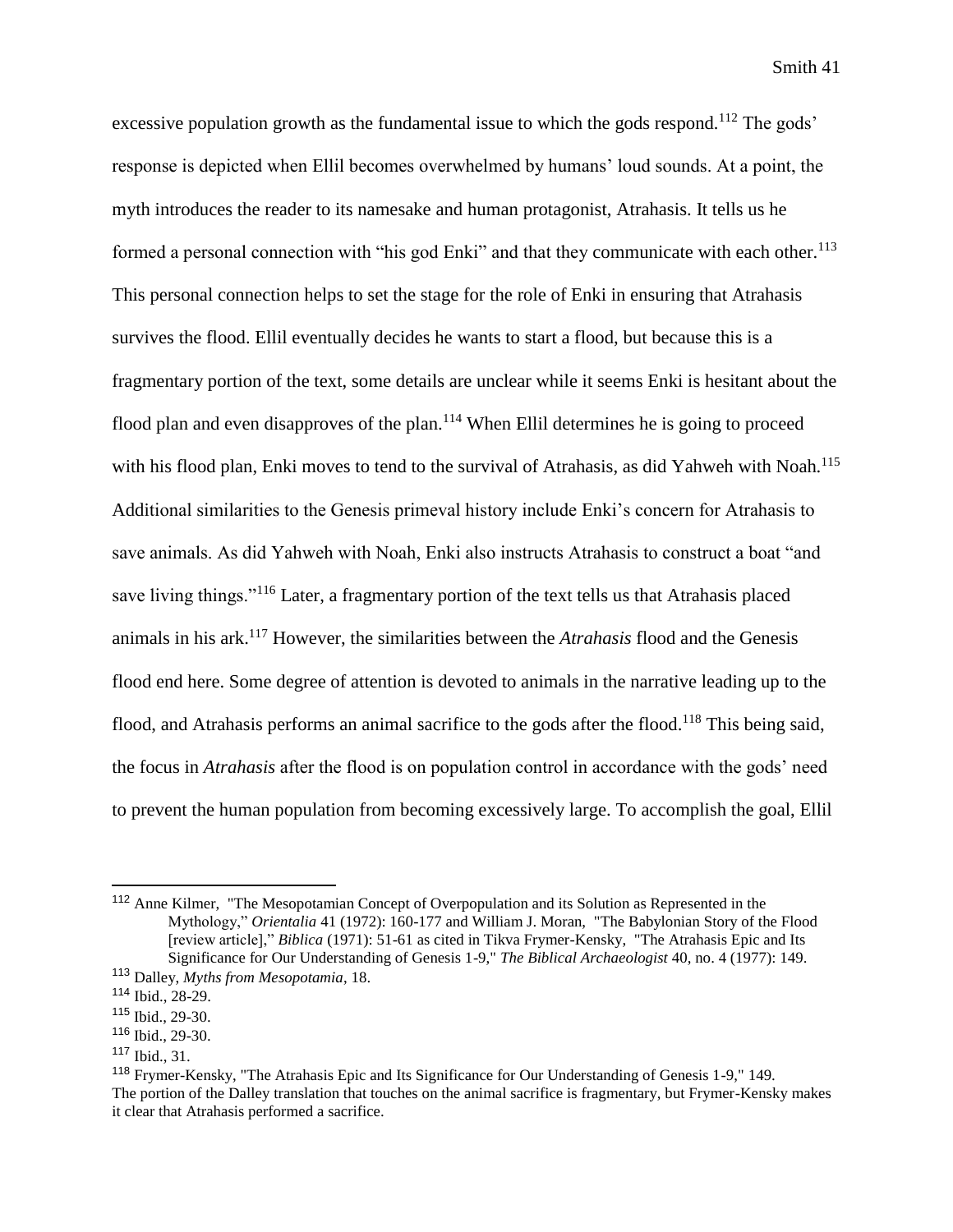has Enki provide directions "to the womb-goddess Nintu."<sup>119</sup> Enki commands Nintu to make "new creatures" in a manner that will prevent overpopulation.<sup>120</sup> Specific examples of population control measures for the new people include the theft of newborns by a demon and unsuccessful births.<sup>121</sup> The stark difference between *Atrahasis* and Genesis lies in that in the case of *Atrahasis*, Ellil is concerned about preventing humans from again becoming a cause of disturbance, while Yahweh prescribes a new code for how humans are to administer the natural world and conduct themselves.

As shown in the above, the gods of the two narratives start the two floods with widely differing intentions. Yahweh, in Genesis, starts the flood out of concern for the execution of human responsibilities in his kingdom, as humans' depravity had polluted the earth. Ellil, in contrast, starts the flood out of concern for his comfort, and after the flood, he ensures humans remain in a simple position of labor that is satisfactory and not a source of irritation in his perspective. It is true that both Yahweh and Ellil are dissatisfied with humans, but for different reasons. The first two Genesis creation accounts show that Yahweh starts a kingdom, granting humans a position of power in the royal system. When humans fail to conduct themselves responsibly and corrupt nature in the process, Yahweh decides to destroy his kingdom to pave the way for a new order. Consequently, the flood shows Yahweh's concern for maintaining his kingdom in a more or less pristine state, which involves minimizing future human sin and preventing humans from continuing to taint the soil. Unlike Yahweh, Ellil is concerned with the utilitarian value of humans in the context of the world in which humans live. For Ellil, humans exist not to oversee a kingdom but rather to ease life for him and the other gods. The role of

<sup>119</sup> Dalley, *Myths From Mesopotamia*, 34.

<sup>120</sup> Frymer-Kensky, "The Atrahasis Epic and Its Significance for Our Understanding of Genesis 1-9," 149. I am citing Frymer-Kensky again because the Dalley translation is too fragmentary. <sup>121</sup> Ibid., 34-35.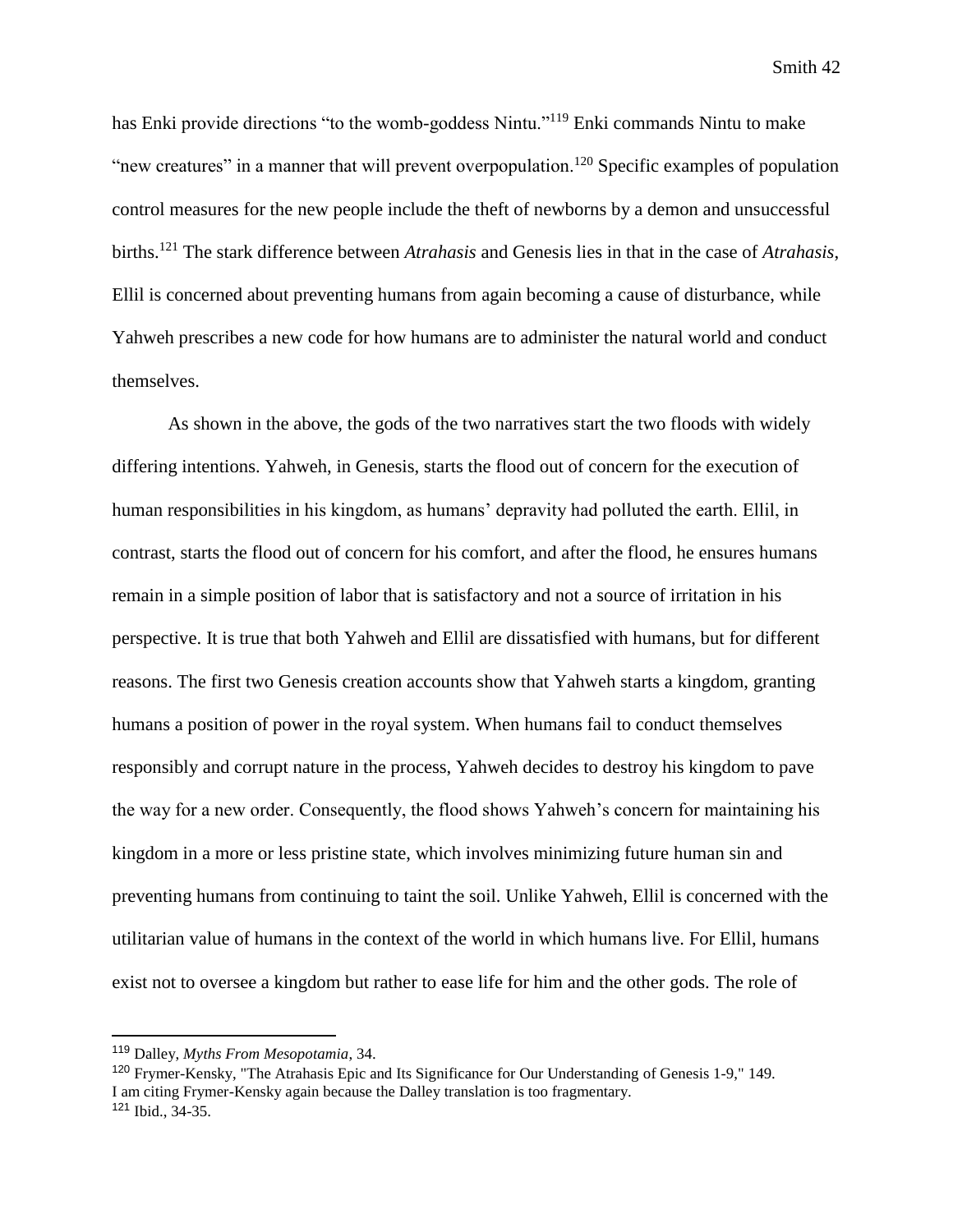humans in easing life for the gods is illustrated by the canal-building example in *Atrahasis*, as the canals serve the purpose of providing nutrition to people and sustenance for the people's deities. As demonstrated by the above, Ellil wants humans solely to benefit him and his divine peers but does not want too many of them, for the humans would counter the benefits of human labor through the cost of human annoyance.

Although not a myth focused on creation and its immediate aftermath, the *Epic of Gilgamesh* also includes a flood narrative. It does not fit within the framework underlying *Atrahasis* and Genesis of a mythological narrative about the distant past, but the *Gilgamesh* flood narrative ultimately fits within the framework of its overall story centering on Gilgamesh, the semi-divine king, searching for immortality. In an effort to achieve his ambition, Gilgamesh eventually decides to seek the human, or at least originally-human, Uta-napishti. This is because Uta-napishti was present at the council of the gods and had obtained immortality, and Gilgamesh desires to learn how Uta-napishti became immortal.<sup>122</sup> Gilgamesh locates and asks Uta-napishti how he became immortal to which Uta-napishti replies, "let me disclose, O Gilgamesh, a matter most secret, / to you I will tell a mystery of gods."<sup>123</sup> Uta-napishti explains that the gods made the choice of starting a flood and that Ea instructed him to construct a boat and "save life."<sup>124</sup> This is parallel to the divine instructions to Noah and Atrahasis. Interestingly, unlike Yahweh with Noah, the god Enlil seems to remove Uta-napishti from the human world. After the flood, Enlil grants Uta-napishti and his spouse a god-like place and resettles them "where the rivers flow / forth."<sup>125</sup> The flood narrative then comes to a close, as Uta-napishti returns to addressing

<sup>122</sup> George, *The Epic of Gilgamesh*, 72.

<sup>123</sup> Ibid., 88.

<sup>124</sup> Ibid., 88-89.

<sup>125</sup> Ibid., 95.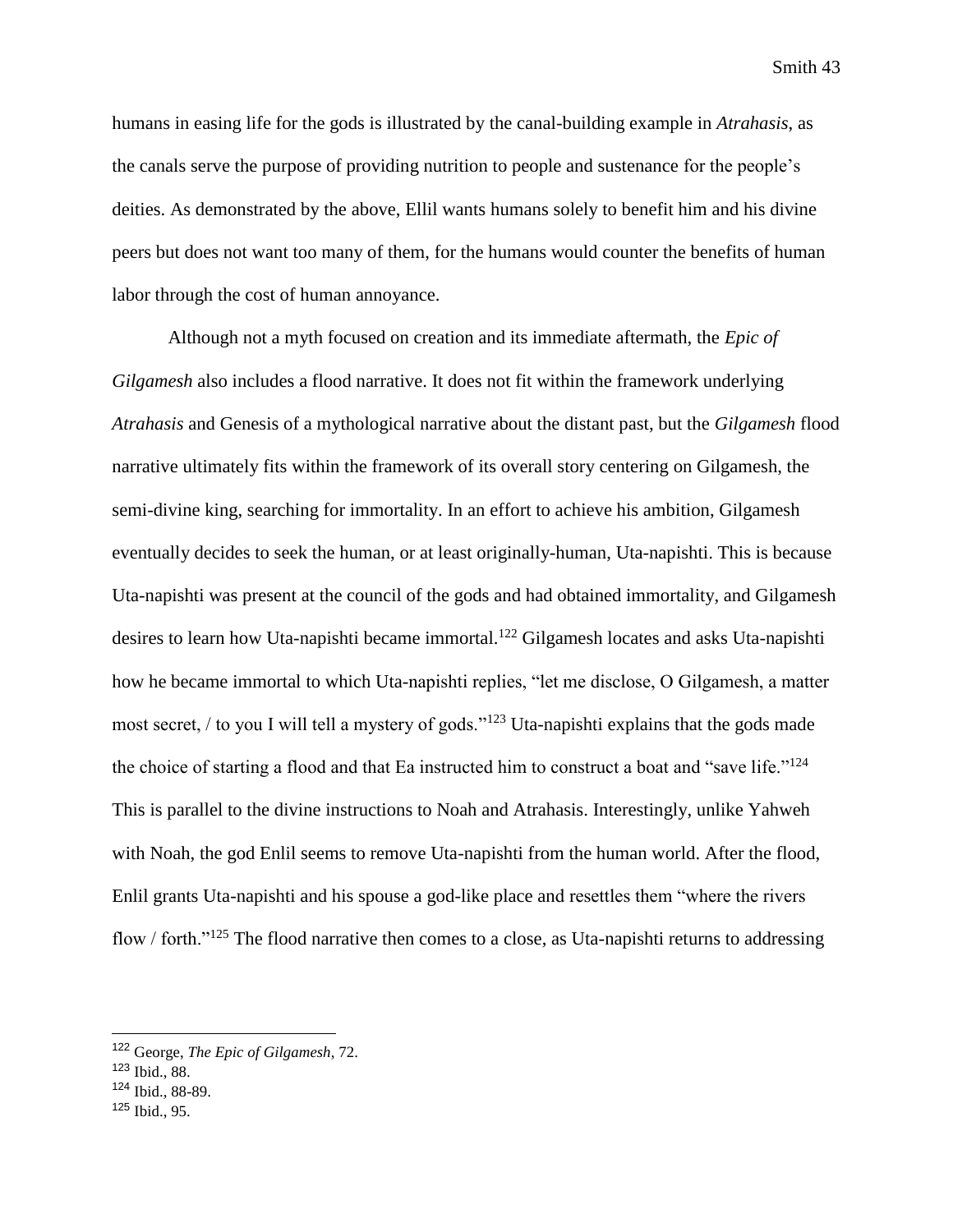Gilgamesh's wish to become immortal and challenges Gilgamesh to spend approximately a week without sleeping. $126$ 

The significance of *Gilgamesh* is that it helps to highlight the Mesopotamian lack of a royal motif endowing humankind with responsibility for nature. Uta-napishti is a privileged flood survivor, not a monarchic figure who will care for creation, including the natural world in the context of a newly-issued covenant. Gilgamesh, not Uta-napishti, is a monarch, but he is the king of the specific city of Uruk as opposed to the monarch of the gods' primeval creation.<sup>127</sup> In this sense, he is analogous to the kings of Israel and Judah in the prophetic books of the Hebrew Bible: Gilgamesh rules over a human political entity, not a divinely-established kingdom in the immediate aftermath of creation. Also, Uta-napishti stands in contrast to Noah in that he never existed in the context of a kingdom analogous to the metaphorical kingdom of the Genesis primeval history. As someone who never had a pre-flood duty to exercise rule over animals or to cultivate soil, his post-flood life simply involves living in a context seemingly removed from other people and responsibilities.

As demonstrated above, there is strong thematic continuity from the biblical and Mesopotamian creation myths onward regarding the place of humans within a power system and the implications those positions have for the human-nature relationship. Although there is a lack of overt environmentalism in the Genesis primeval history, its attention to humans' responsibility for nature makes makes it stand out from the other flood narratives: Yahweh consistently shows a concern for the human-nature relationship beyond a human's task to simply save animals during the flood. Such concern distinguishes the post-flood major developments in Genesis from the post-flood developments in the other two narratives.

 $126$  Ibid.

<sup>127</sup> See Tablet I in Ibid., 1-11. It introduces Gilgamesh in his position of King of Uruk.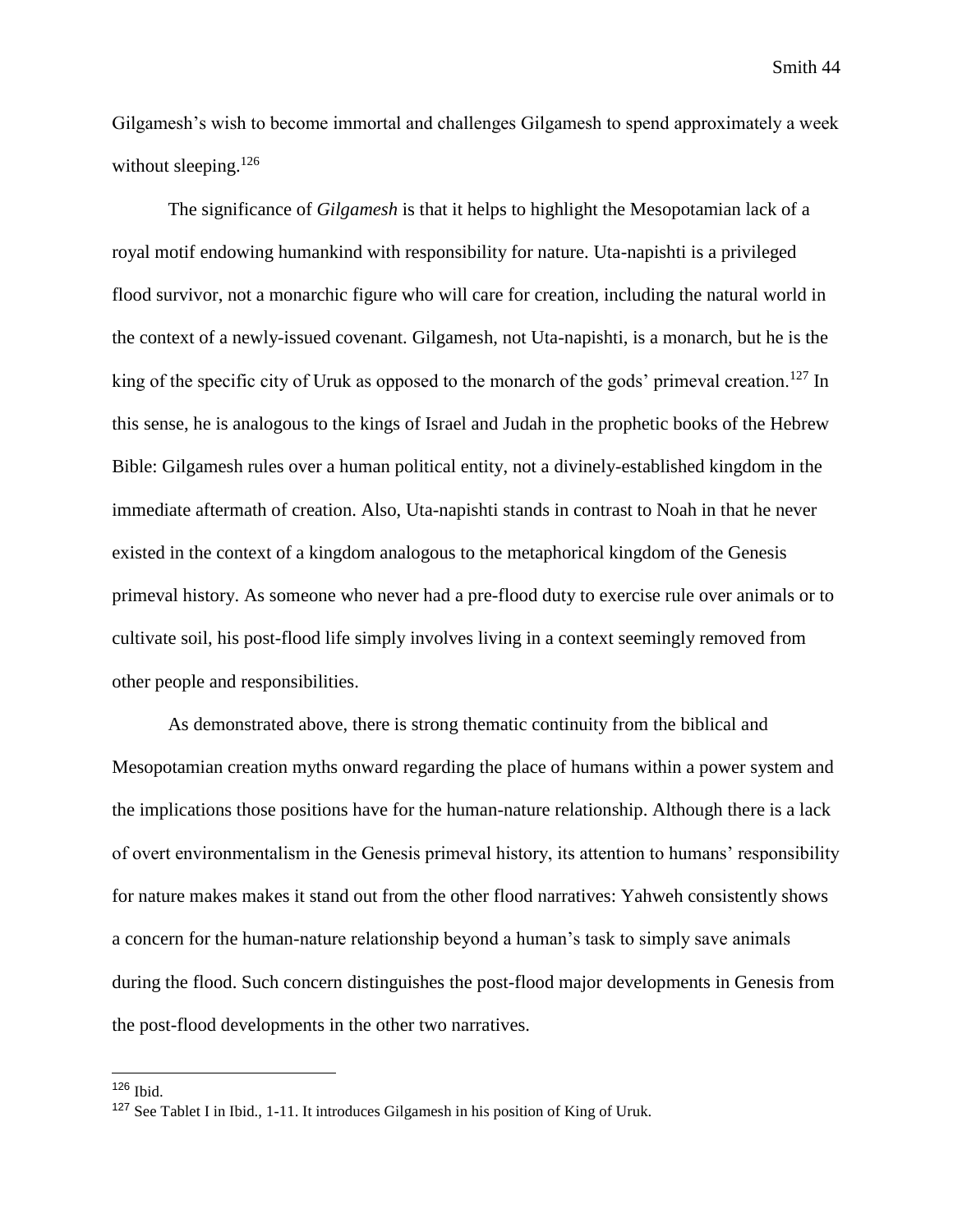The thematic continuity after the Genesis flood extends beyond Yahweh's covenant. After Yahweh puts forth the covenant, there is a uniquely biblical episode of the protagonist's planting of a vineyard, which illustrates the continued environmental theme of caring for the soil. We are told that "Noah, the tiller of the soil, was the first to plant a vineyard" (Gen. 9:20). However, the results of Noah's tilling activities in relation to the vineyard are not exclusively positive. The Alcohol produced has adverse effects on Noah: Noah enters into a drunken state after imbibing wine, and he went into his tent and removed his clothing (Gen. 9:21). One of Noah's sons, Ham, "saw his / father's nakedness and told his two brothers outside" (Gen. 9:22). Without looking at Noah, Shem and Japheth place a cloth on their father (Gen. 9:23). When awake, Noah invokes Yahweh to bring about different fates for the lineages generated through his descendants. Noah, no longer drunk, proceeds to curse Ham's son, Canaan (Gen. 9:24-25). He blesses Yahweh and invokes Yahweh to wish for the best for Shem and Japheth and for the condemnation of Canaan to serve as a slave to Shem and Japheth (Gen. 9:26-27). All the same, this tension-filled narrative does not seem to warn against wine made from vineyard grapes. According to Arnold, it is highly improbable Gen. 9 denounces Noah's wine consumption; there is a lack of critical commentary on his becoming drunk.<sup>128</sup> Noah goes on to live an additional 350 years for a total lifespan of 950 years (Gen. 9:28-29).

The vineyard episode shows the continued environmental concern in the Genesis primeval history not seen in Mesopotamian mythology. Moreover, Noah's environmental mission is made clear from the time of his birth: earlier humans caused Yahweh to alienate them from the soil, and Noah will correct such an ill. Again, pre-flood murders caused the pollution Yahweh wished to eliminate. Brett notes that descendants of Cain do not perform land-based

<sup>128</sup> Arnold, "Genesis," 112.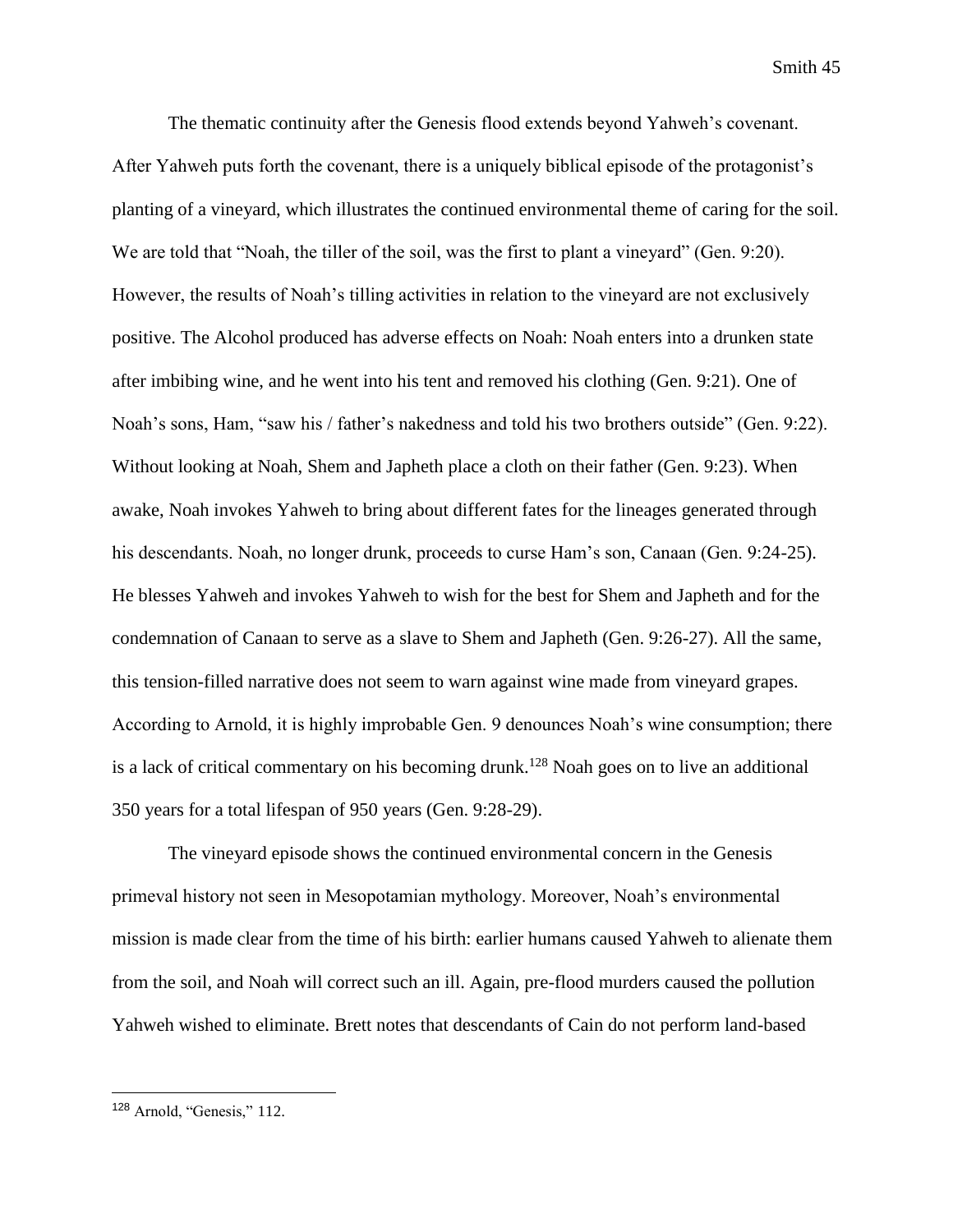labor and that Noah contrasts with Cain in some ways.<sup>129</sup> In support of Noah's exceptional connection to the soil and nature-related mission, Brett cites the earlier statements by Lamech on the birth of Noah, his son:

> This one will provide us relief from our work and from the toil of our hands, out of the very Soil which the LORD placed under a curse (Gen. 5:29).

In Brett's view, the above foreshadows "the fresh relationship with the land" and is an allusion to the punishments in Gen. 3:17.<sup>130</sup> Notably, the vineyard overturns Cain's exclusion from the soil. $131$ 

All of the analyses and discussions in this section support the existence of a fundamental distinction between the biblical flood and the Mesopotamian flood(s), including the aftermath. The distinction is that Yahweh starts the flood largely to make conditions suitable for humans to again exercise their original responsibility for the natural world. While Ellil is agitated over the sounds overpopulated humans make and decides to drown them in a flood, Yahweh desires to purify his creation of the damage caused to it by people and even blesses the survivors to multiply in abundance. Noah, with his environmental mission put forth at the beginning of his life and as the patriarch of the few survivors of the flood, is essentially a new king of Yahweh's kingdom that was contaminated but purified through a flood. He is invested with the *rdh*  established in the P creation account, and he is also invested with the responsibility for caring for the soil put forth in the Eden creation account. This being said, to enable Noah to exercise such *rdh* and, even more so, a responsibility for the soil, Yahweh has to make the kingdom fit for him to do so. The ultimate significance of the Noah's flood narrative is that the writers of the Genesis

<sup>129</sup> Brett, "Genesis: Procreation and the Politics of Identity," 38.

 $130$  Ibid.

<sup>131</sup> Ibid., 39.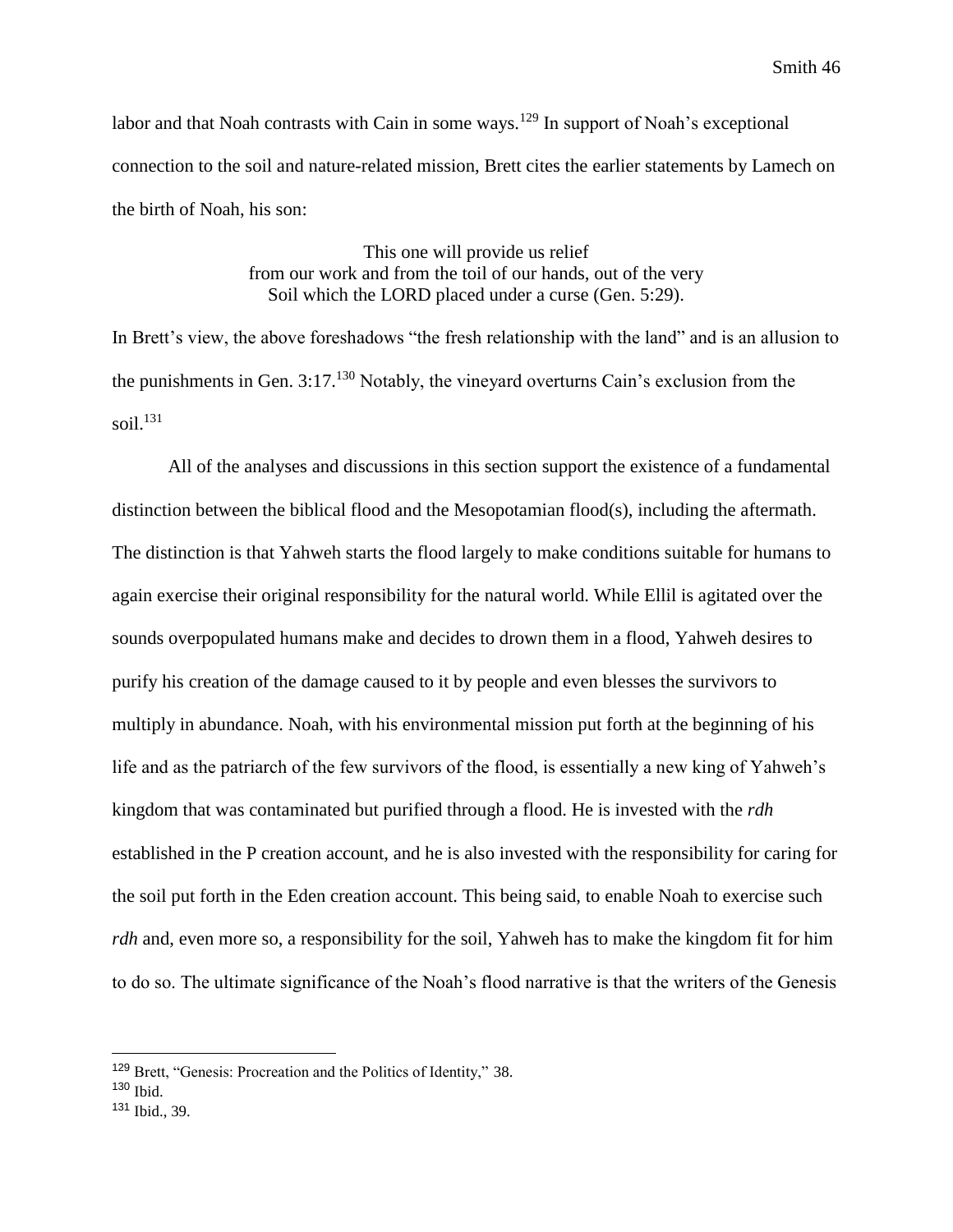primeval history portrayed the flood as a necessary evil to enable a new monarchic figure to exercise his duties, including for the natural world.

#### **Conclusion**

Overall, Genesis 1-11 is not a compilation of texts that puts forth an environmentalist stance. This being said, it does depict the creation of the cosmos and humans in two distinct narratives as Yahweh's creation of a kingdom(s) in which humans are endowed with a sacred and authoritative duty to manage and care for the earth and its inhabitants. It is from this authoritative place that human responsibility for nature absent in *Atrahasis*, *Enuma Elish*, and the *Epic of Gilgamesh* stems and has a presence in the narratives up to and after the flood. Unlike in Genesis, the gods in Mesopotamian mythology create humans in the non-royal capacity of laborers, who perform the work that once overwhelmed the gods. In accordance with this place for humans, they do not have environmental responsibility.

The Priestly creation account includes responsibility for nature that humans lack in Mesopotamian mythology, while not promoting a pro-environment ideology. As a kingdom formation myth, the P creation account has Yahweh grant humans rule (*rdh*) over nature. When one looks at the first creation account in Genesis and compares it to the Mesopotamian *Enuma Elish* and *Atrahasis* myths, one of the most significant issues is how *rdh* in the former is supposed to be understood. The truth is that *rdh* is challenging to classify with certainty as either pro-environment or anti-environment. On the one hand, *rdh* as a word has a harsh root that relates to squashing or crushing some entity. On the other hand, *rdh* can be interpreted in nonharsh manners in the context of the P creation account such as by noting the fruit and vegetablebased diet Yahweh prescribes to humans and interpreting such a diet as a restriction. In *Enuma Elish* and *Atrahasis*, the gods create humans to perform terrestrial work, but do not instruct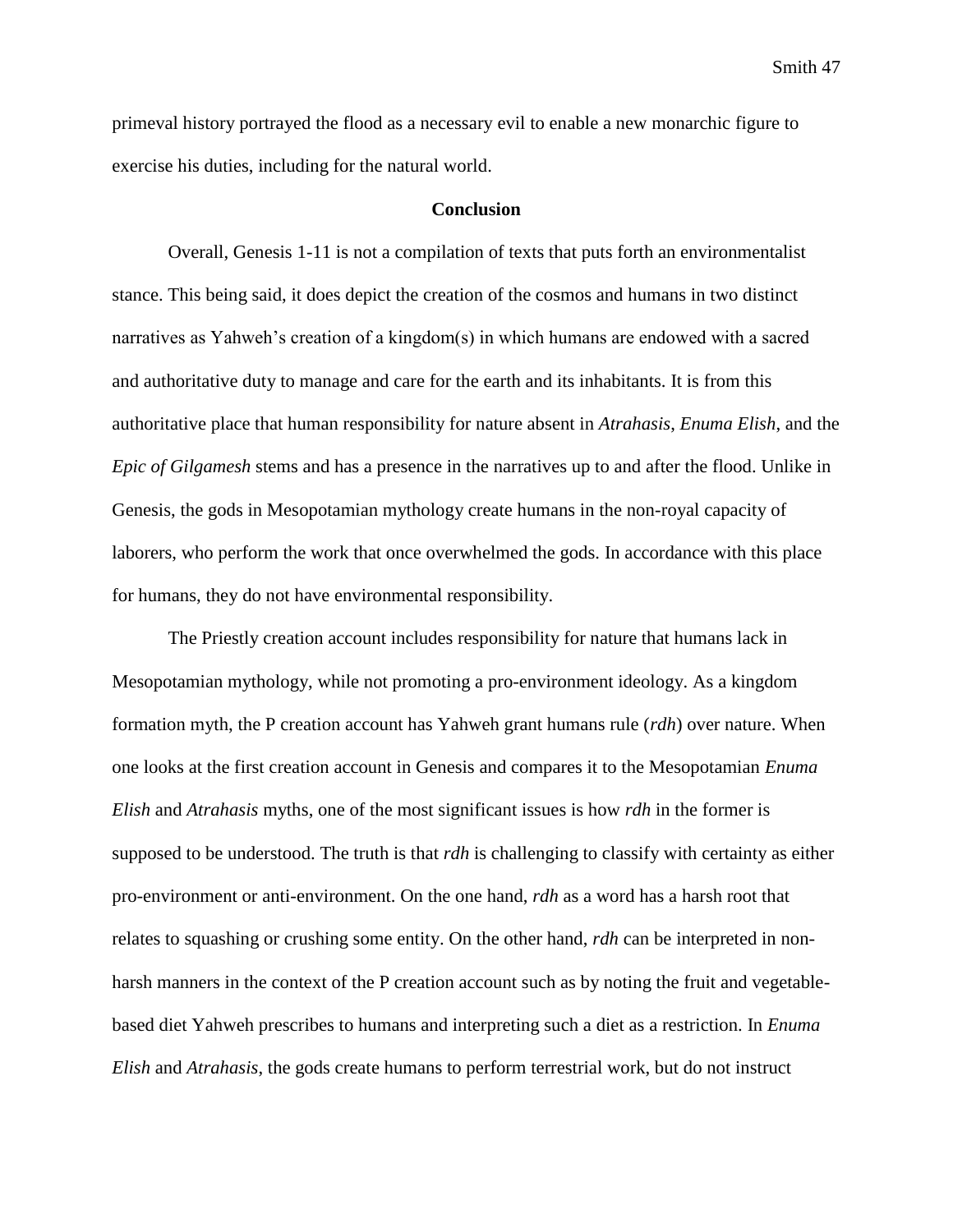humans about how they are to treat the land on which they execute their practical tasks. Although the first creation account in Genesis was not written by environmentalists, it is mindful to touch on an aspect of duty humans are to have with regard to the natural world.

The Eden narrative also depicts the creation of humans in the context of kingdom formation and gives humans environmental responsibility but with a specifically Judahite motif. The man has dual priestly and royal roles in a garden that symbolically represents Jerusalem with its King's Garden that was next to the temple-palace complex in all likelihood. In the garden, he cultivates the soil, and it is largely thanks to his cultivation that plants can grow. When the royal and creation layers of the narrative are integrated, one sees that the man cares for his environment in royal and religious places of authority. Later, Yahweh punishes Cain for his murder of Abel, which desecrated the soil. Here, Yahweh expresses and acts out of his concern for humans failing to fulfill their original duty of caring for the soil. Again, this contrasts with the unprivileged position of humans in Mesopotamian mythology.

Although the flood accounts in Genesis, *Atrahasis*, and *Gilgamesh* all state that the human protagonist saves animals, Genesis is the only one that exhibits a divine interest in the relationship post-flood humans are to have with animals and the earth. Despite the fact that Yahweh allows humans to incorporate animals into their diets, Yahweh also makes it clear that humans cannot permissibly consume animal blood, which is where animals' spirits exist in the biblical framework. The shift after the flood in Genesis is undoubtedly toward a harsh relationship on the part of humans as they relate to animals, but the restriction incorporated into this shift reflects a sense of responsibility that the flood narratives in *Atrahasis* and *Gilgamesh* do not incorporate. Later in the chapter in question, ch. 9, Noah reasserts the human responsibility of taking care of the soil, which has been made possible through Yahweh's purifying flood.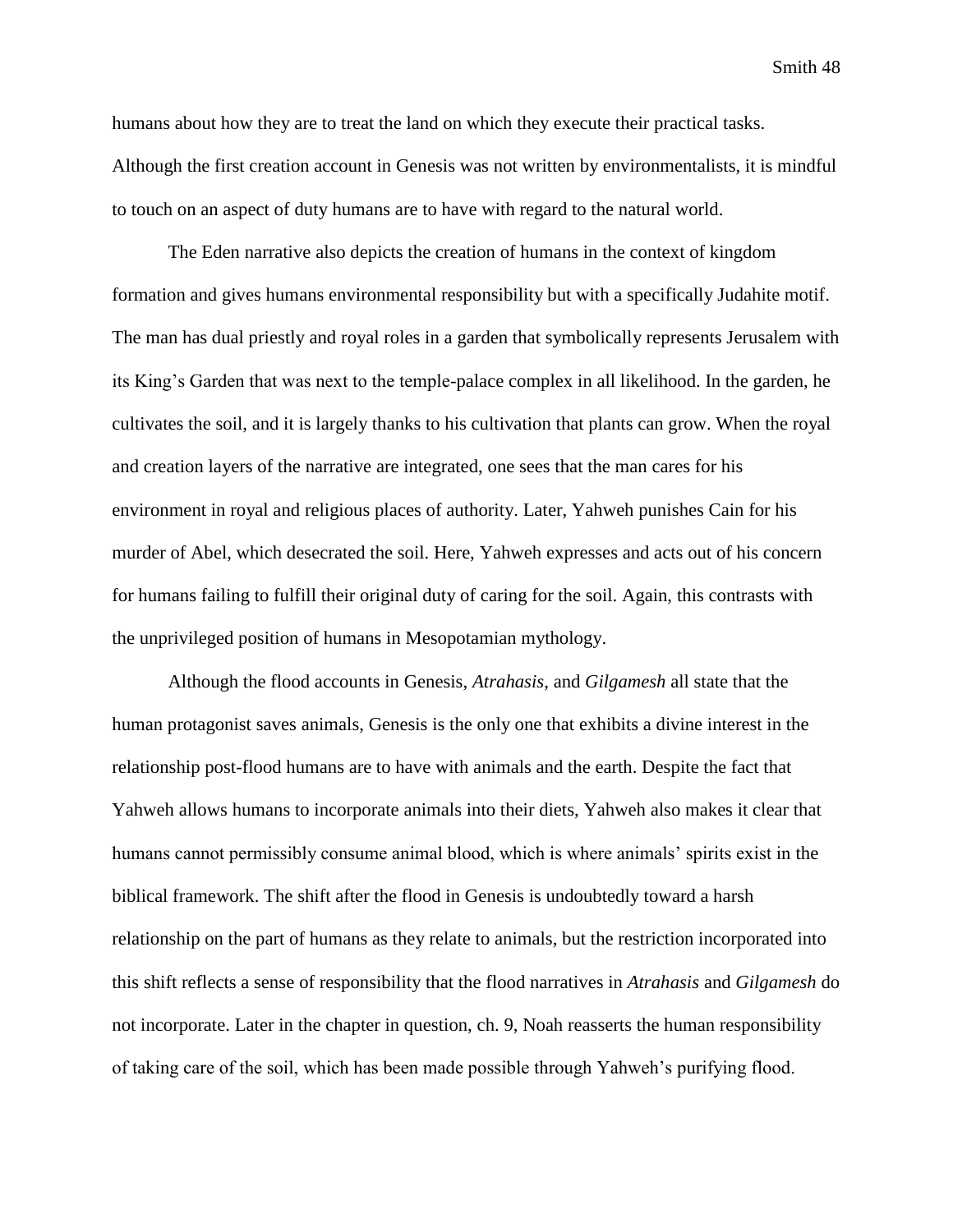Noah plants the first vineyard, perhaps suggesting that the necessary state of tranquility for such agriculture has been enabled via the flood's purification.

A comparative reading of the two sources of mythology with a focus on humans' responsibility for nature enables one to see fundamental points of distinction in the Genesis primeval history in relation to its Mesopotamian parallels. Even though Genesis 1-11 has strong parallels to Mesopotamian mythology, the concern the Israelite god has for his kingdom's supervisors' responsibility for the natural world is distinct compared to the lack of concern of the Mesopotamian gods for their human workers' relationship with the natural world.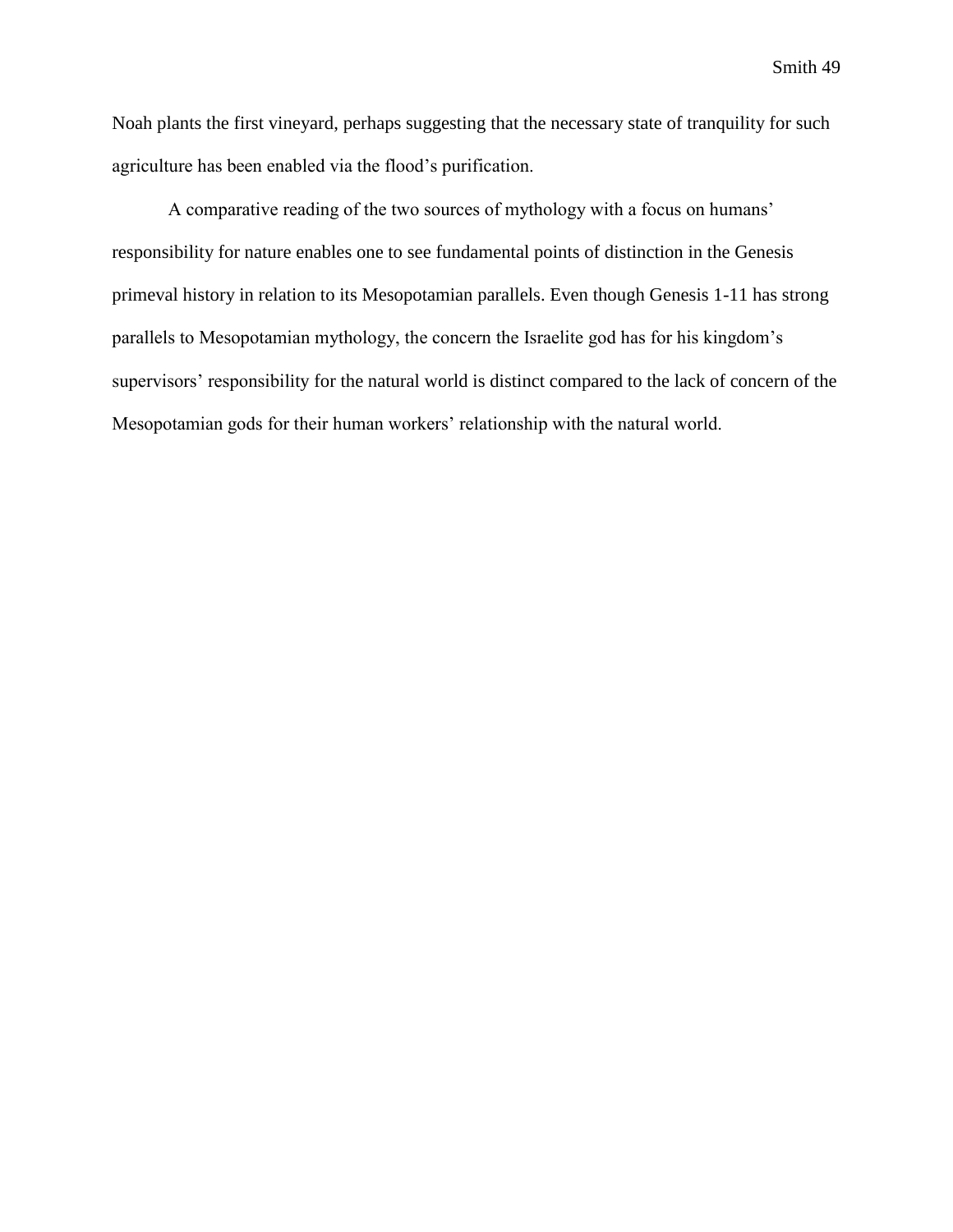#### **Bibliography**

- Alter, Robert. *Genesis: Translation and Commentary.* New York and London: W.W. Norton & Company, 1996.
- Alter, Robert. "The Five Books of Moses." In *The Hebrew Bible:* Volume 1. New York: W. W. Norton & Company, Inc., 2019.
- Arnold, Bill T. "Genesis." In *The New Cambridge Bible Commentary*, edited by Ben Witherington III and Bill T. Arnold. New York: Cambridge University Press, 2009.
- Berlin, Adele and Marc Zvi Brettler, eds. *The Jewish Study Bible*, 2nd ed. New York: Oxford University Press, 2014.
- Brett, Mark G. "Genesis: Procreation and the Politics of Identity." In *Old Testament Readings*, edited by Keith Whitelam. London and New York: Routledge, 2000.
- Brueggemann, Walter. *Genesis*. Edited by James L. Mays, Patrick D. Miller, and Paul J. Achtemeier. Interpretation: A Bible Commentary for Teaching and Preaching. Atlanta: John Knox Press, 1982.
- Cohen, Jeremy. *"Be Fertile and Increase, Fill the Earth and Master It": The Ancient and Medieval Career of a Biblical Text.* Ithaca: Cornell University Press, 1989.
- Coogan, Michael David and Cynthia R. Chapman. *The Old Testament: A Historical and Literary Introduction to the Hebrew Scriptures*. 4th ed. New York: Oxford University Press, 2018.
- Coogan, Michael D. "Genesis." In *The New Oxford Annotated Bible*. *Oxford Biblical Studies Online*,

http://www.oxfordbiblicalstudies.com/article/book/obso-9780195288803/obso-9780195288803 div1-6 (accessed 18-Oct-2018).

- Dalley, Stephanie, trans. *Myths from Mesopotamia*. Oxford, U.K. and New York, NY: Oxford University Press, 1991.
- Frymer-Kensky, Tikva. "The Atrahasis Epic and Its Significance for Our Understanding of Genesis 1-9." *The Biblical Archaeologist* 40, no. 4 (1977): 147-155. doi:10.2307/3209529.

George, Andrew, trans. *The Epic of Gilgamesh*. New York, NY: Barnes and Noble Books.

Good, Edwin M. *Genesis 1-11: Tales of the Earliest World*. Stanford: Stanford University Press, 2011.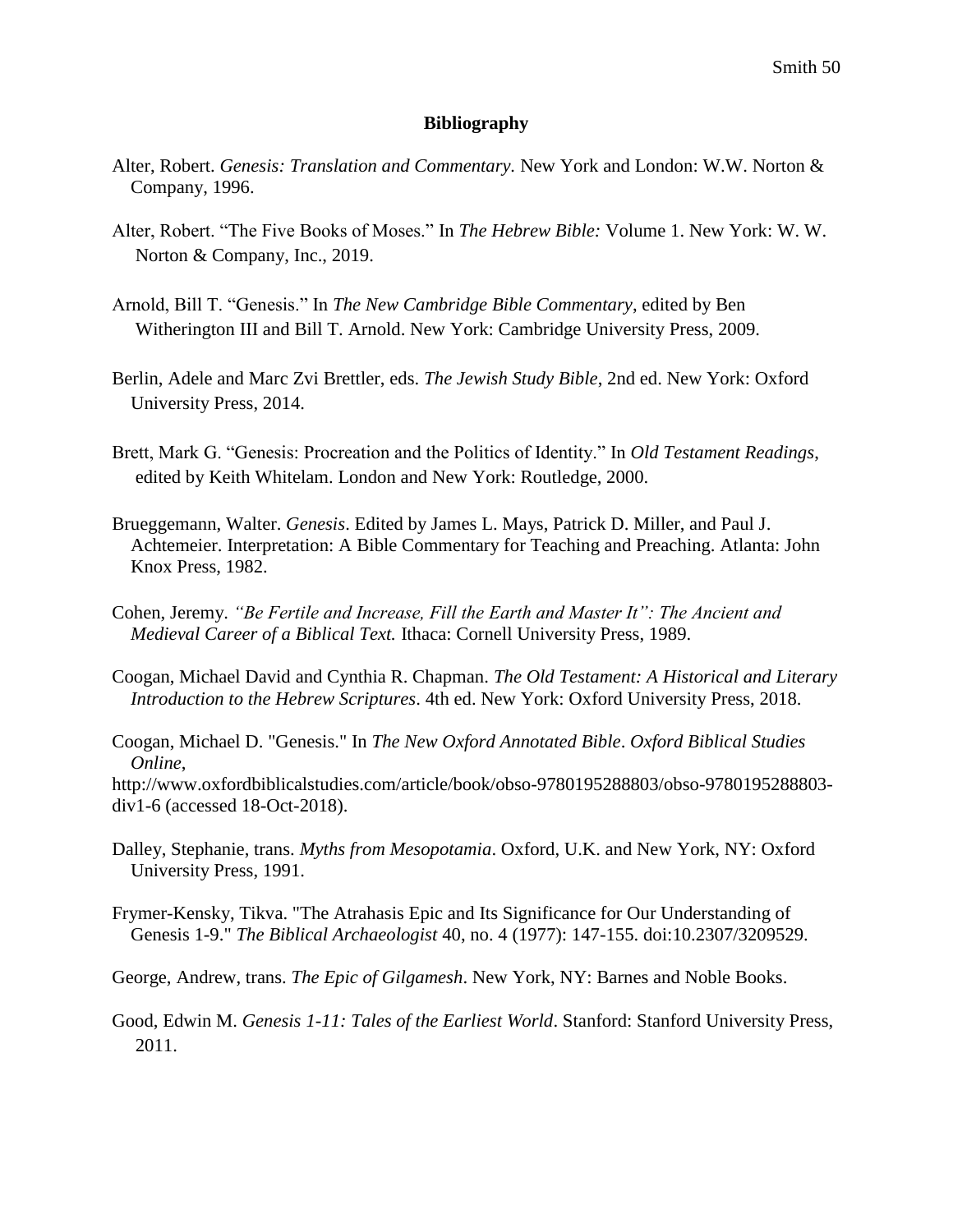- Kilmer, Anne. "The Mesopotamian Concept of Overpopulation and its Solution as Represented in the Mythology." *Orientalia* 41 (1972): 160-177.
- Levenson, Jon D. "Creation and Covenant." In *The Flowering of Old Testament Theology*, edited by B. C. Ollenburger, E. A. Martens, and G. F. Hasel. Winona Lake, IN: Eisenbrauns, 1992.

Limburg, James. "The Responsibility of Royalty: Genesis 1-11 and the Care of the Earth." *Word and World* 11, no. 2 (1991): 124-130. [http://wordandworld.luthersem.edu/content/pdfs/11-](http://wordandworld.luthersem.edu/content/pdfs/11-2_Environment/11-2_Limburg.pdf) [2\\_Environment/11-2\\_Limburg.pdf.](http://wordandworld.luthersem.edu/content/pdfs/11-2_Environment/11-2_Limburg.pdf)

Livingstone, A. "Court Poetry and Literary Miscellanea." *SAA* 3 (1989).

McDowell, Catherine. *The Image of God in the Garden of Eden: The Creation of Humankind in Genesis 2:5-3:24 in Light of the mis pi and wpt-r Rituals of Mesopotamia and Ancient Egypt*. Winona Lake: Eisenbrauns, 2015. ProQuest Ebook Central.

Moran, William J. "The Babylonian Story of the Flood [review article]." *Biblica* (1971): 51-61.

Reichenbach, Bruce R. "Genesis 1 as a Theological-Political Narrative of Kingdom Establishment." *Bulletin for Biblical Research* 13, no. 1 (2003): 47–69. [http://search.ebscohost.com/login.aspx?direct=true&db=a6h&AN=ATLA0001500044&site=eho](http://search.ebscohost.com/login.aspx?direct=true&db=a6h&AN=ATLA0001500044&site=ehost-live&scope=site) [st-live&scope=site.](http://search.ebscohost.com/login.aspx?direct=true&db=a6h&AN=ATLA0001500044&site=ehost-live&scope=site)

Scurlock, JoAnn. "THE TECHNIQUES OF THE SACRIFICE OF ANIMALS IN ANCIENT ISRAEL AND ANCIENT MESOPOTAMIA: NEW INSIGHTS THROUGH COMPARISON, PART 1." *Andews University Seminary Studies* 44, no. 1 (2006): 13-49. [https://digitalcommons.andrews.edu/cgi/viewcontent.cgi?referer=https://scholar.google.com/&ht](https://digitalcommons.andrews.edu/cgi/viewcontent.cgi?referer=https://scholar.google.com/&httpsredir=1&article=2958&context=auss) [tpsredir=1&article=2958&context=auss](https://digitalcommons.andrews.edu/cgi/viewcontent.cgi?referer=https://scholar.google.com/&httpsredir=1&article=2958&context=auss)

- Speiser, E. A. "Genesis: Introduction, Translation, and Notes." In *The Anchor Bible*: Volume 1, edited by William Foxwell Albright and David Noel Freedman. Garden City, NY: Doubleday & Company, Inc., 1983.
- Von Rad, Gerhard. *Genesis: A Commentary*. Edited by Peter Ackroyd, James Barr, Bernhard W. Anderson, John Bright, and James L. Mays. Revised ed. The Old Testament Library. Philadelphia, PA: Westminster Press, 1972.
- Walker, Christopher, and Michael Brennan Dick. "The Induction of the Cult Image in Ancient Mesopotamia: The Mesopotamian Mis Pi Ritual." In *Born in Heaven, Made* on *Earth the Making of the Cult Image in the Ancient Near East*, edited by Michael Brennan Dick, 55-122. Winona Lake, IN: Eisenbrauns, 1999.

 Westermann, Claus. *Genesis 1-11: A Commentary.* Translated by John J. Scullion. 1st edition. Minneapolis, MN: SPCK (Society for Promoting Christian Knowledge), 1984.